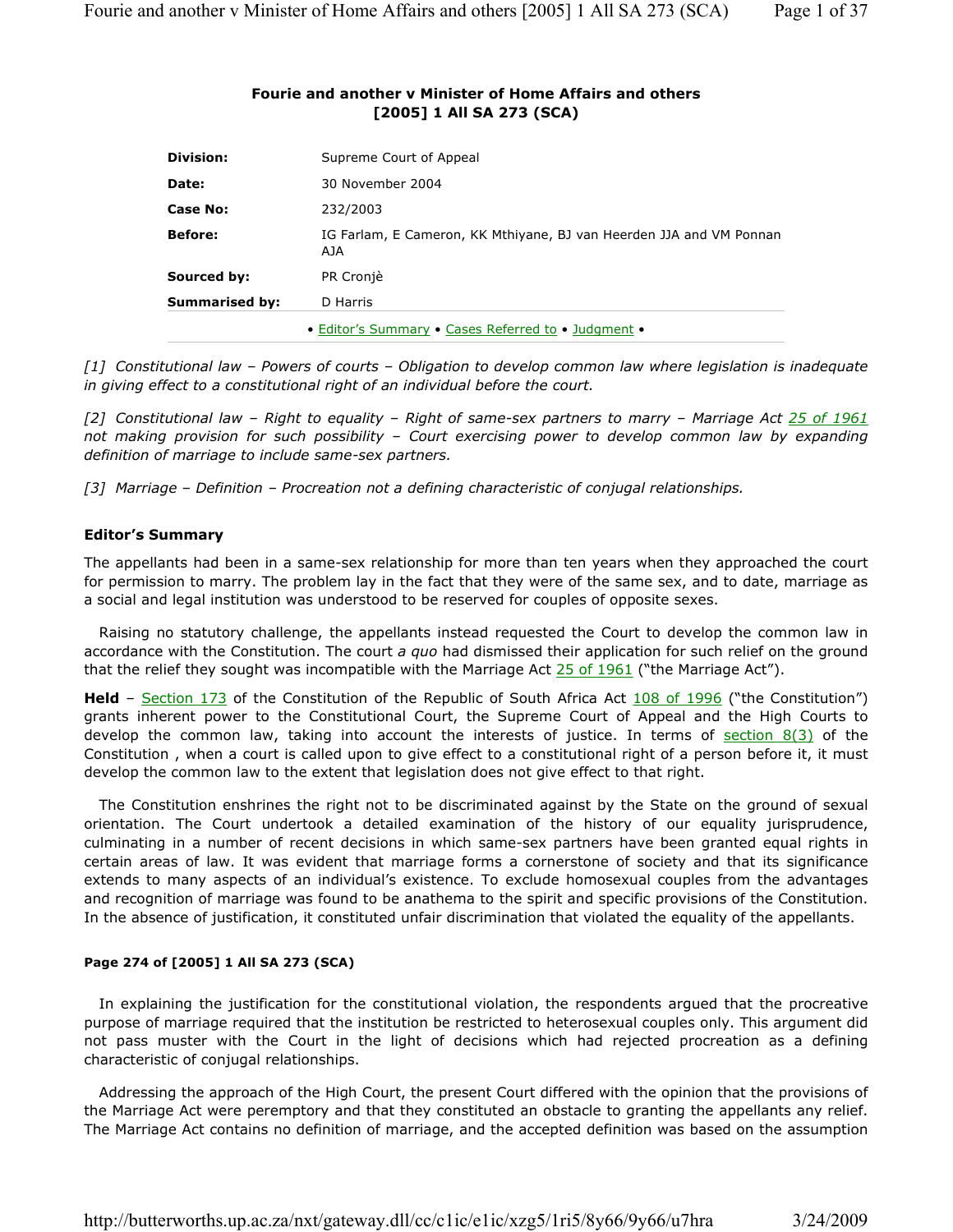that it applied to heterosexual couples only. The Court, for the reasons articulated throughout its judgment thus far, rejected that assumption. It concluded that the appellants were entitled to the relief sought by them. The majority judgment differed from that of the minority in refusing to suspend the order.

## **Notes**

For Constitutional Law see:

• *LAWSA* Second Edition (Vol 5(3), paras 1–379)

• Cheadle H, Davis D, Haysom N *South African Constitutional Law: The Bill of Rights* Durban LexisNexis Butterworths 2003

# **Cases referred to in judgment**

("**C**" means confirmed; "**D**" means distinguished; "**F**" means followed and "**R**" means reversed. **HN** refers to corresponding headnote number.)

| <b>South Africa</b>                                                                                                                                                                                |     |
|----------------------------------------------------------------------------------------------------------------------------------------------------------------------------------------------------|-----|
| Brink v Kitshoff NO 1996 (6) BCLR 752 (1996 (4) SA 197) (CC)                                                                                                                                       | 278 |
| Carmichele v Minister of Safety and Security 2001 (10) BCLR 995<br>(2001 (4) SA 938) (CC)                                                                                                          | 276 |
| Daniels v Campbell 2004 (7) BCLR 735 (2004 (5) SA 331) (CC)                                                                                                                                        | 279 |
| Dawood, Shalabi and Thomas v Minister of Home Affairs 2000 (8) BCLR 837)<br>$(2000(3)$ SA 936) (CC)                                                                                                | 280 |
| Du Plessis v Road Accident Fund 2003 (11) BCLR 1220 (2004 (1) SA 359)<br>(SCA)                                                                                                                     | 279 |
| Du Toit v Minister of Welfare and Population Development 2002 (10) BCLR<br>1006 (2003 (2) SA 198) (CC)                                                                                             | 279 |
| Durban City Council v Gray 1951 (3) SA 568 (A)                                                                                                                                                     | 319 |
| Fourie and another v Minister of Home Affairs and another 2003 (10) BCLR<br>1092 (2003 (5) SA 301) (CC)                                                                                            | 287 |
| Frankel's Estate v The Master 1950 (1) SA 220 (A)                                                                                                                                                  | 315 |
| Fraser v Children's Court, Pretoria North and others 1997 (2) BCLR 153<br>(1997 (2) SA 261) (CC)                                                                                                   | 323 |
| Harksen v Lane NO 1997 (11) BCLR 1489 (1998 (1) SA 300) (CC)                                                                                                                                       | 281 |
| Investigating Directorate: Serious Economic Offences v Hyundai Motor<br>Distributors (Pty) Ltd: In re Hyundai Motor Distributors (Pty) Ltd v Smit NO<br>2000 (10) BCLR 1079 (2001 (1) SA 545) (CC) | 278 |
| J v Director General, Department of Home Affairs 2003 (5) BCLR 463<br>$(2003(5)$ SA 621) (CC)                                                                                                      | 279 |
| Langemaat v Minister of Safety and Security [1998] 2 All SA 259<br>$(1998(3)$ SA 312)(T)                                                                                                           | 279 |
| Page 275 of [2005] 1 All SA 273 (SCA)                                                                                                                                                              |     |
| Machia Ehrahim y Mahomed Esson 1905 TS 59                                                                                                                                                          | 303 |

| Mashia Ebrahim v Mahomed Essop 1905 TS 59                                                                           | 303 |
|---------------------------------------------------------------------------------------------------------------------|-----|
| Minister of Welfare and Population Development v Fitzpatrick 2000 (7) BCLR<br>713 (2000 (3) SA 422) (CC)            | 323 |
| Min of Health and others v The Treatment Action Campaign and others 2002<br>$(10)$ BCLR 1028 (2002 (5) SA 713) (CC) | 292 |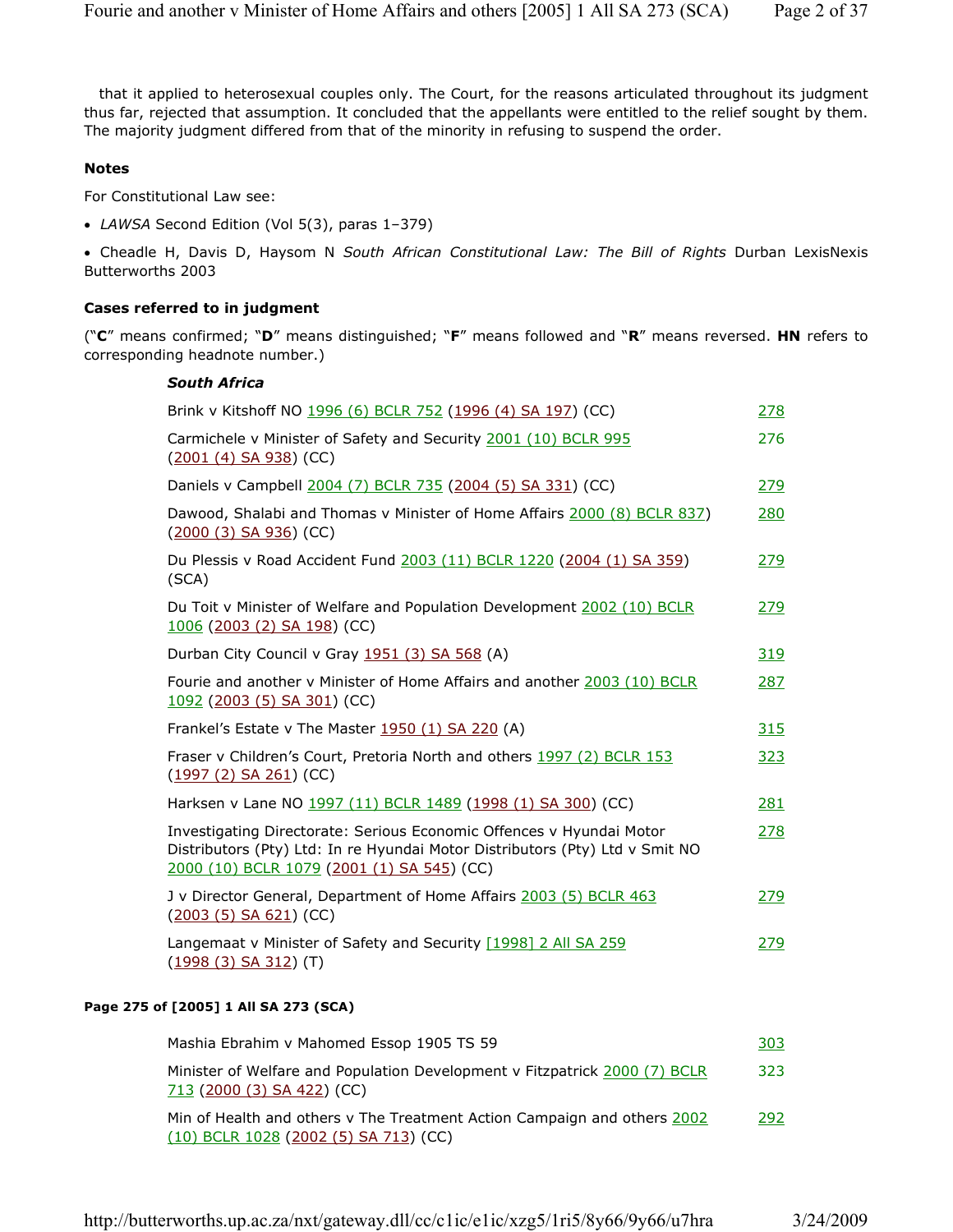| National Coalition for Gay and Lesbian Equality v Minister of Home Affairs<br>2000 (1) BCLR 39 (2000 (2) SA 1) (CC)                                   | 279        |
|-------------------------------------------------------------------------------------------------------------------------------------------------------|------------|
| National Coalition for Gay and Lesbian Equality v Minister of Justice 1998<br>$(12)$ BCLR 1517 (1999 (1) SA 6) (CC) - [HN 3]                          | 279        |
| S v Bhulwana, S v Gwadiso 1995 (12) BCLR 1579 (1996 (1) SA 388) (CC)                                                                                  | 56         |
| S v Makwanyane 1995 (6) BCLR 665 (1995 (3) SA 391) (CC)                                                                                               | 290        |
| Satchwell v President of the Republic of South Africa 2002 (9) BCLR 986<br>(2002(6) SA 1) (CC)                                                        | 279        |
| Seedat's Executors v The Master (Natal) 1917 AD 302                                                                                                   | 303        |
| Van Niekerk v Van Niekerk 1959 (4) SA 658 (GW)                                                                                                        | 316        |
| Van Rooyen and others v The State and others (General Council of the Bar of<br>South Africa intervening) 2002 (8) BCLR 810)(2002 (5) SA 246) (CC)     | 283        |
| Venter v Venter 1949 (4) SA 123 (W)                                                                                                                   | 316        |
| Zondi v Member of the Executive Council for Traditional and Local<br>Government Affairs and others 2004 JOL 13507 (CC)                                | 289        |
| Canada                                                                                                                                                |            |
| Barbeau v British Columbia (Attorney-General) (2003) 225 DLR (4th) 472<br>(BCCA)                                                                      | 310        |
| Catholic Civil Rights League v Hendricks [2004] QJ No 2593                                                                                            | 324        |
| Corbiere v Canada [1999] 2 SCR 203                                                                                                                    | 324        |
| Dunbar & Edge v Yukon (Government of) & Canada (AG) 2004 YKSC 54                                                                                      | 310        |
| EGALE Canada Inc v Canada (Attorney General) (2003) 225 DLR (4th)<br>(BCCA)                                                                           | 324        |
| EGALE Canada Inc v Canada (Attorney-General) 228 DLR (4th) 416 (BCCA)                                                                                 | 324        |
| Halpern v Attorney-General of Canada 225 DLR 529 (Ontario Court of<br>Appeal)                                                                         | 281        |
| Hendricks v Quebec Procureur Genera [2002] RJQ 2506 (SC of Quebec)                                                                                    | 310        |
| R v Salituro (1991) 3 SCR 654 ((1992) 8 CRR (2d) 173) (SCC)                                                                                           | 308        |
| Re Layland and Minister of Consumer and Commercial Relations; Attorney-<br>General of Canada et al, Interveners (1993) 104 DLR (4th) 214 (Ont Div Ct) | 304        |
| Schachter v Canada (1992) 10 CRR (2d) 1 (SCC)                                                                                                         | <u>323</u> |
| <b>United Kingdom</b>                                                                                                                                 |            |
| Bellinger v Bellinger [2003] 2 AC 467 (HL (E))                                                                                                        | <u>311</u> |
| <b>United States of America</b>                                                                                                                       |            |
| Goodridge v Department of Public Health 440 Mass 309, 798 NE 2d 941                                                                                   | 282        |

# **Judgment**

# **CAMERON JA**

[1] I am indebted to my colleague Farlam JA for the benefit of reading his judgment. On the main question, the development of the common law,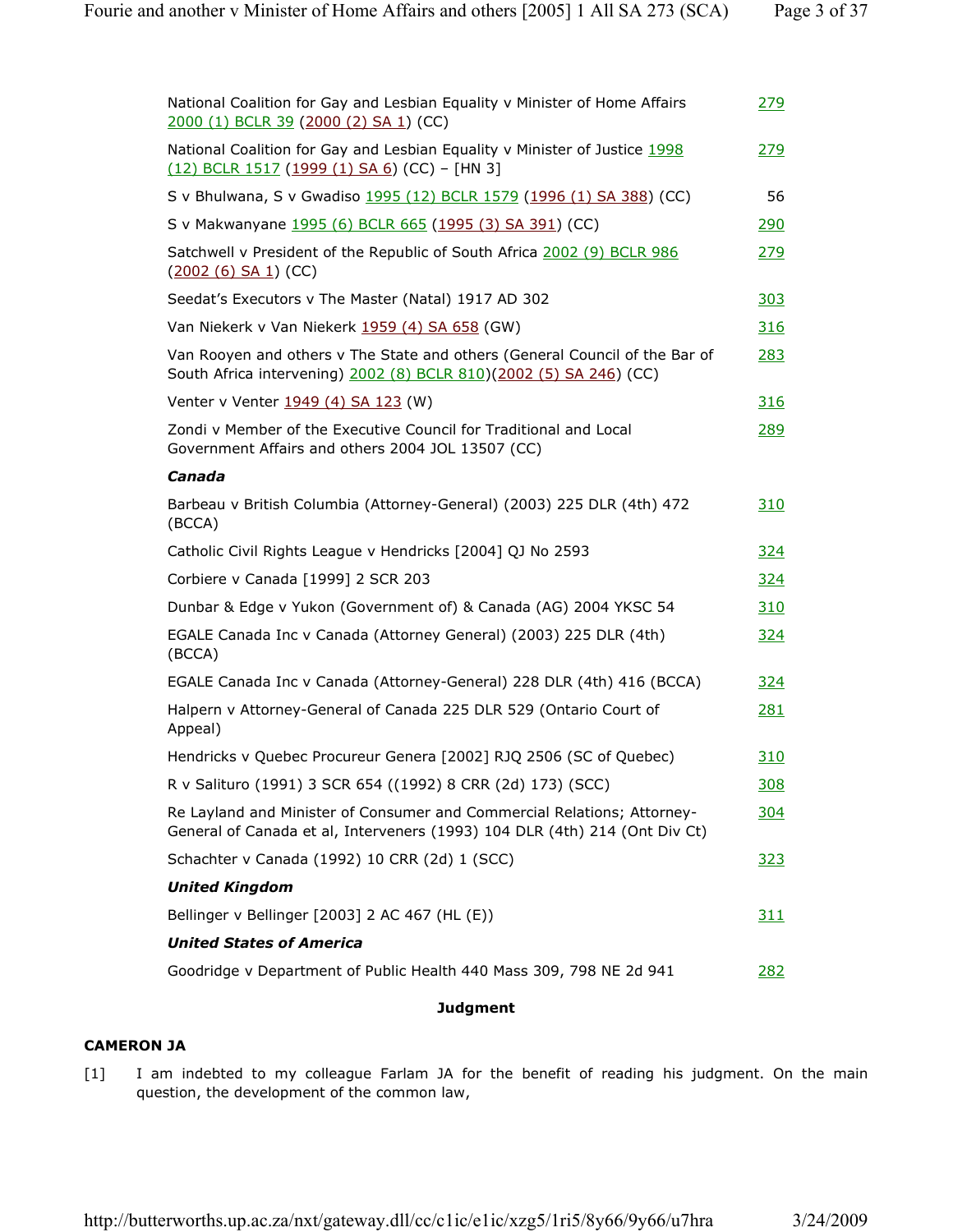## **Page 276 of [2005] 1 All SA 273 (SCA)**

we agree. We differ in our approach to one aspect of the Marriage Act 25 of 1961, and on whether the order should be suspended. In view of this and other differences I propose briefly to set out my reasons for allowing the appeal, without the order of suspension Farlam JA proposes.

- [2] The appellants are two adult persons who on the undisputed evidence love each other. They feel and have deliberately expressed an exclusive commitment to each other for life. The question is whether the common law of this country allows them to marry. That question is controversial because they are of the same sex. Until now, marriage as a social and legal institution has been understood to be reserved for couples of opposite sexes. Joined by the Lesbian and Gay Equality Project as *amicus*, the appellants – two women who more than ten years ago dedicated themselves to a life together – ask the court to issue a declaration that this is not so. They wish to be married, they testify, "for the very reason that the bond between us is so genuine and serious", $1$  and because not being able to marry presents a host of practical and legal impediments to their shared life.
- [3] They raise no statutory challenge. Instead, their founding affidavit asks the court to grant them relief by invoking its jurisdiction to develop the common law in accordance with the Constitution. In the Pretoria High Court Roux J dismissed their application on the ground that the relief they sought was incompatible with the Marriage Act 25 of 1961. He ordered them and the *amicus* to pay the costs of the respondents (the Minister and Director-General of Home Affairs). (The respondents later abandoned the costs order against the *amicus*.)
- [4] The Constitution grants inherent power to the Constitutional Court, the Supreme Court of Appeal and the High Courts "to develop the common law, taking into account the interests of justice" (section 173). The Bill of Rights (section  $8(3)$ ) provides that when applying a provision of the Bill of Rights to a natural or juristic person a court, in order to give effect to a right in the Bill, "must apply, or if necessary develop, the common law to the extent that legislation does not give effect to that right" (though it may develop the rules of the common law to limit the right in accordance with the limitations provision in  $section 36(1)$ . It also provides that when developing the common law, a court "must promote the spirit, purport and objects of the Bill of Rights" (sec-tion 39(2)).
- [5] Taken together, these provisions create an imperative normative setting that obliges courts to develop the common law in accordance with the spirit, purport and objects of the Bill of Rights. Doing so is not a choice. Where the common law is deficient, the courts are under a general obligation to develop it appropriately.2

# **Page 277 of [2005] 1 All SA 273 (SCA)**

- [6] This provides the background to our task in the appeal. At its centre is the fact that our Constitution expressly enshrines equality on the ground of sexual orientation.3 When this took effect at the birth of our democracy on 27 April 1994,4 it was unique: at the time no other country's founding document outlawed unfair discrimination on the express ground of sexual orientation. Its inclusion in the list of conditions specially protected against unfair discrimination was both novel and bold.5 This is important to emphasise, not because our decision requires boldness, but because the reasons for including sexual orientation in the Constitution illuminates our path.
- [7] Through more than 300 years, the primary criterion for civic and social subordination in South Africa was race. On the basis of their skin colour, black women and men were subjected to a host of systematic indignities and exclusions. These included denial of voting rights and citizenship. What was unique about apartheid was not that it involved racial humiliation and disadvantage – for recent European history has afforded more obliterating realisations of racism – but the fact that its iniquities were enshrined in law. More than anywhere else, apartheid enacted racism through minute elaboration in systematised legal regulation. As a consequence, the dogma of race infected not only our national life but the practice of law and our courts' jurisprudence at every level.
- [8] Yet despite this rank history, the negotiating founders determined that our aspirations as a nation and the structures for their realisation should be embodied in a constitution that would regulate contesting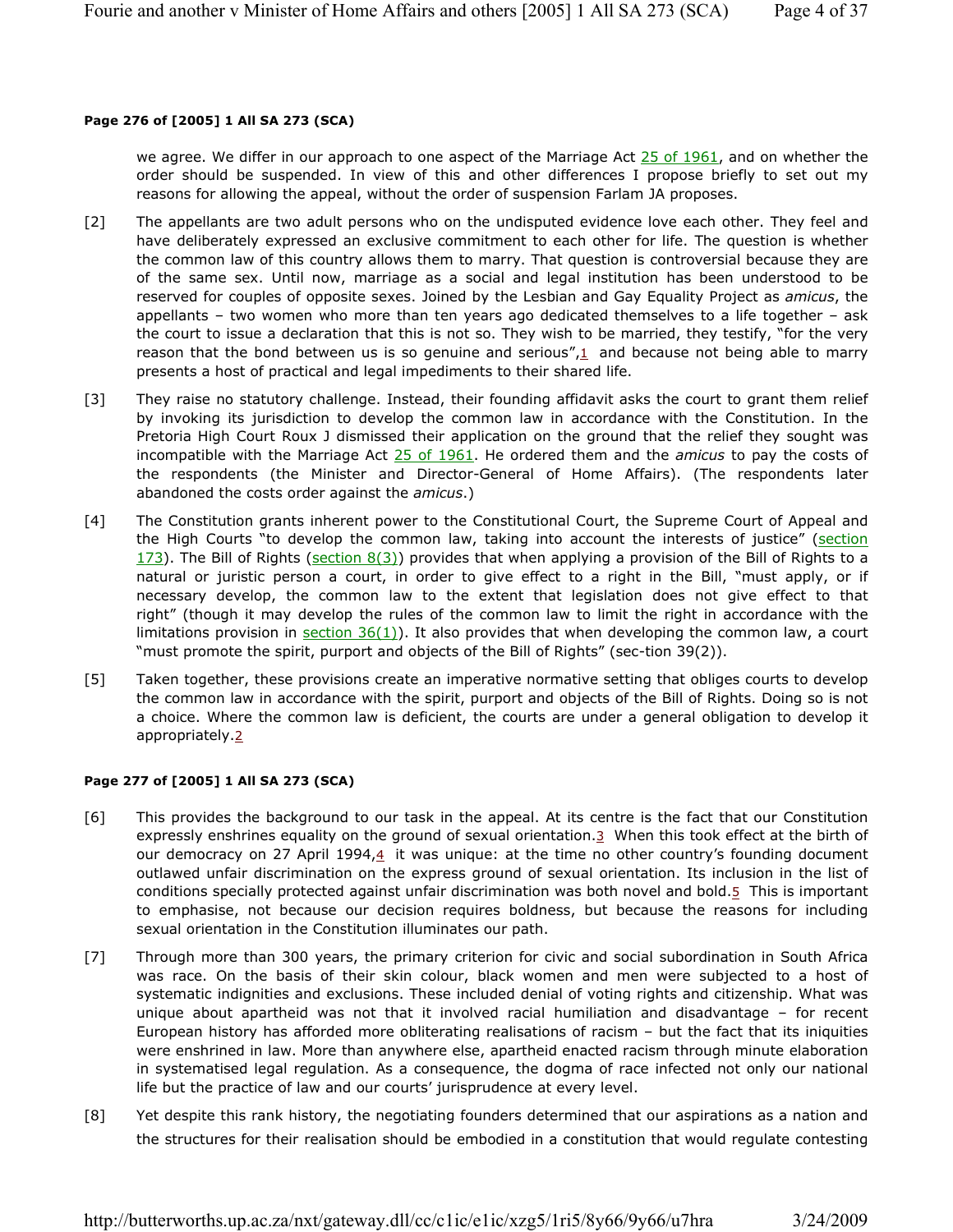claims through law. This decision embodied a paradox. Though apartheid used legal means to exclude the majority of this country's people from civic and material justice, the law – embodied in a detailed founding document – would now form the basis for our national aspirations. This paradox lies at

### **Page 278 of [2005] 1 All SA 273 (SCA)**

the core of our national project – that we came from oppression by law, but resolved to seek our future, free from oppression, in regulation by law. Our constitutional history thus involves:

"a transition from a society based on division, injustice and exclusion from the democratic process to one which respects the dignity of all citizens, and includes all in the process of governance".6

- [9] In expressing this vision of our future, the founders committed themselves to a conception of our nationhood that was both very wide and very inclusive. In this lay a further paradox: for the very extent of past legal exclusion and denigration now determined the generosity of the protection that the Constitution offered. It was because the majority of South Africans had experienced the humiliating legal effect of repressive colonial conceptions of race and gender that they determined that henceforth the role of the law would be different for all South Africans. Having themselves experienced the indignity and pain of legally regulated subordination, and the injustice of exclusion and humiliation through law, the majority committed this country to particularly generous constitutional protections for all South Africans.
- [10] These paradoxes illuminate the significance of the Constitution's promise of freedom from unfair discrimination on the ground of sexual orientation. For though oppression on the ground of sexual orientation was not paramount in the scheme of historical injustice, it formed part of it, and the negotiating founders deliberately committed our nation to a course that disavowed all forms of legalised oppression and injustice. $\overline{Z}$  Instead of selective remediation of the badges of repression and dishonour, all criteria of unfair discrimination were renounced in favour of an ample commitment to equality under law. The national project of liberation would not be mean-spirited and narrow but would encompass all bases of unjust denigration. Non-discrimination on the ground of sexual orientation was to be a part – perhaps a relatively small part, but an integral part – of the greater project of racial reconciliation and gender and social justice through law to which the Constitution committed us.
- [11] The fact that homosexuality was in 1994 and still is a controversial issue in Africa, as elsewhere in the world, did not deflect from this commitment. The equality clause went further than elsewhere in Africa: but this was because the legal subordination imposed by colonialism and apartheid went further than anywhere else in Africa. It lasted longer, was more calculated, more intrusive, more pervasive and more injurious. In response the nego-

# **Page 279 of [2005] 1 All SA 273 (SCA)**

tiating founders offered the humane vision of nationhood on the basis of expansive legal protections.

- [12] This setting explains the "strides" $8$  that our equality jurisprudence has taken in respect of gays and lesbians in the last ten years. Consensual sexual conduct between adults in private has been freed from criminal restriction, not only because sexual orientation is specifically listed in the Bill of Rights, but on wider grounds of dignity and privacy.9 Same-sex partners have been held to be entitled to access to statutory health insurance schemes.10 The right of permanent same-sex partners to equal spousal benefits provided in legislation has been asserted. $11$  The protection and nurturing of samesex partners can jointly offer children in need of adoption has been put on equal footing with heterosexual couples.12 The right of a same-sex partner not giving birth to a child conceived by artificial insemination to become the legitimate parent of the child has been confirmed.13 The equal right of same-sex partners to beneficial immigrant status has been established.14 And this Court has developed the common law by extending the spouse's action for loss of support to partners in permanent same-sex life relationships.15
- $[13]$ The importance of these cases lies not merely in what they decided, but in the far-reaching doctrines of dignity, equality and inclusive moral citizenship16 they articulate. They establish the following: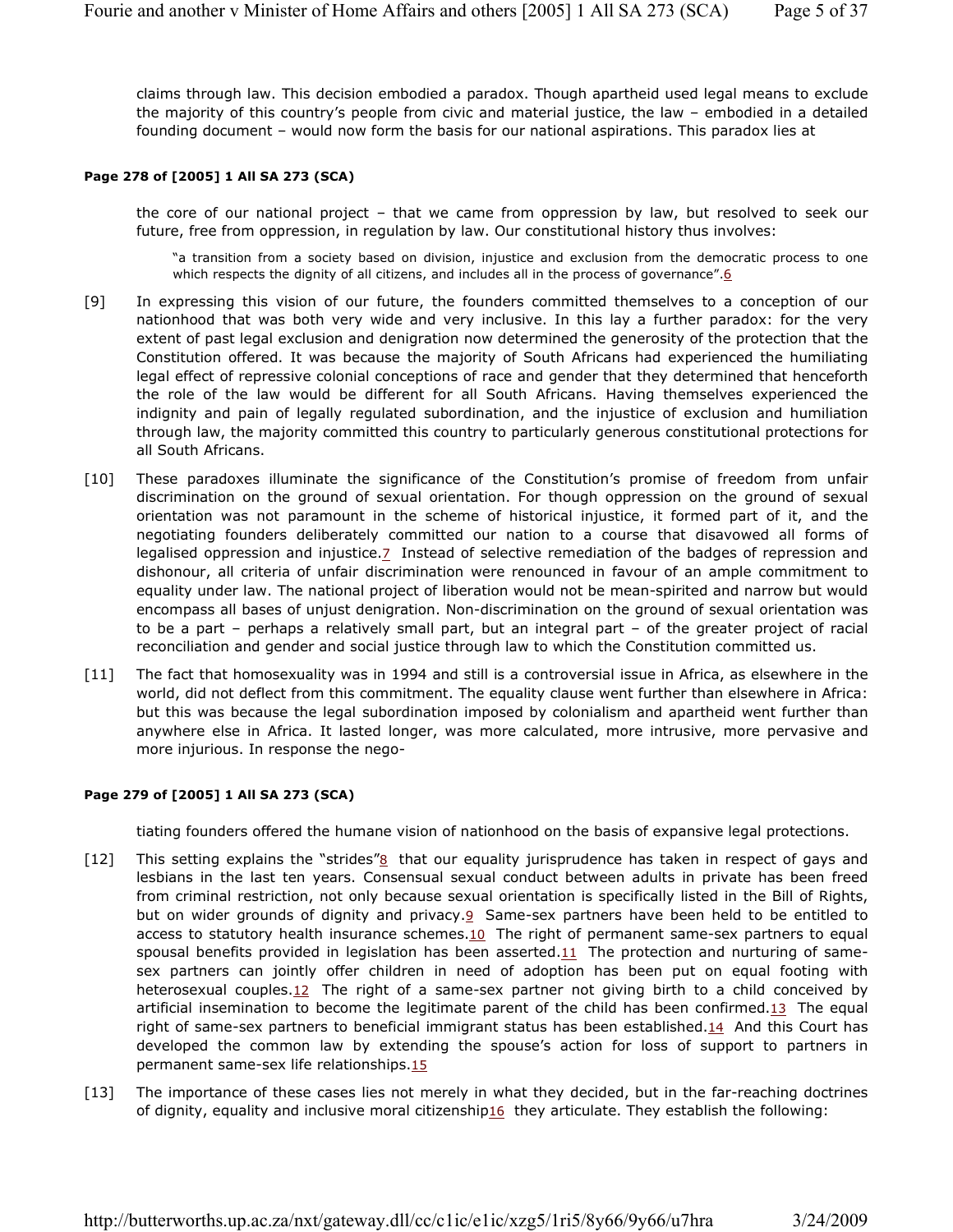- (a) Gays and lesbians are a permanent minority in society who in the past have suffered from patterns of disadvantage. Because they are a minority unable on their own to use political power to secure legislative advantages, they are exclusively reliant on the Bill of Rights for their protection.17
- (b) The impact of discrimination on them has been severe, affecting their dignity, personhood and identity at many levels.18

### **Page 280 of [2005] 1 All SA 273 (SCA)**

- (c) "The sting of past and continuing discrimination against both gays and lesbians" lies in the message it conveys, namely that, viewed as individuals or in their same-sex relationships, they "do not have the inherent dignity and are not worthy of the human respect possessed by and accorded to heterosexuals and their relationships". This "denies to gays and lesbians that which is foundational to our Constitution and the concepts of equality and dignity", namely that "all persons have the same inherent worth and dignity", whatever their other differences may be.19
- (d) Continuing discrimination against gays and lesbians must be assessed on the basis that marriage and the family are vital social institutions. The legal obligations arising from them perform important social functions.20 They provide for security, support and companionship between members of our society and play a pivotal role in the rearing of children. $21$
- (e) Family life as contemplated by the Constitution can be constituted in different ways and legal conceptions of the family and what constitutes family life should change as social practices and traditions change.22
- (f ) Permanent same-sex life partners are entitled to found their relationships in a manner that accords with their sexual orientation: such relationships should not be subject to unfair discrimination.23
- (g) Gays and lesbians in same-sex life partnerships are "as capable as heterosexual spouses of expressing and sharing love in its manifold forms". They are likewise "as capable of forming intimate, permanent, committed, monogamous, loyal and enduring relationships; of furnishing emotional and spiritual support; and of providing physical care, financial support and assistance in running the common household". They "are individually able to adopt children and in the case of lesbians to bear them". They have in short "the same ability to establish a *consortium omnis vitae*". Finally, they are "capable of constituting a family, whether nuclear or extended, and of establishing, enjoying and benefiting from family life" in a way that is "not distinguishable in any significant respect from that of heterosexual spouses".24
- (h) The decisions of the courts regarding gays and lesbians should be seen as part of the growing acceptance of difference in an increasingly open

### **Page 281 of [2005] 1 All SA 273 (SCA)**

and pluralistic South Africa that is vital to the society the Constitution contemplates.25

- (i) Same-sex marriage is not unknown to certain African traditional societies.26
- $\lceil 14 \rceil$ These propositions point our way. At issue is access to an institution that all agree is vital to society and central to social life and human relationships. More than this, marriage and the capacity to get married remain central to our self-definition as humans. As Madala J has pointed out, not everyone may choose to get married: but heterosexual couples have the choice.27 The capacity to choose to get married enhances the liberty, the autonomy and the dignity of a couple committed for life to each other. It offers them the option of entering an honourable and profound estate that is adorned with legal and social recognition, rewarded with many privileges and secured by many automatic obligations. 28 It offers a social and legal shrine for love and for commitment and for a future shared with another human being to the exclusion of all others.
- [15] The current common-law definition of marriage deprives committed same-sex couples of this choice. In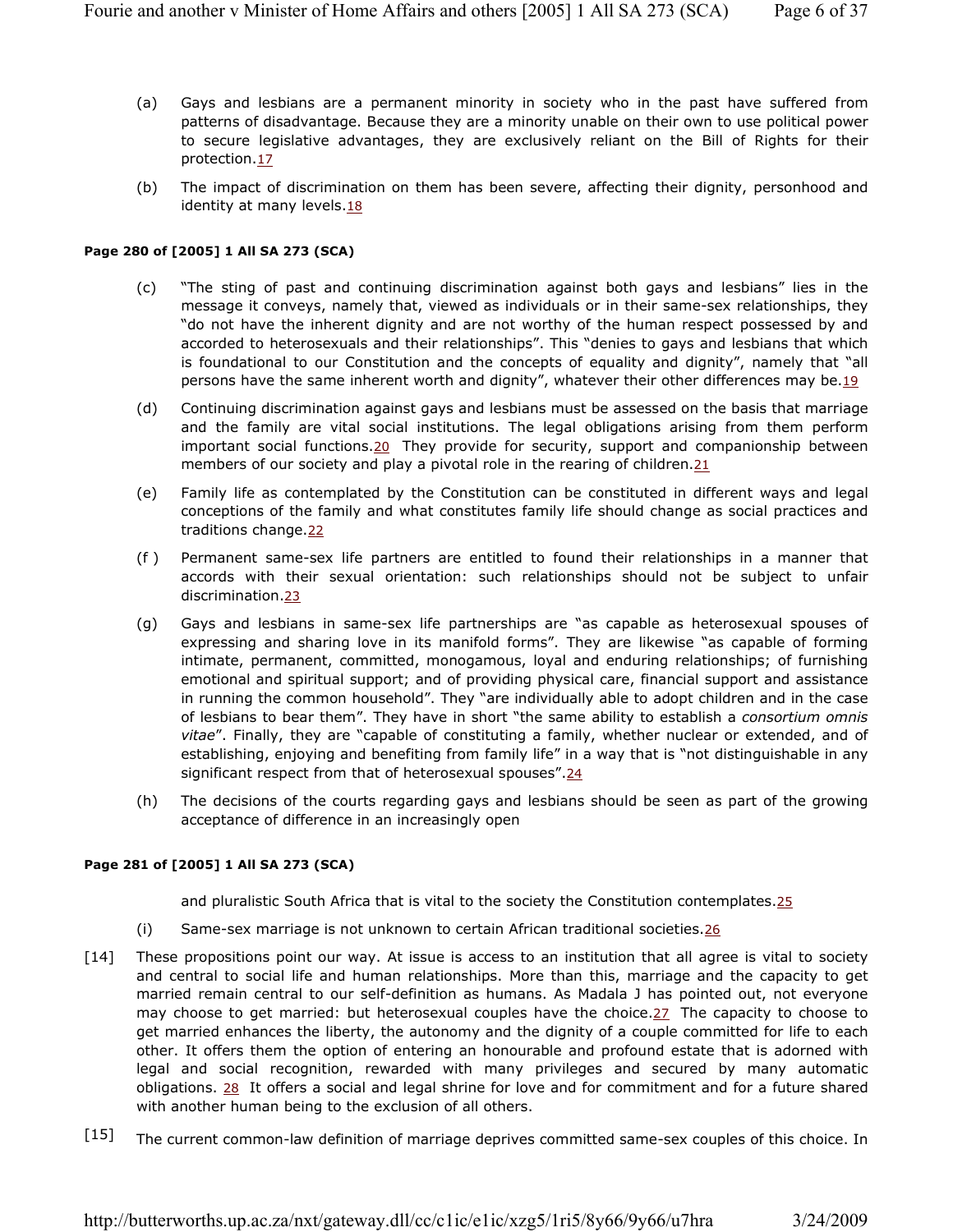this our common law denies gays and lesbians who wish to solemnise their union a host of benefits, protections and duties. Legislation has ameliorated, 29 but not eliminated, 30 the disadvantage samesex couples suffer.31 More deeply, the exclusionary definition of marriage injures gays and lesbians because it implies a judgment on them. It suggests not only that their relationships and commitments and loving bonds are inferior, but that they themselves can never be fully part of the community of moral equals that the Constitution promises to create for all.

 $[16]$ The vivid message of the decisions of the last ten years is that this exclusion cannot accord with the meaning of the Constitution, and that it "un-

#### **Page 282 of [2005] 1 All SA 273 (SCA)**

dermines the values which underlie an open and democratic society based on freedom and equality".32 In the absence of justification, it cannot but constitute unfair discrimination that violates the equality and other guarantees in the Bill of Rights.

- $[17]$ The justification respondents' counsel suggested in this case was in essence that the procreative purpose that is usually and rightly associated with marriage requires that the institution be restricted to heterosexual couples only. But this does not pass. The suggestion that gays and lesbians cannot procreate has already been authoritatively rejected as a mistaken stereotype.33 In any event the Constitutional Court has held that "from a legal and constitutional point of view procreative potential is not a defining characteristic of conjugal relationships".34
- [18] The appellants moreover do not seek to limit procreative heterosexual marriage in any way. They wish to be admitted to its advantages, notwithstanding the same-sex nature of their relationship. Their wish is not to deprive others of any rights. It is to gain access for themselves without limiting that enjoyed by others. Denying them this, to quote Marshall CJ in the Massachusetts Supreme Court of Judicature, "works a deep and scarring hardship on a very real segment of the community for no rational reason." 35 Marshall CJ elaborated thus:

"Here, the plaintiffs seek only to be married, not to undermine the institution of civil marriage. They do not want marriage abolished. They do not attack the binary nature of marriage, the consanguinity provisions, or any of the other gate-keeping provisions of the marriage licensing law. Recognising the right of an individual to marry a person of the same sex will not diminish the validity or dignity of opposite-sex marriage, any more than recognising the right of an individual to marry a person of a different race devalues the marriage of a person who marries someone of her own race. If anything, extending civil marriage to same-sex couples reinforces the importance of marriage to individuals and communities. That same-sex couples are willing to embrace marriage's solemn obligations of exclusivity, mutual support, and commitment to one another is a testament to the enduring place of marriage in our laws and in the human spirit." (Para 57.)

[19] It is for this reason that the question of extending marriage to same-sex couples involves such intense and pure questions of principle. As Sachs J has observed in a different setting, "because neither power nor specific resource allocation are at issue, sexual orientation becomes a moral focus in our constitutional order".36 The focus in this case falls on the intrinsic

### **Page 283 of [2005] 1 All SA 273 (SCA)**

nature of marriage, and the question is whether any aspect of same-sex relationships justifies excluding gays and lesbians from it. What the Constitution asks in such a case is that we look beyond the unavoidable specificities of our condition – such as race, gender and sexual orientation – and consider our intrinsic human capacities and what they render possible for all of us. In this case, the question is whether the capacity for commitment, and the ability to love and nurture and honour and sustain, transcends the incidental fact of sexual orientation. The answer suggested by the Constitution itself and by ten years of development under it is, "Yes".

[20] The remaining justification sought to be advanced – impliedly if not expressly – invokes the acknowledged fact that most South Africans still think of marriage as a heterosexual institution, and that many may view its extension to gays and lesbians with apprehension and disfavour. Six years ago, the Constitutional Court acknowledged that revoking the criminal prohibitions on private consensual homosexual acts touched "deep convictions" and evoked "strong emotions", and that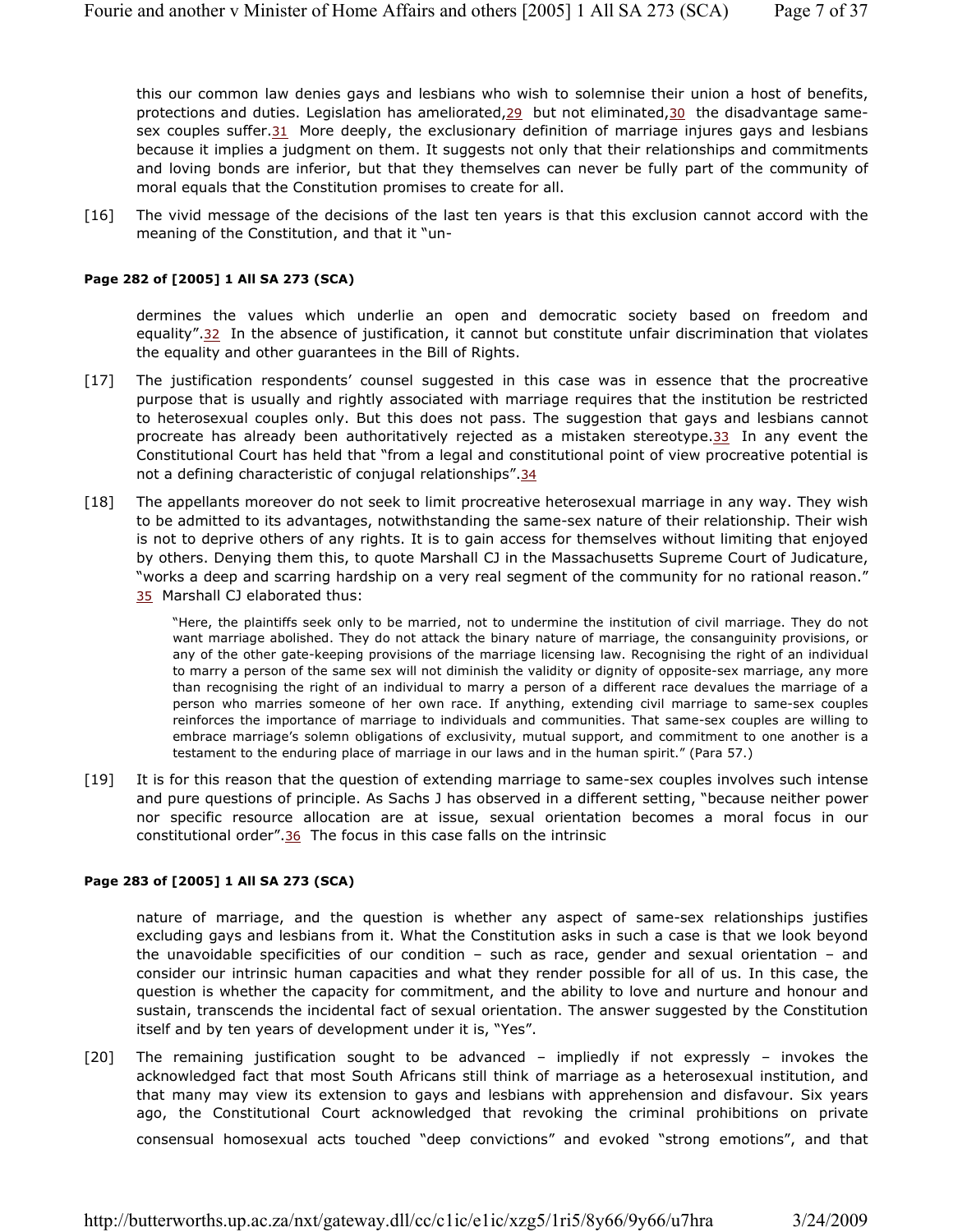contrary views were not confined to "crude bigots only".37 We must do the same. Our task is to develop the common law in accordance with the spirit, purport and objects of the Bill of Rights. In this our sole duty lies to the Constitution: but those we engage with most deeply in explaining what that duty entails is the nation, whose understanding of and commitment to constitutional values is essential if the larger project of securing justice and equality under law for all is to succeed.

- [21] In interpreting and applying the Constitution we therefore move with care and respect, and with appreciation that a diverse and plural society is diverse and plural precisely because not everyone agrees on what the Constitution entails. Respect for difference requires respect also for divergent views about constitutional values and outcomes.
- [22] It is also necessary to be mindful, as the Constitutional Court reminds us, "of the fact that the major engine for law reform should be the Legislature and not the Judiciary".38 In the same breath in which it issued this cautionary, however, the court drew attention to the imperative need for the common law to be consonant with "a completely new and different set of legal norms". It therefore urged that courts "remain vigilant" and not "hesitate to ensure that the common law is developed to reflect the spirit, purport and objects of the Bill of Rights".39
- [23] In moving forward we also bear in mind that the meaning of our constitutional promises and guarantees did not transpire instantaneously. Establishing their import involves a process of evolving insight and application.40

### **Page 284 of [2005] 1 All SA 273 (SCA)**

Developing the common law involves a simultaneously creative and declaratory function in which the court puts the final touch on a process of incremental legal development that the Constitution has already ordained. This requires a deepening understanding of ourselves and our commitment to each other as South Africans across the lines of race, gender, religion and sexual orientation. As Ngcobo J has stated:

"Our Constitution contemplates that there will be a coherent system of law built on the foundations of the Bill of Rights, in which common law and indigenous law should be developed and legislation should be interpreted so as to be consistent with the Bill of Rights and with our obligations under international law. In this sense the Constitution demands a change in the legal norms and the values of our society."  $41$ 

- [24] This process also requires faith in the capacity of all to adapt and to accept new entrants to the moral parity and equal dignity of constitutionalism. Judges are thus entitled to put faith in the sound choices the founding negotiators made on behalf of all South Africans in writing the Constitution. And they are entitled also to trust that South Africans are prepared to accept the evolving implications that those choices entail.
- [25] The task of applying the values in the Bill of Rights to the common law thus requires us to put faith in both the values themselves and in the people whose duly elected representatives created a visionary and inclusive constitutional structure that offered acceptance and justice across diversity to all. The South African public and their elected representatives have for the greater part accepted the sometimes far-reaching decisions taken in regard to sexual orientation and other constitutional rights over the past ten years. It is not presumptuous to believe that they will accept also the further incremental development of the common law that the Constitution requires in this case.

# **Relief the appellants seek: the Marriage Act 25 of 1961**

- [26] In their founding affidavit the appellants ask the Court to develop the common law to recognise samesex marriages. Their notice of motion seeks to cast this relief by way of a declarator that their (proposed) marriage be recognised as a valid marriage in terms of the Marriage Act 25 of 1961, and that the Minister and Director-General of Home Affairs be directed to register their marriage in terms of the Marriage Act and the Identification Act 68 of 1997. In the High Court, Roux J concluded that the provisions of the Marriage Act were "peremptory" and that they constituted an obstacle to granting the appellants any relief. This is not correct.
- [27] The Marriage Act contains no definition of marriage. It was enacted on the assumption – unquestioned at the time – that the common-law definition of marriage applied only to opposite-sex marriages. That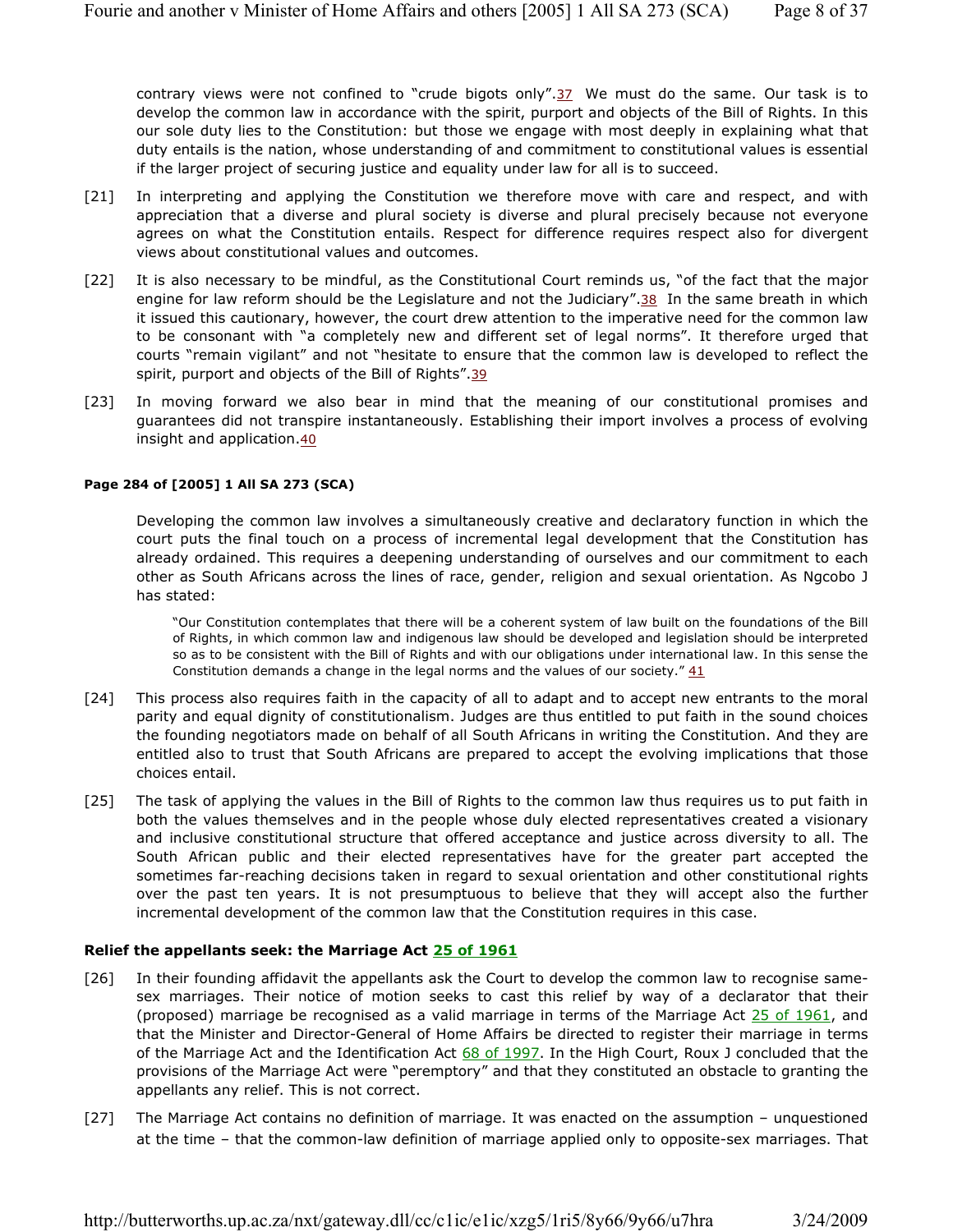definition underlies the statute. This Court has now developed it to encompass same-sex marriages. The impediment the statute presents to the broader relief the appellants seek is only partial. This lies in the fact that section  $30(1)$  prescribes a default – but not exclusive – marriage formula. That

#### **Page 285 of [2005] 1 All SA 273 (SCA)**

formula must be used by (a) marriage officers who are not ministers of religion or persons holding a "responsible position" in a religious denomination or organisation; and (b) marriage officers who are ministers of religion or who do hold such a position, but whose marriage formulae have not received ministerial approval.42 The statute requires that such marriage officers "shall put" the default formula to the couple, and it requires each to answer the question whether they accept the other "as your lawful wife (or husband)". The statute empowers the Minister however to approve religious formulae that differ from the default formula.

- [28] Farlam JA suggests that we can change even the default formula by a process of innovative and "updating" statutory interpretation by reading "wife (or husband)" in this provision as "spouse". I cannot agree. There are two principal reasons. The first is that I think this would go radically further than the process of statutory interpretation can appropriately countenance. The second is that in my view the particular words, because of their nature and the role the statute assigns to them, are not susceptible to the suggested interpretative process.
- [29] First, as Ackermann J explained in the *Home Affairs* case, there is "a clear distinction" between *interpreting* legislation in conformity with the Constitution and its values, and granting the *constitutional remedies* of reading in or severance. The two processes are "fundamentally different":

"The first process, being an interpretative one, is limited to what the text is reasonably capable of meaning. The latter can only take place after the statutory provision in question, notwithstanding the application of all legitimate interpretative aids, is found to be constitutionally invalid."43

[30] That it is not always easy to determine "what the text is reasonably capable of meaning" emerges from *Daniels v Campbell*.44 In a split decision, the Constitutional Court held that the word "spouse" in the Intestate Succession Act  $81$  of 1987 can be read to include the surviving partner to a monogamous Muslim marriage. The majority came to this conclusion after distinguishing the position of same-sex partners, who, that court had previously held, 45 could not be read as being included in statutory refer-

### **Page 286 of [2005] 1 All SA 273 (SCA)**

ences to "spouse". The majority held, per Sachs J, that central to the court's previous decisions to this effect "was a legal finding that it would place an unacceptable degree of strain on the word "spouse" to include within its ambit parties to a same-sex life partnership".46 The majority also concluded, per Ngcobo J, that the previous decisions "must be understood to hold that the word "spouse" cannot be construed to include persons who are not married."47 Moseneke J agreed with the result but considered that the provision should be declared unconstitutionally narrow and the remedial process of "reading in" adopted.48

- [31] The majority in *Daniels* (*supra*) assigned a broad meaning to a word whose purport was not certain. It applied the constitutionally interpretative approach. This involved attributing a wide meaning to a word, without changing the word. The approach suggested by Farlam JA goes radically further. It does not assign a broad meaning to a contested word or phrase, but substitutes a phrase with an entirely different word. In the circumstances of this case I do not consider that this is permissible. Radically innovative statutory interpretations of this kind were devised, as the authority Farlam JA quotes shows, for jurisdictions which do not, or at the time did not, have the ample remedies of constitutionalism. Under our Constitution, the proper interpretative approach is plain.49 If statutory wording cannot reasonably bear the meaning that constitutional validity requires, then it must be declared invalid and the "reading in" remedy adopted.
- [32] Second. Most statutory provisions create norms that guide State officials and others who exercise power. When their interpretation is at issue, the question is how broadly or narrowly they apply.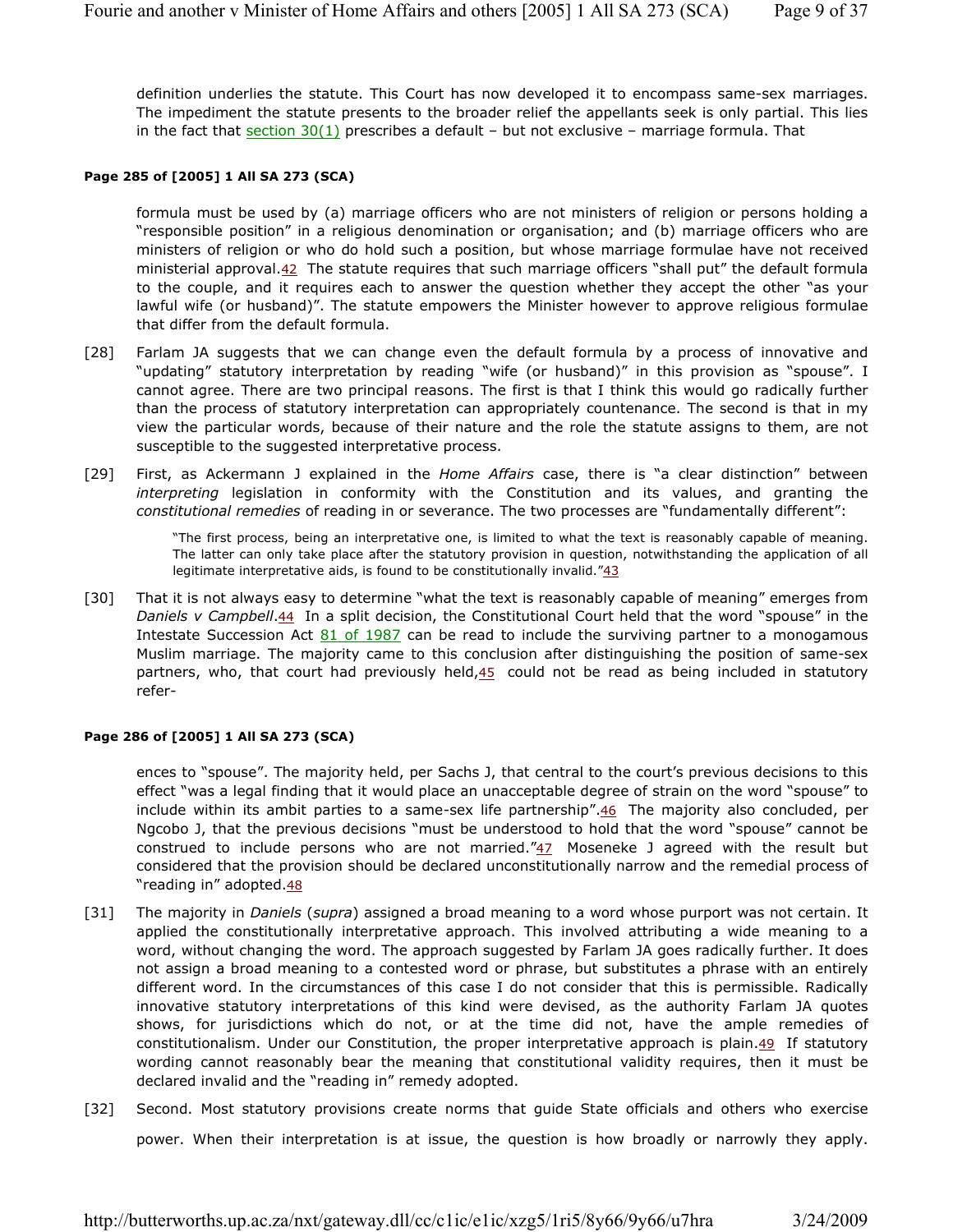Section 30(1) does not create a norm for the application of State power. It describes an action. It prescribes a verbal formula that must be uttered if the legal consequences of lawful marriage are to follow. What it requires is action that must be performed if the parties' personal status is to be changed in relation to each other and the world. The action consists in the utterance of specified words. But it is action no less. The statutory formula in other words encodes a "performative utterance" $50$  which the statute requires as a precondition to the happening of the marriage and its legal consequences.

### **Page 287 of [2005] 1 All SA 273 (SCA)**

- [33] In my view where the Legislature prescribes a formula of this kind its words can not be substituted by "updating" interpretation. If the court, and not the Legislature, is to make a constitutionally necessary change to such a formula, that must be done not by interpretation but by the constitutional remedy of "reading in". That remedy is appropriate because it changes in a permissible manner the nature of the action the statute requires, without purporting merely to interpret its words.
- [34] The appellants' legal advisors apparently overlooked the question of the marriage formula entirely. As Moseneke J pointed out in refusing leave to appeal directly to the Constitutional Court, their papers do not seek "a declaration that any of the provisions of the legislation dealing with the solemnising or recording of marriages is inconsistent with the Constitution".51
- [35] This does not however in my view constitute an obstacle to granting the appellants some portion of the relief they seek, as Roux J considered. As Farlam JA points out (paragraph 91), the Act permits the Minister to approve variant marriage formulae for ministers of religion and others holding a "responsible position" within religious denominations. There are many religious societies that currently approve gay and lesbian marriage, including places of worship specifically dedicated to gay and lesbian congregations. Even without amendment to the statute, the Minister is now at liberty to approve religious formulae that encompass same-sex marriages.
- [36] It is important to emphasise that neither our decision, nor the ministerial grant of such a formula, in any way impinges on religious freedom. The extension of the common-law definition of marriage does not compel any religious denomination or minister of religion to approve or perform same-sex marriages. The Marriage Act specifically provides that:

"Nothing in this Act contained shall be construed so as to compel a marriage officer who is a minister of religion or a person holding a responsible position in a religious denomination or organisation to solemnize a marriage which would not conform to the rites, formularies, tenets, doctrines or discipline of his religious denomination or organisation" (section 31).

[37] When the Minister approves appropriate religious formulae (though subject to the possibility of further appeal proceedings), the development of the common law in this appeal will take practical effect. Religious orders for whose use such formulae are approved will at their option be able to perform gay and lesbian marriages. But gay and lesbian couples seeking to have a purely secular marriage will have to await the outcome of proceedings which, we were informed from the Bar, were launched in the

### **Page 288 of [2005] 1 All SA 273 (SCA)**

Johannesburg High Court in July 2004, designed to secure comprehensive relief by challenging the provisions of the Marriage Act and other statutes.

### **Should our order be suspended?**

- [38] Having concluded that the common law should be developed, Farlam JA proposes to suspend the order for two years. I cannot agree. The suggested suspension is in my respectful view neither appropriate nor in keeping with principle, the justice of this case, or the role the Constitution assigns to courts in developing the common law. It is in my view also not logical to hold that developing the common law does not stray into the legislative domain, as Farlam JA rightly holds, but then to suspend the order as though it did.
- [39] First the Constitution. As suggested earlier, development of the common law entails a simultaneously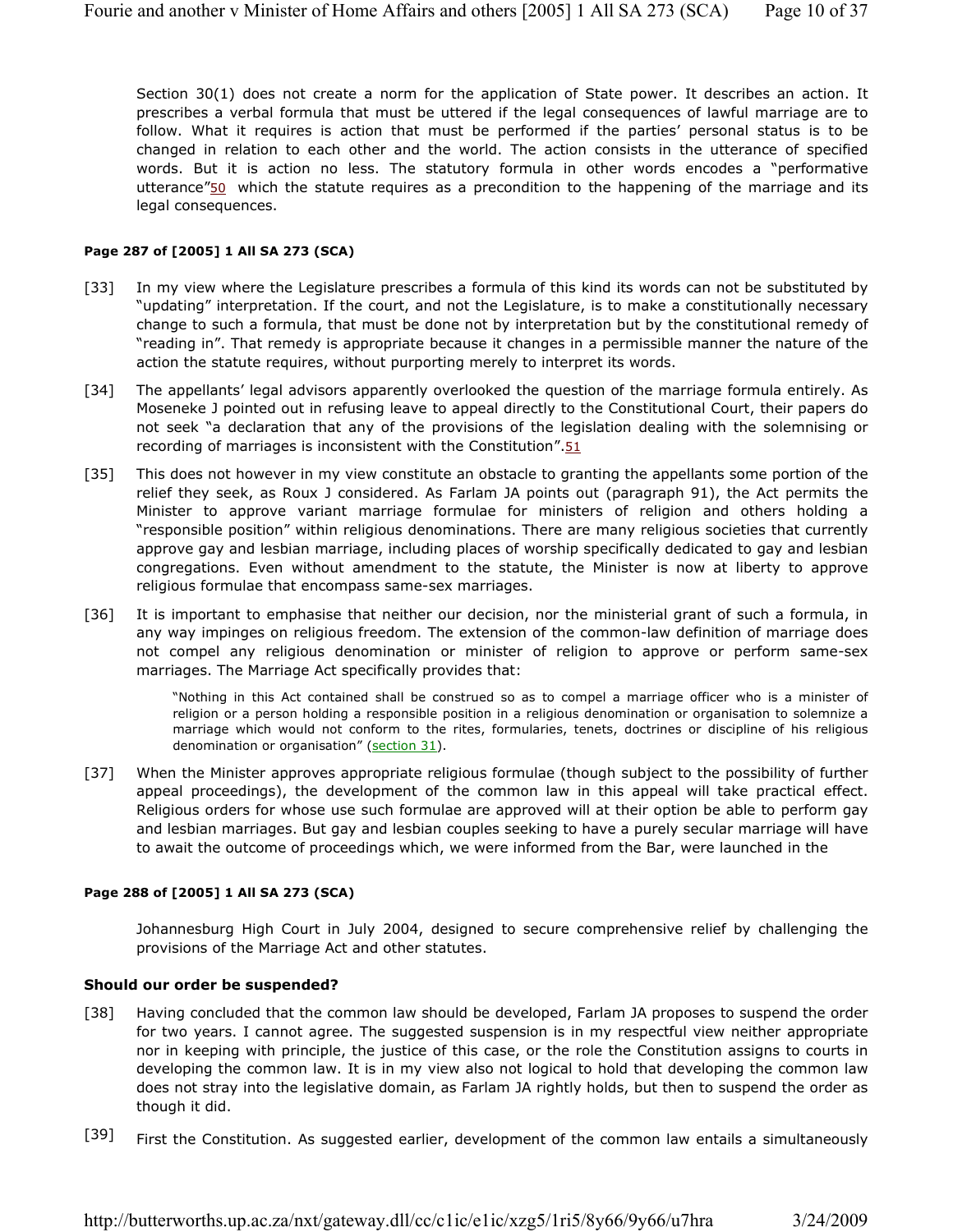creative and declaratory function in which the court perfects a process of incremental legal development that the Constitution has already ordained. Once the court concludes that the Bill of Rights requires that the common law be developed, it is not engaging in a legislative process. Nor in fulfilling that function does the court intrude on the legislative domain.

- [40] It is precisely this role that the Bill of Rights envisages must be fulfilled, and which it entrusts to the judiciary. As set out earlier (paragraph 3 above), section 8(3) of provides that in order to give effect to a right in the Bill of Rights a court must – subject to limitation – "apply, or if necessary develop, the common law *to the extent that legislation does not give effect to that right*". Section 8(3) envisages just the situation this appeal presents – that legislation to give effect to a fundamental right is absent. In this circumstance, the Constitution deliberately assigns an imperative role to the court. Subject to limitation, it is obliged to develop the common law appropriately. And this role is particularly suited to the judiciary, since the common law and the need for its incremental development are matters with which lawyers and judges are concerned daily.
- [41] In this case the equality and dignity provisions of the Bill of Rights require us to develop the common law. This is because legislation "does not give effect" to the rights of same-sex couples discussed above. In such a situation the incremental development that the Bill of Rights envisages is entrusted to the courts. It will be rarely, if ever, that an order pursuant to such incremental development can or should be subjected to suspension.
- [42] This approach is borne out by the Constitutional Court's approach in *J v Director General, Department of Home Affairs and others*.52 There the court declared a statutory provision to be inconsistent with the Constitution and afforded a remedy that "read in" appropriate expansionary words. The Home Affairs Department – also a respondent in this appeal – asked the court to suspend the declaration of invalidity, as it asks us to suspend the order developing the common law here. The basis on which it sought suspension there was identical to that it advances here, namely the pros-

## **Page 289 of [2005] 1 All SA 273 (SCA)**

pect of legislation following a pending South African Law Reform Commission investigation.53

[43] In that case the Constitutional Court refused to suspend. It held that "Where the appropriate remedy is reading in words in order to cure the constitutional invalidity of a statutory provision, it is difficult to think of an occasion when it would be appropriate to suspend such an order":

> "This is so because the effect of reading in is to cure a constitutional deficiency in the impugned legislation. If reading in words does not cure the unconstitutionality, it will ordinarily not be an appropriate remedy. Where the unconstitutionality is cured, there would usually be no reason to deprive the applicants or any other persons of the benefit of such an order by suspending it."54

The reasoning in *J v Director General, Department of Home Affairs and others* (*supra*) seems to me to apply with even greater force where the court's order does not touch on legislation at all, but develops the common law. Legislation is the province of Parliament. If granting the remedy of "reading in" does not intrude on the legislative domain, then development of the common law in accordance with the Constitution – the particular responsibility of the judiciary – does so even less.

- [44] The reference in the judgment of Farlam JA to the recent decision of the Constitutional Court in *Zondi v Member of the Executive Council for Traditional and Local Government Affairs* (15 October 2004) does not, with respect, take the matter any further. *Zondi* (*supra*) re-emphasises three clear strands of the remedial jurisprudence of the Constitutional Court. The first is that the court "should be slow to make those choices which are primarily choices suitable for the Legislature".55 The second is that, for this reason, the court frequently suspends an order of statutory invalidity – as it did in *Zondi* (*supra*) – in order to give the legislature the opportunity to fulfil its particular function of matching Legislation with constitutional obligation.
- [45] What my colleague's allusion to *Zondi* leaves out of account is that the case itself illustrates a third, equally vital, strand of Constitutional Court remedial jurisprudence. This is the "important principle of constitutional adjudication that successful litigants should be awarded relief".56 In *Dawood*, that had the consequence that (a) the provisions of the statute at issue were declared invalid; (b) the order of invalidity was suspended to enable Parliament to do what was constitutionally necessary; but (c) an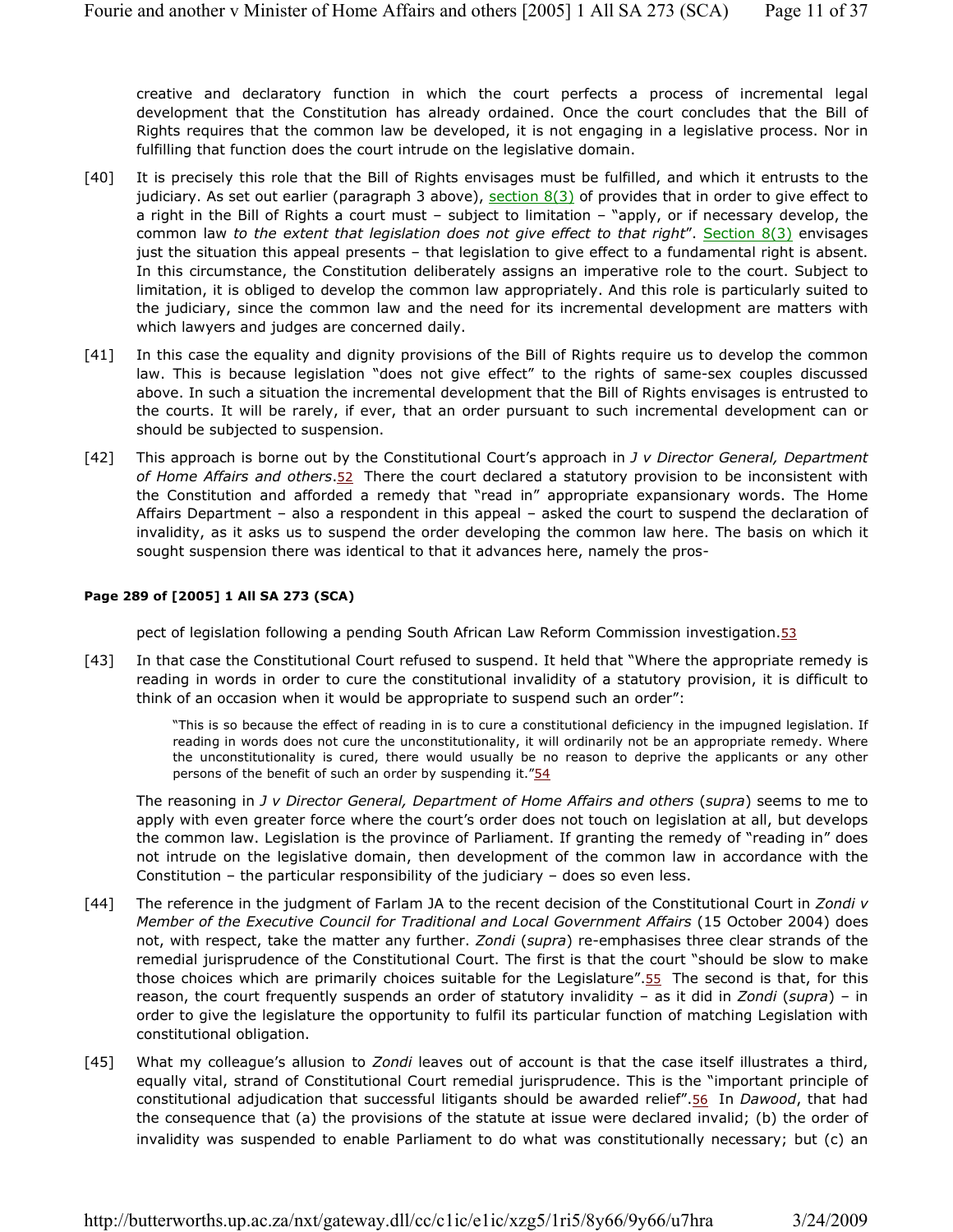extensive order was also granted, requiring Home Affairs officials in the interim to act in accordance with the principles of the judgment, pending the legislative modifications.57 In *Zondi*, too, an order of invalidity was issued and suspended, but extensive remedial assistance was granted.58

### **Page 290 of [2005] 1 All SA 273 (SCA)**

- [46] In my respectful view the appellants in this case are entitled to no less. Our order developing the common law trenches on no statutory provision. Deference to the particular functions and responsibilities of the Legislature does not therefore require that we suspend it. Instead, the appellants are entitled to appropriate relief. They should be awarded the benefit of a declaration regarding the common law of marriage that takes effect immediately.
- [47] In conclusion I would add that the Constitutional Court called in *J* (*supra*) for "comprehensive legislation" regularising same-sex partnerships.59 That has not been forthcoming. This may be for many reasons, doubtless including the imperative requirements of other legislative priorities. It is not inconceivable, however, that the legislature may be content, or even prefer, that this process of fulfilling the sexual orientation guarantee in the Constitution should proceed incrementally by leaving development of the common law to the courts.60 If this is not so, our unsuspended decision will not preclude later constitutionally sound legislation.61
- [48] In all these circumstances I conclude that the appellants are entitled to immediate declaratory relief regarding the development of the common law, and to a declaration that their intended marriage is capable of recognition as lawfully valid subject to compliance with statutory formalities.

# **Order**

- [49] The following order is made:
	- 1. The appeal succeeds with costs.
	- 2. The order of the court below is set aside. In its place is substituted:
		- "(1) It is declared that:
			- (a) In terms of sections  $8(3)$ ,  $39(2)$  and  $173$  of the Constitution, the common-law concept of marriage is developed to embrace same-sex partners as follows:

"Marriage is the union of two persons to the exclusion of all others for life."

- (b) The intended marriage between the appellants is capable of lawful recognition as a legally valid marriage, provided the formalities in the Marriage Act  $25$  of  $1961$  are complied with.
- (2) The respondents are ordered to pay the applicants' costs."

(Mthiyane, Van Heerden JJA and Ponnan AJA concurred in the judgment of Cameron JA.)

# **Page 291 of [2005] 1 All SA 273 (SCA)**

# **FARLAM JA**

### **Introduction**

[50] This is an appeal against a judgment of Roux J, sitting in the Pretoria High Court, who dismissed with costs an application brought by the appellants against the respondents, the Minister of Home Affairs and the Director General: Home Affairs, for orders (a) declaring that the marriage between them be recognised as a legally valid marriage in terms of the Marriage Act 25 of 1961, provided that it complied with the formalities set out in the Act; and (b) directing the respondents to register their marriage in terms of the provisions of the Marriage Act and the Identification Act 68 of 1997.

# **Evidence for appellants**

[51] The appellants are two adult females who have been living together in a permanent same-sex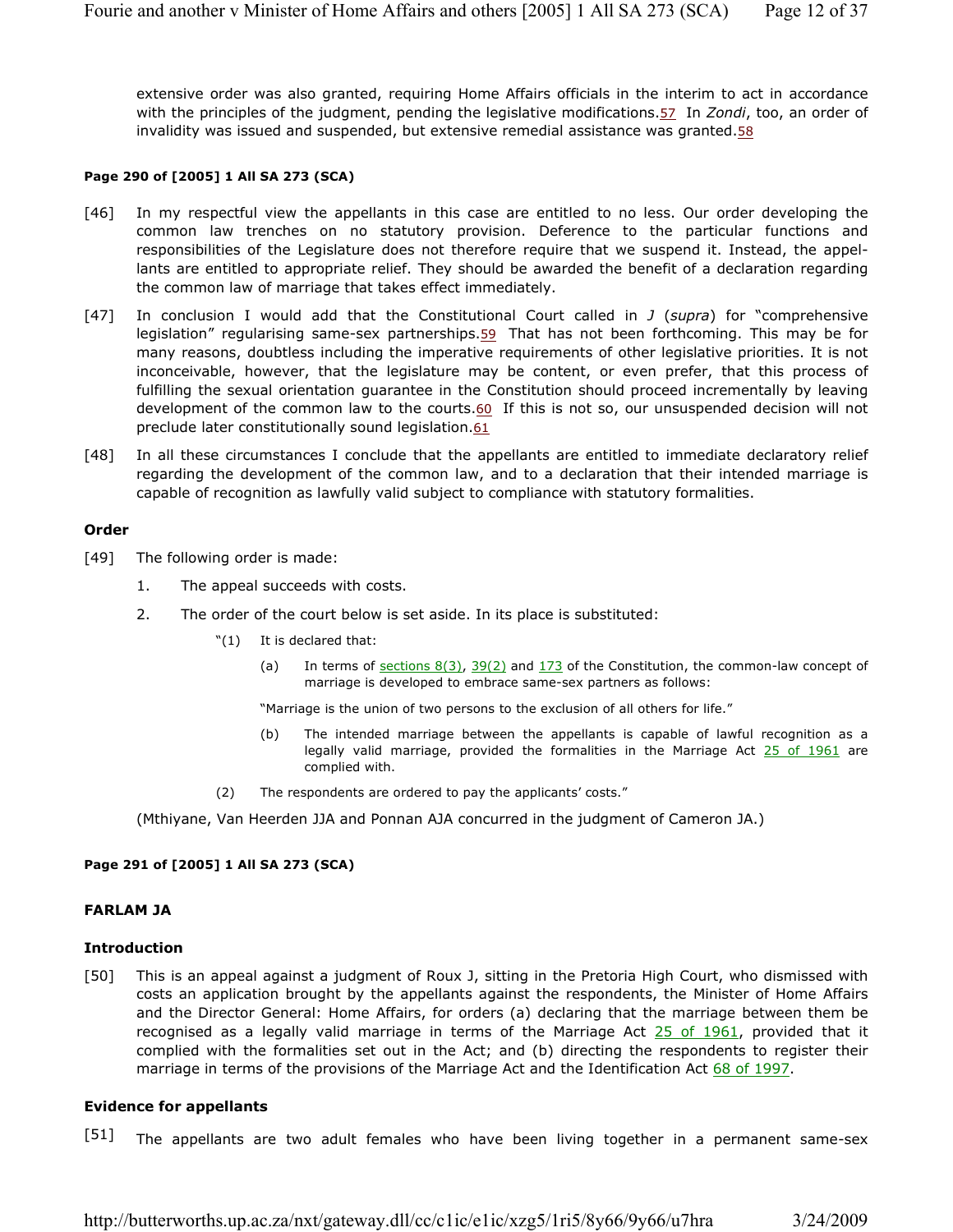relationship since June 1994. The first appellant stated in her founding affidavit, which was confirmed in a supporting affidavit by the second appellant, that the purpose of the application was to obtain a declaratory order that the *intended* marriage between the appellants be recognised as legally valid. She stated further that she and the second appellant had approached a magistrate at one stage and asked her if she would be prepared to solemnise a marriage between them. The magistrate's reply was that she was prepared to perform such a marriage ceremony for them but that it would not be legally valid and that she would not be able to record it in the marriage register. The first appellant also stated that she and the second appellant had learnt that the Department of Home Affairs would not be prepared to register their intended marriage in terms of the provisions of the Marriage Act.

- [52] According to the first appellant, no bank was prepared to allow her and the second appellant to open a joint bank account and that they also could not obtain a joint mortgage bond. Moreover, it would be much easier for them to become members of a medical aid fund, to adopt a child or to have a child placed in their care as foster parents if they were married to each other.
- [53] The first appellant stated that she had been advised that it was what she called a "common law impediment" that persons of the same sex could not marry each other. She submitted, however, that the common law had in the meanwhile so developed that a marriage between herself and the second appellant could now be recognised as legally valid.
- [54] She had been advised further that, in terms of the Constitution, she and the second appellant could not be discriminated against on the ground of their sexual preferences and that their human dignity could not be infringed. She contended that the failure by the law to recognise a marriage between her and the second appellant discriminated against them and infringed their dignity. In the concluding paragraph of this part of her affidavit the first appellant stated that she had been advised that in terms of the Constitution the common law had to be developed to promote the spirit, purport and objects of the Bill of Rights. She submitted that the common law (by which she clearly meant the common law of marriage

### **Page 292 of [2005] 1 All SA 273 (SCA)**

in terms of which it was not possible for two persons of the same sex to marry one another) had now to be so developed.

### **Rule 16a Notice**

[55] Before the respondents' opposing affidavits were filed the appellants caused a notice to be given to the Registrar of the Pretoria High Court in terms of rule 16A in which they indicated that they would raise in their application a constitutional point, which they formulated as follows:

> "Whether the common law has so developed that it can be amended so as to recognise marriages of persons of the same sex as legally valid marriages in terms of the Marriage Act, provided that such marriages comply with the formality requisites set out in the Act."

The purpose of the rule is to enable parties interested in a constitutional issue to seek to be admitted as *amici curiae* in the case in which the issue is raised so that they can advance submissions in regard thereto. As a result of the appellants' notice to the Registrar in terms of rule 16A a voluntary association known as The Lesbian and Gay Equality Project was allowed to intervene as *amicus curiae*  in the case and submissions were made on its behalf at the hearing in the court *a quo.* Being of the opinion that the conduct of the *amicus* went well beyond what was regarded as proper in the Constitutional Court decision *In re certain amicus curiae applications: Minister of Health and others v The Treatment Action Campaign and others*,62 Roux J ordered the *amicus* to pay the respondents' costs jointly and severally with the appellants. The respondents subsequently abandoned this part of the order of the court *a quo.*

[56] submissions. After the matter had been set down for hearing in this Court the Lesbian and Gay Equality Project once again sought to be admitted as amicus curiae in the matter. Neither the appellants nor the respondents opposed the application and it was granted. The amicus submitted written arguments before the case was argued and Mr Berger and Ms Kathree appeared at the hearing and made oral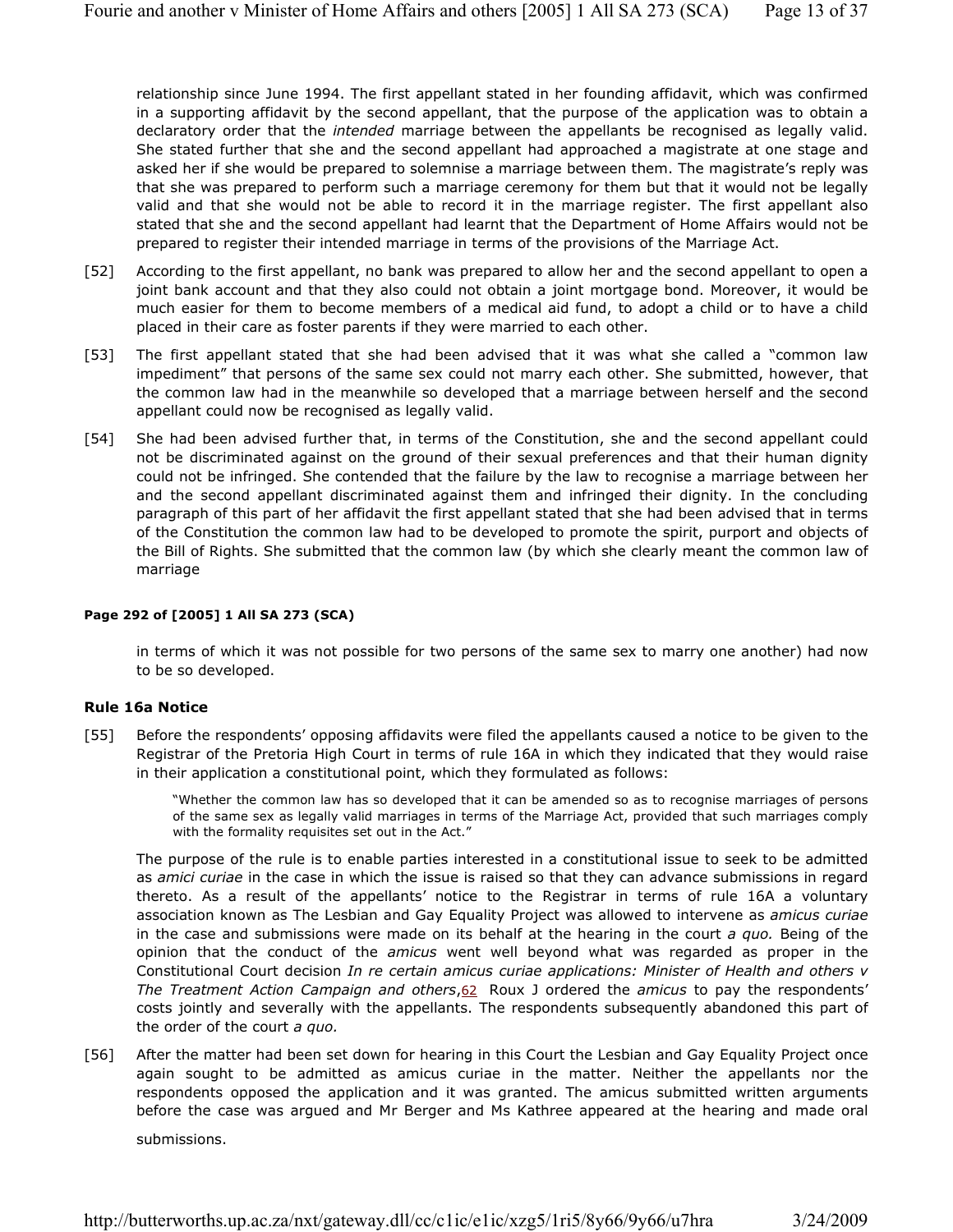## **Evidence for respondents**

[57] The respondents caused an affidavit to be filed on their behalf in which they asked that the application be dismissed with costs. In this affidavit it was averred that the magistrate who told the appellants that a "marriage" between them would not be legally valid was correctly stating the law as it stands. It was also conceded that the Department of Home Affairs is not prepared to register the proposed marriage between the appellants. (It is clear that the Department's attitude in this regard is based on its contention regarding the validity of the intended marriage between the appellants. There is no reason to think that this attitude will be persisted in if the Department's contention on this point is not upheld.) The respondents did not deny the first appellant's statements regarding the practical difficulties the appellants experience in consequence of the fact that they are not married but contented themselves with putting the appellants to the proof thereof.

### **Page 293 of [2005] 1 All SA 273 (SCA)**

[58] The respondents "admitted" that the common law prohibits members of the same sex from entering into a valid marriage relationship. They denied that the common law has developed to the extent that permanent same-sex life partnerships can be recognised as marriages and submitted that the appellants had not laid any factual basis for this contention. After admitting that under the Constitution the appellants may not be discriminated against on the basis of their sexual orientation and that their human dignity may not be infringed and that they are, as it was put, "living in some sort of consortium with each other", the respondents denied that the appellants are being discriminated against or that they are, as it was put, "suffering indignity because their intended marriage will not be recognised". The respondents also contended that the appellants had not provided any factual basis for the allegation that they were being discriminated against. In this regard it was said that it was "revealing" that the appellants had "not as yet approached the Department of Home Affairs for the registration of their relationship".

## **Judgment of court** *a quo*

[59] In his judgment dismissing the application Roux J, after pointing out that the appellants commenced living together in June 1994 and that their relationship appeared to be a "sincere and abiding" one, said that they claimed to be married. He emphasised that no attempt had been made to amend the prayers and added:

> "This despite airing my view on how appropriate this relief could be in the light of the facts and the Statute to which I will refer later."

He held that the appellants were seeking a declaratory order. Such an order, he said, is catered for by section 19(1)(a)(iii) of the Supreme Court Act 59 of 1959, which vests the court with a discretion, at the instance of any interested person, "to enquire into and determine any existing, future or contingent right or obligation, notwithstanding that such person cannot claim any relief consequential upon the determination".

[60] He continued:

> "The 'right' in question must be the [appellants'] assumption that they are married . . . In Roman law marriage is the full legal union of man and woman for the purpose of lifelong mutual companionship. I refer for example to Sohm *Institutes of Roman Law,* 3rd edition at p 452. Nothing I am aware of has changed since. Indeed the Marriage Act 25 of 1961 mirrors the age old concept of what a marriage is. I refer to the peremptory provisions of section 30(1) of the Act:

> "1. In solemnising any marriage any marriage officer designated under sec-tion 3 may follow the marriage formula usually observed by his religious denomination or organisation if such marriage formula has been approved by the Minister, but if such marriage formula has not been approved by the Minister, or in the case of any other marriage officer, the marriage officer concerned shall put the following questions to each of the parties separately, each of whom shall reply thereto in the affirmative:

> > 'Do you, A.B., declare that as far as you know there is no lawful impediment to your proposed marriage with C.D. here present, and that you call all here present to witness that you take C.D. as your lawful wife (or husband)?'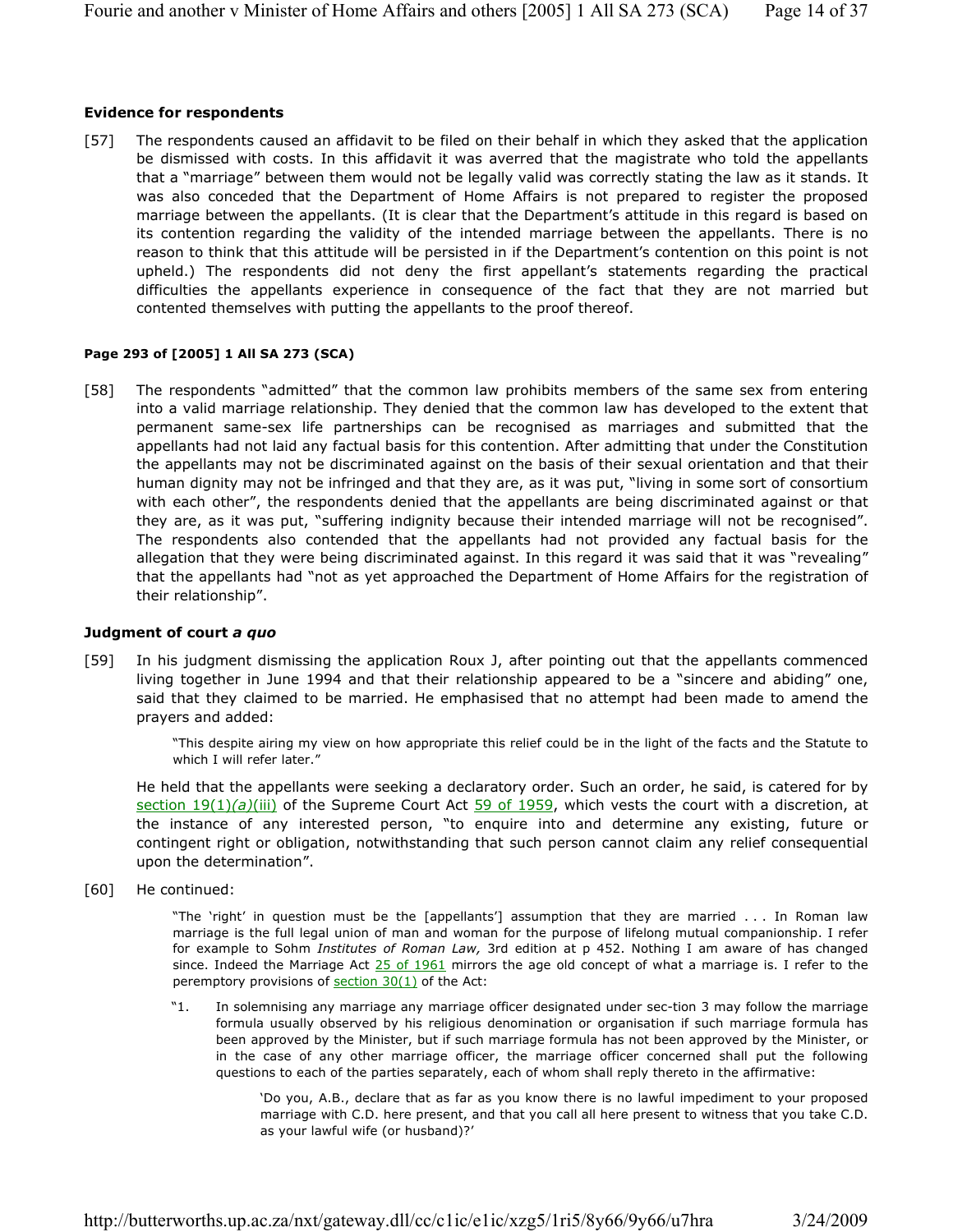This section . . ., as I have already pointed out, is peremptory. It contemplates a marriage between a male and a female and no other.

#### **Page 294 of [2005] 1 All SA 273 (SCA)**

Section 11(1) of the same Act provides as follows:

"11 (1) A marriage may be solemnised by a marriage officer only."

It must follow that the Applicants are not married as required by the law. I am not prepared to exercise the discretion vested in me by section 19 of Act 59 of 1959 to enquire into a non-existing right.

Prayer 3 of the notice of motion [the prayer asking for an order directing the respondents to register the marriage in terms of the Marriage Act and the Identification Act] requires me to compel the Respondents to do what is unlawful. Obviously I will not make such an order.

There is no attack on the provisions of Act 25 of 1961 on the basis that they offend the Constitution. No more need therefore be said. This application is obviously still-born.

#### **Leave to appeal**

[61] The applicants applied to the Pretoria High Court for leave to appeal against this judgment. As Roux J had in the interim retired, the application came before Mynhardt J, who refused to grant the appellants a positive certificate in terms of rule 18 of the Constitutional Court Rules but did grant them leave to appeal to this Court.

### **Application to constitutional court**

[62] The appellants then approached the Constitutional Court for leave to appeal directly to it against the judgment and order of Roux J. This application was refused on the ground that the interests of justice required that the appeal be heard first by this Court. The judgment of the Constitutional Court, which was delivered by Moseneke J, has been reported: see *Fourie and another v Minister of Home Affairs and another*63.

### **Relevant statutory provisions**

[63] Before the issues arising for decision in this case and the contentions of the parties in regard thereto are considered it will be appropriate to set out the relevant provisions of the Constitution as well as sections 3, 29A, 30 and 31 of the Marriage Act (as far as they are relevant) and sections 3,  $5(1)$  and 8 (*e*) of the Identification Act 68 of 1997.

### **(a)** *The Constitution*

[64] The following provisions of the Constitution are relevant in this matter: sections 7, 8 (1), (2) and (3), sections 9 (1), (2), (3) and (5), section 10, sections 31(1)*(a)* and (2), section 36, section 38 (the general part of the section and paragraph  $(a)$ ),  $s$  39(1) and  $(2)$  and section 172(1).

They provide as follows:

- '"7. (1) This Bill of Rights is a cornerstone of democracy in South Africa. It enshrines the rights of allt people in our country and affirms the democratic values of human dignity, equality and freedom.
	- (2) The State must respect, protect, promote and fulfill the rights in the Bill of Rights.

#### **Page 295 of [2005] 1 All SA 273 (SCA)**

- (3) The rights in the Bill of Rights are subject to the limitations con-tained or referred to in section 36, or elsewhere in the Bill.'
- '8. (1) organs of State. The Bill of Rights applies to all law, and binds the legislature, the executive, the judiciary and all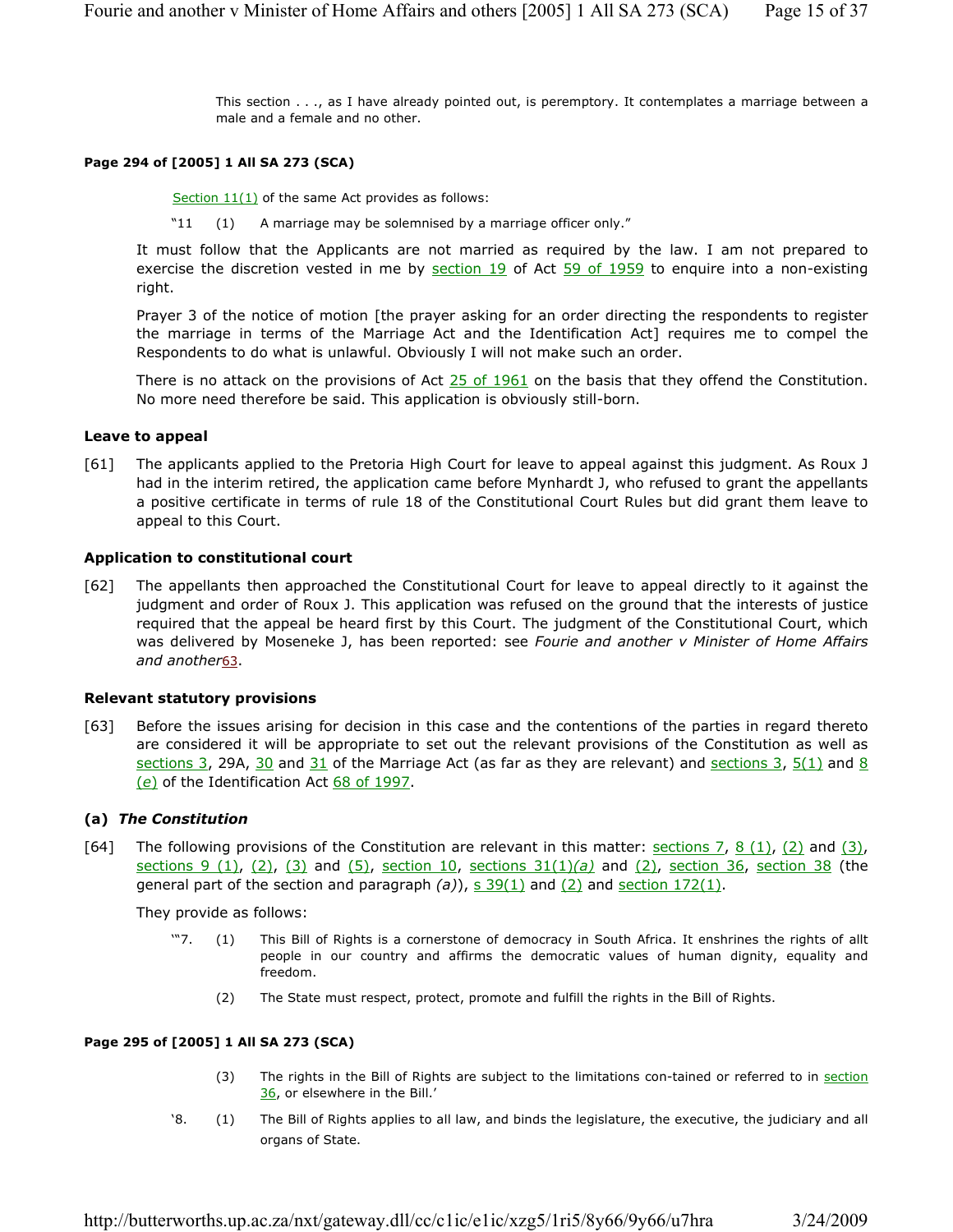- (2) A provision of the Bill of Rights binds a natural or a juristic person if, and to the extent that, it is applicable, taking into account the nature of the right and the nature of any duty imposed by the right.
- (3) When applying a provision of the Bill of Rights to a natural or juristic person in terms of subsection (2), a court –
	- (*a*) in order to give effect to a right in the Bill, must apply, or if necessary develop, the common law to the extent that legislation does not give effect to that right; and
	- (*b*) may develop rules of the common law to limit the right, provided that the limitation is in accordance with section 36(1).
- '9. (1) Everyone is equal before the law and has the right to equal protection and benefit of the law.
	- (2) Equality includes the full and equal enjoyment of all rights and freedoms. To promote the achievement of equality, legislative and other measures designed to protect or advance persons, or categories of persons, disadvantaged by unfair discrimination may be taken.
	- (3) The State may not unfairly discriminate directly or indirectly against anyone on one or more grounds, including race, gender, sex, pregnancy, marital status, ethnic or social origin, colour, sexual orientation, age, disability, religion, conscience, belief, culture, language and birth.
	- (5) Discrimination on one or more of the grounds listed in subsection (3) is unfair unless it is established that the discrimination is fair.'
- '10. Everyone has inherent dignity and the right to have their dignity respected and protected.'
- '31. (1) Persons belonging to a cultural, religious or linguistic community may not be denied the right, with other members of that community –
	- (*a*) to enjoy their culture, practise their religion and use their language; and
	- (2) The rights in subsection (1) may not be exercised in a manner inconsistent with any provision of the Bill of Rights.'
- 32. . . .
	- (2) National legislation must be enacted to give effect to this right, and may provide for reasonable measures to alleviate the administrative and financial burden on the State.'
- '36. (1) The rights in the Bill of Rights may be limited only in terms of law of general application to the extent that the limitation is reasonable and justifiable in an open and democratic society based on human dignity, equality and freedom, taking into account all relevant factors, including –
	- (a) the nature of the right;
	- (b) the importance of the purpose of the limitation;
	- (c) the nature and extent of the limitation;
	- (d) the relation between the limitation and its purpose; and
	- (e) less restrictive means to achieve the purpose.

### **Page 296 of [2005] 1 All SA 273 (SCA)**

- (2) Except as provided in subsection (1) or in any other provision of the Constitution, no law may limit any right entrenched in the Bill of Rights.'
- '38. Anyone listed in this section has the right to approach a competent court, alleging that a right in the Bill of Rights has been infringed or threatened, and the court may grant appropriate relief, including a declaration of rights. The persons who may approach a court are –
	- (a) anyone acting in their own interest;

. . .'

- '39. (1) When interpreting the Bill of Rights, a court, tribunal or forum –
	- (a) must promote the values that underlie an open and democratic society based on human dignity, equality and freedom;
	- (b) must consider international law; and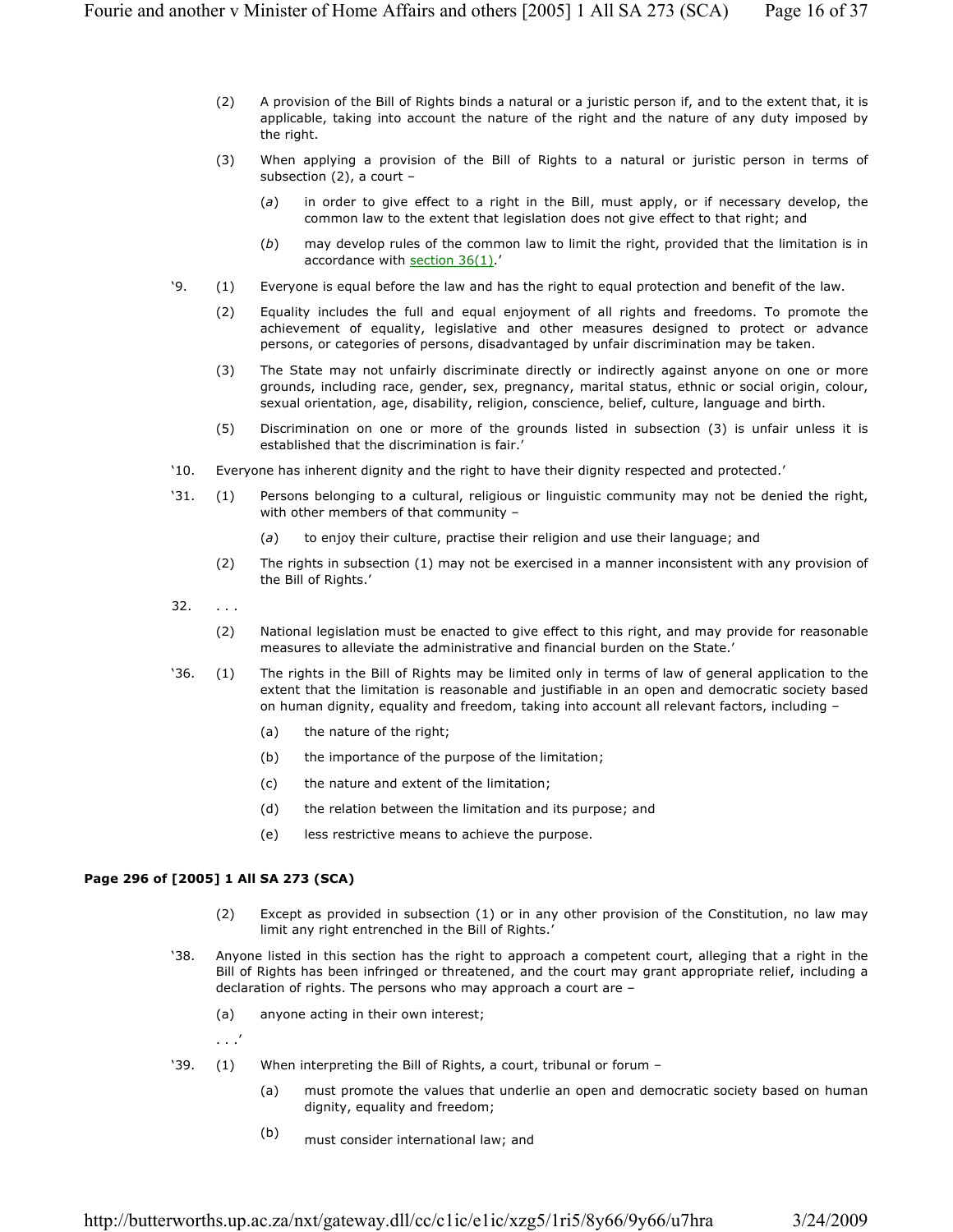- (c) may consider foreign law.
- (2) When interpreting any legislation, and when developing the common law or customary law, every court, tribunal or forum must promote the spirit, purport and objects of the Bill of Rights.'
- $'172.$  (1) When deciding a constitutional matter within its power, a court –
	- (a) must declare that any law or conduct that is inconsistent with the Constitution is invalid to the extent of its inconsistency; and
	- (b) may make any order that is just and equitable, including –
		- (i) an order limiting the retrospective effect of the declaration of invalidity; and
		- (ii) an order suspending the declaration of invalidity for any period and on any conditions, to allow the competent authority to correct the defect."

## **(b)** *The Marriage Act*

- [65] As far as they are relevant sections 2, 3, 11(2) and 3, 29A, 30(2) and (3) and  $31$  of the Marriage Act read as follows:
	- '"2. (1) Every magistrate, every special justice of the peace and every Commissioner shall by virtue of his office and so long as he holds such office, be a marriage officer for the district or other area in respect of which he holds office.
		- (2) The Minister and any officer in the public service authorised thereto by him may designate any officer or employee in the public service or the diplomatic or consular service of the Republic to be, by virtue of his office and so long as he holds such office, a marriage officer, either generally or for any specified class of persons or country or area.'
	- '3. (1) The Minister and any officer in the public service authorised there-to by him may designate any minister of religion of, or any person holding a responsible position in, any religious denomination or organisation to be, so long as he is such a minister or occupies such position, a marriage officer for the purpose of solemnising marriages according to Christian, Jewish or Mohammedan rites or the rites of any Indian religion.'
	- '11. (2) Any marriage officer who purports to solemnise a marriage which he is not authorised under this Act to solemnise or which to his knowledge is legally prohibited, and any person not being a marriage officer who purports to solemnize a marriage, shall be guilty of an offence

#### **Page 297 of [2005] 1 All SA 273 (SCA)**

and liable on conviction to a fine not exceeding four hundred rand or, in default of payment, to imprisonment for a period not exceeding twelve months, or to both such fine and such imprisonment.

- (3) Nothing in subsection (2) contained shall apply to any marriage ceremony solemnised in accordance with the rites or formularies of any religion, if such ceremony does not purport to effect a valid marriage.'
- $'29A.$  (1) The marriage officer solemnising any marriage, the parties thereto and two competent witnesses shall sign the marriage register concerned immediately after such marriage has been solemnised.
	- (2) The marriage officer shall forthwith transmit the marriage register and records concerned, as the case may be, to a regional or district representative designated as such under section  $21(1)$ of the Identification Act, 1986 (Act 72 of 1986).'
- '30. (2) Subject to the provisions of subsection (1), a marriage officer, if he is a minister of religion or a person holding a responsible position in a religious denomination or organisation, may in solemnising a marriage follow the rites usually observed by his religious denomination or organisation.
	- (3) If the provisions of this section or any former law relating to the questions to be put to each of the parties separately or to the declaration whereby the marriage shall be declared to be solemnised or to the requirement that the parties shall give each other the right hand, have not been strictly complied with owing to –
		- (a) an error, omission or oversight committed in good faith by the marriage officer; or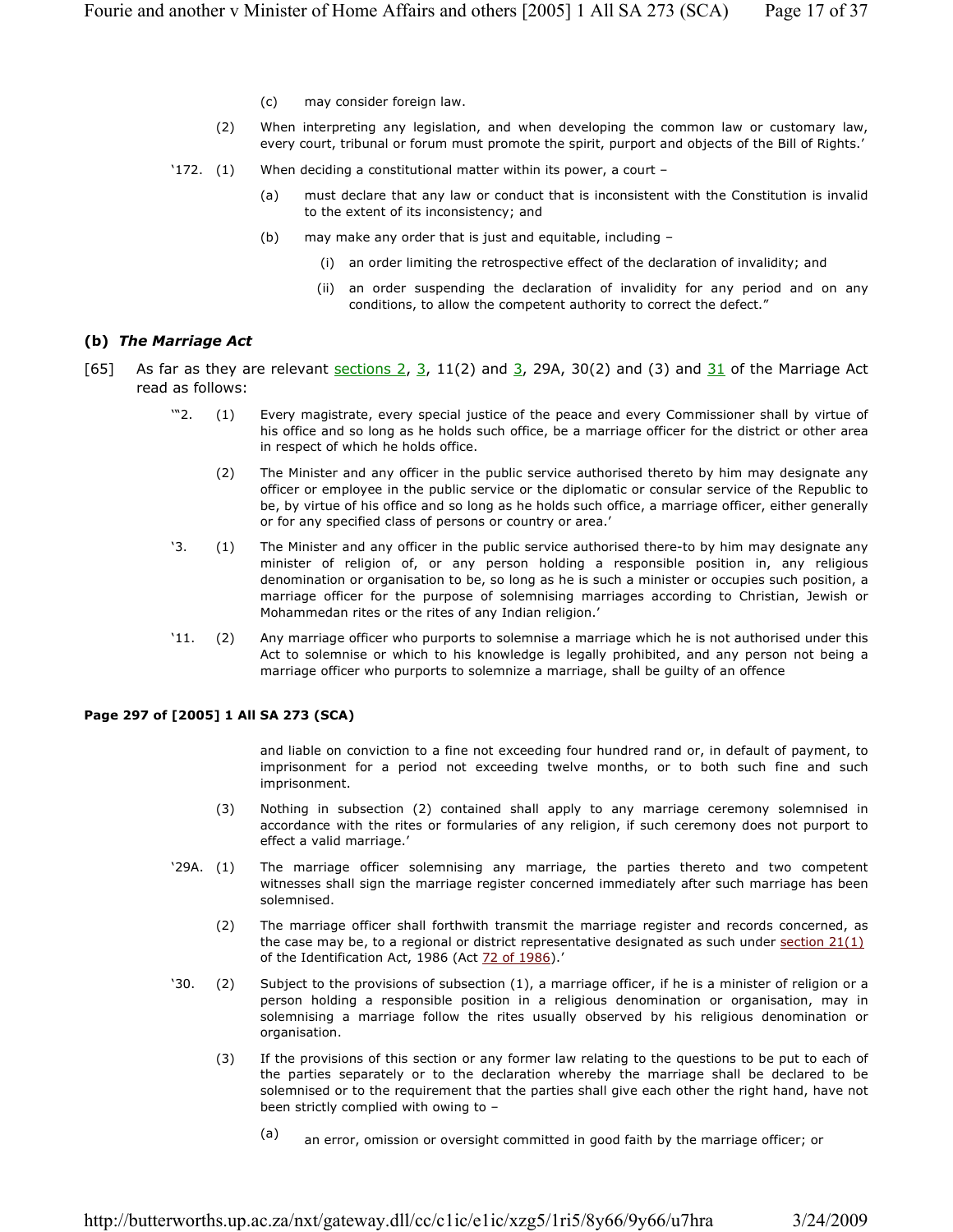(b) an error, omission or oversight committed in good faith by the parties or owing to the physical disability of one or both of the parties,

but such marriage has in every other respect been solemnised in accordance with the provisions of this Act or, as the case may be, a former law, that marriage shall, provided there was no other lawful impediment thereto and provided further that such marriage, if it was solemnised before the commencement of the Marriage Amendment Act, 1970 (Act 51 of 1970), has not been dissolved or declared invalid by a competent court and neither of the parties to such marriage has after such marriage and during the life of the other, already lawfully married another, be as valid and binding as it would have been if the said provisions had been strictly complied with.'

'31. Nothing in this Act contained shall be construed so as to compel a marriage officer who is a minister of religion or a person holding a responsible position in a religious denomination or organisation to solemnise a marriage which would not conform to the rites, formularies, tenets, doctrines or discipline of his religious denomination or organisation."'

(The text of sections  $11(1)$  and  $30(1)$ , which are also relevant, were quoted by Roux J in the extracts from his judgment set out in paragraph [60].)

## **(c)** *The Identification Act*

- [66] Sections 3, 8(e) and 13 of the Identification Act 68 of 1997 read as follows:
	- '"3. This Act shall apply to all persons who are South African citizens and persons who are lawfully and permanently resident in the Republic.'

#### **Page 298 of [2005] 1 All SA 273 (SCA)**

'8. There shall in respect of any person referred to in  $section 3$ , be included in the population register the following relevant particulars available to the Director-General, namely –

. . .

- (e) the particulars of his or her marriage contained in the relevant marriage register or other documents relating to the contracting of his or her marriage, and such other particulars concerning his or her marital status as may be furnished to the Director-General . . .'
- $'13$ (1) The Director-General shall as soon as practicable after the receipt by him or her of an application, issue a birth, marriage or death certificate in the prescribed form after the particulars of such birth, marriage or death were included in the register in terms of section 8 of this Act.
	- (2) Any certificate issued in terms of subsection (1), shall in all courts of law be *prima facie*  evidence of the particulars set forth therein."'

### *Issues arising for decision*

- [67] In the course of the argument it became clear that the following issues arise for decision in this case:
	- (1) Does the common-law definition of marriage which precludes two persons of the same sex from marrying one another discriminate against the appellants?
	- (2) If so, is such discrimination unfair?
	- (3) Does it infringe their human dignity?
	- (4) If there is unfair discrimination, and/or an infringement of human dignity, should this court give the appellants the remedy they seek, namely a development of the common law definition of marriage so as to allow same sex marriages?

To answer that question it will be necessary to consider:

(5) whether such development would constitute an incremental change required to promote the spirit, purport and objects of the Bill of Rights or would it, on the other hand, require a fundamental change to the common law, of such a nature that it should rather be undertaken by

Parliament?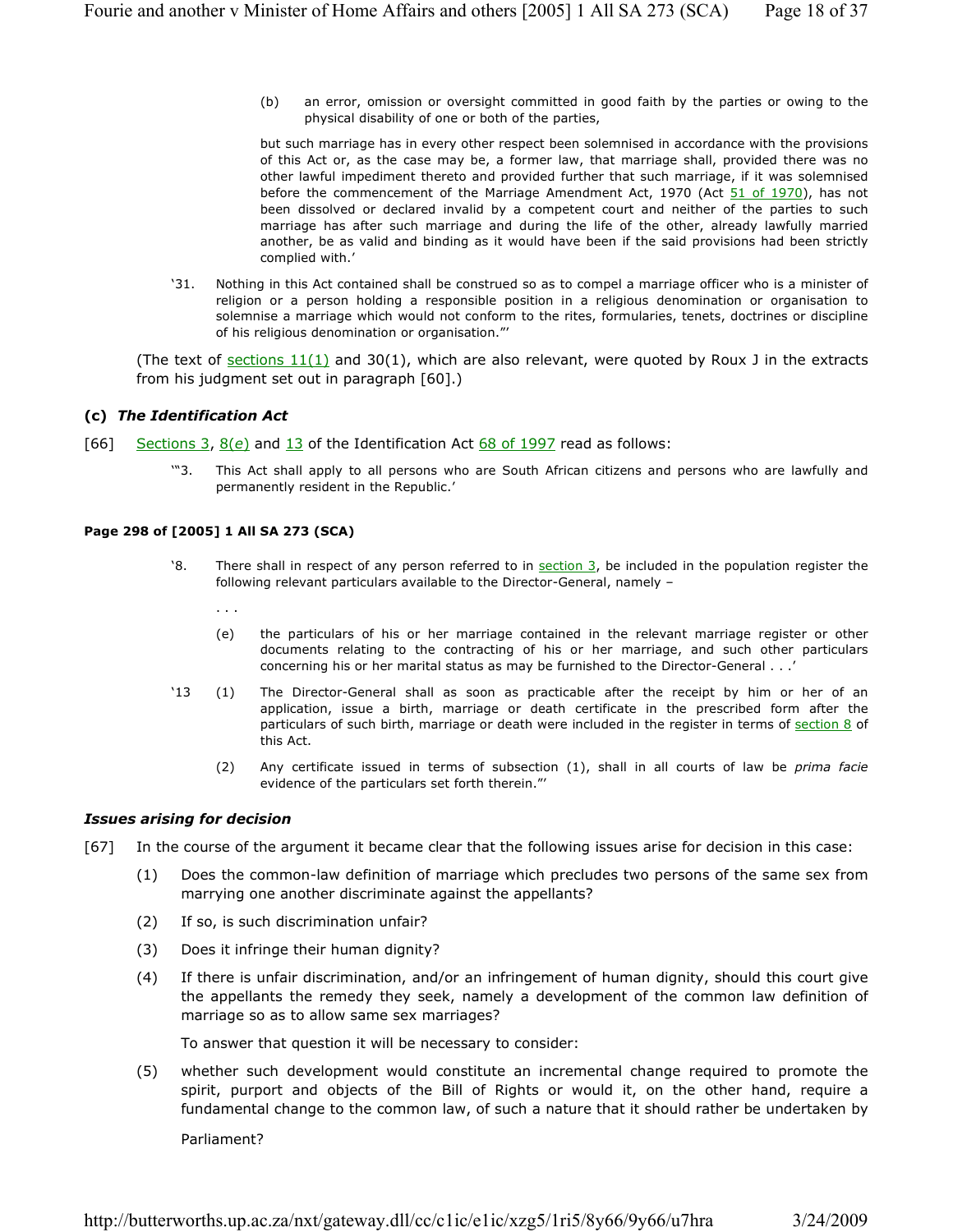(6) That in turn will necessitate consideration of the question:

what is the essence of the concept of marriage as it has developed down the centuries and especially since 1994 in this country?

If all these questions are answered in favour of the appellants it will be necessary to ask:

- (7) Can the appellants be granted the relief they seek in the absence of a prayer for declarations that the Marriage Act and the Identification Act are inconsistent with the Constitution? And;
- (8) Can and should any order the court may make be suspended to enable Parliament to consider the matter?

### **History of institution of marriage in our law**

[68] Before I proceed to consider these issues it is in my view desirable to say something about the history of the institution of marriage in our law.

### **Page 299 of [2005] 1 All SA 273 (SCA)**

[69] It is convenient for our purposes to begin with the marriage law of the Romans during the period of the classical Roman law (the first two and a half centuries of the Christian era).

### As Professor Max Kaser says:64

"[T]he Roman marriage *(matrimonium)* was not a legal relationship at all, but a social fact, the legal effects of which were merely a reflection of that fact . . . Marriage was a "realised union for life" . . . between man and woman, supported by *affectio maritalis,* the spouses' consciousness of their union being marriage."

The act which brought the marriage into existence was a purely private one. No State official was involved. The marriage did not have to be registered: indeed no public record of any kind was required. No religious or ecclesiastical rite was essential, even after Christianity became the official religion of the Roman Empire in 313 AD. In fact no prescribed form was required. All that was necessary was the reciprocally expressed consent of the parties, even cohabitation was not required. Ulpian expressed the rule as follows (D 35.1.15; D 50.17.30):

*"Nuptias non concubitus, sed consensus facit."* (Consent not cohabitation makes a marriage.)

- [70] Even when marriage began to be controlled by the Church after the disintegration of the Roman Empire in the West, what Bryce calls "the fundamental conception of marriage as a tie formed solely by consent, and needing the intervention neither of State nor of Church"65 remained the legal position until the middle of the sixteenth century. The Church's control over marriage was manifested in the fact that, from the tenth century, the Church's tribunals had exclusive jurisdiction in regard to questions relating to marriage. As a result there was a uniform law of marriage applied in Western Europe. Marriage, which the Church regarded as a sacrament, was indissoluble, except by decree of the Pope. The Church encouraged the parties to declare their consent before a priest and to receive a blessing; what was referred to as the *benedictio ecclesiae* (the blessing of the church). In some areas the publication of banns before the church ceremony was insisted on and this was made the general law of the Church by the Fourth Lateran Council of 1215. Only marriages which took place "in the face of the Church" were regarded as "regular" marriages.
- [71] But marriages resting on the consent of the parties alone, so-called "irregular" marriages, were nevertheless valid although the parties thereto were subject to ecclesiastical and secular penalties. Secret or clandestine marriages, which often gave rise to great scandal, were thus valid. Eventually the need for reform became irresistible and at its Twenty Fourth Session in 1563 the Council of Trent passed a decree, the famous *Decretum Tametsi,* which, after reciting that clandestine marriages had been held valid, though blameworthy, declared that for the future all should be deemed invalid unless banns were published and the parties declared their

### **Page 300 of [2005] 1 All SA 273 (SCA)**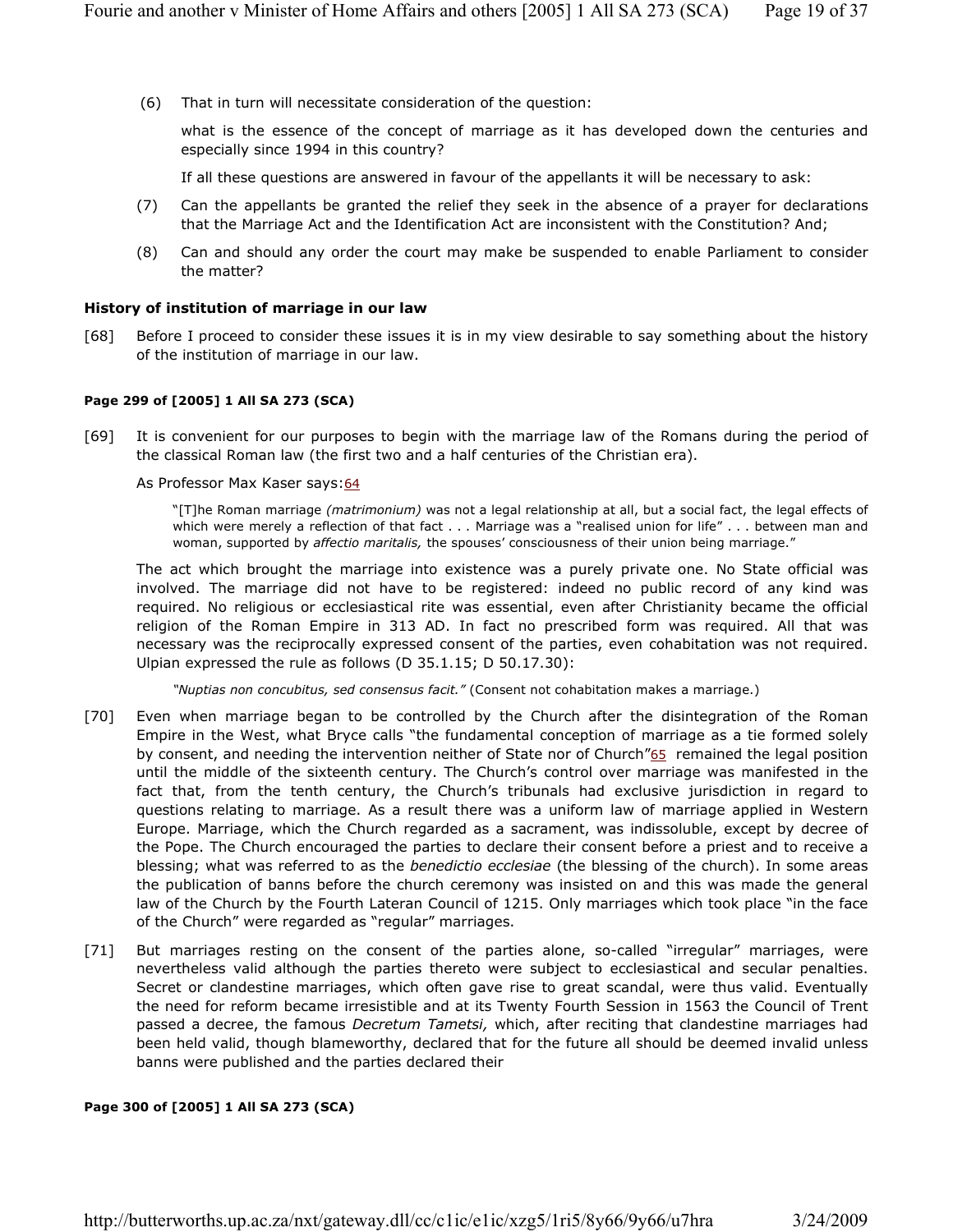consent before a priest and at least two witnesses. The decrees of the Council of Trent did not become law in the Northern Netherlands but the principles of the *Decretum Tametsi* were adopted in the various provinces thereof. The Political Ordinance of 1 April 1580, which was enacted by the States of Holland, provided in section 3 for banns to be published, on three successive Sundays or market-days, in church or in the council chamber of the city or town where the intending spouses resided, and for their marriage to be solemnised by the magistrate or minister of religion "according to the forms in use in the churches or which shall have been prescribed to the magistrates for that purpose by the States".66 "Marriages" not solemnised in accordance with section 3 were invalid. Similar legislation was enacted in the other provinces of the Northern Netherlands.67

- [72] The provisions of the Political Ordinance on the point were received as law at the Cape when it was colonised by the Dutch East India Company.68 Despite the reception of the Political Ordinance at the Cape it appears that from 1665, when the first resident clergyman was appointed, marriages were solemnised by a minister of the Church. Before that date they were solemnised by the Secretary of the Council of Policy.69
- [73] As far as I have been able to discover, Holland was the first European jurisdiction to permit civil marriages. In practice persons who chose to be married by magistrates were those who were not of the Reformed religion70 or, "who, being estranged from the orthodox church, hated ecclesiastical benediction".71
- [74] Marriage law was secularised at the advent of the Reformation as the Protestant reformers did not regard marriage as a sacrament. Brissaud refers to what he calls "this remarkable evolution" by which marriage was completely secularized. 72 The point of departure for this, he says, "was in a theological, legal theory of which Saint Thomas Aquinas was perhaps the first to give the formula. According to that writer, marriage could be regarded at one and the same time: 1st. As a contract of natural law (a borrowing from the Roman writings, which understood by this the law which is given to man and to animals). 2d. The civil contract, that is to say, one governed by the Roman law as it was organized, so long as the Church did not have the monopoly concerning questions relating to marriage. 3d. A sacrament, of which the contract was the element and which could not exist without the latter. The civil marriage and the religious marriage are separated in this analysis, whereas in former times they were not distinguished. These speculations, which had no very great bearing so long as they remained shut up within the Schools, were

# **Page 301 of [2005] 1 All SA 273 (SCA)**

propagated during the sixteenth century by virtue of the favour shown them by the Renaissance and the Reformation; they were presented before the Council of Trent by more than twenty prelates and theolo-gians, and, a more serious thing, the jurists took possession of them in order to make of them a weapon against the Church. From this they came to the conclusion that marriage ought to be subjected to the Church in so far as it was a sacrament, to the State in so far as it was a civil contract."

This development culminated, as far as France was concerned, in the adoption in the constitution of 1791 of the principle that "the law only considered marriage as a civil contract; the Church was free to set up the sacrament in establishing the forms and conditions which might please it, the faithful were at liberty to respect its doctrines, but the State had no power to bind itself to impose them upon all citizens without affecting their liberty of conscience. The decree of September 20, 1792, organized the certificates of civil status and marriage; the latter must thenceforth be executed before a municipal official in order to be recognized by the State."73

- [75] The principle that marriages had to be solemnised by a civil official was adopted in some of the provinces of the Northern Netherlands after 1795 and became the legal position in the whole of what was now called the Kingdom of Holland in 1809 when the Code Napoleon, with adaptations, was given the force of law by King Louis Napoleon.
- [76] During the period between the two British occupations of the Cape, when the Cape was under the control of the Batavian Republic, Commissioner General De Mist introduced the secular marriage before landdrost and heemraden in the country districts and before the Court for Matrimonial and Civil Affairs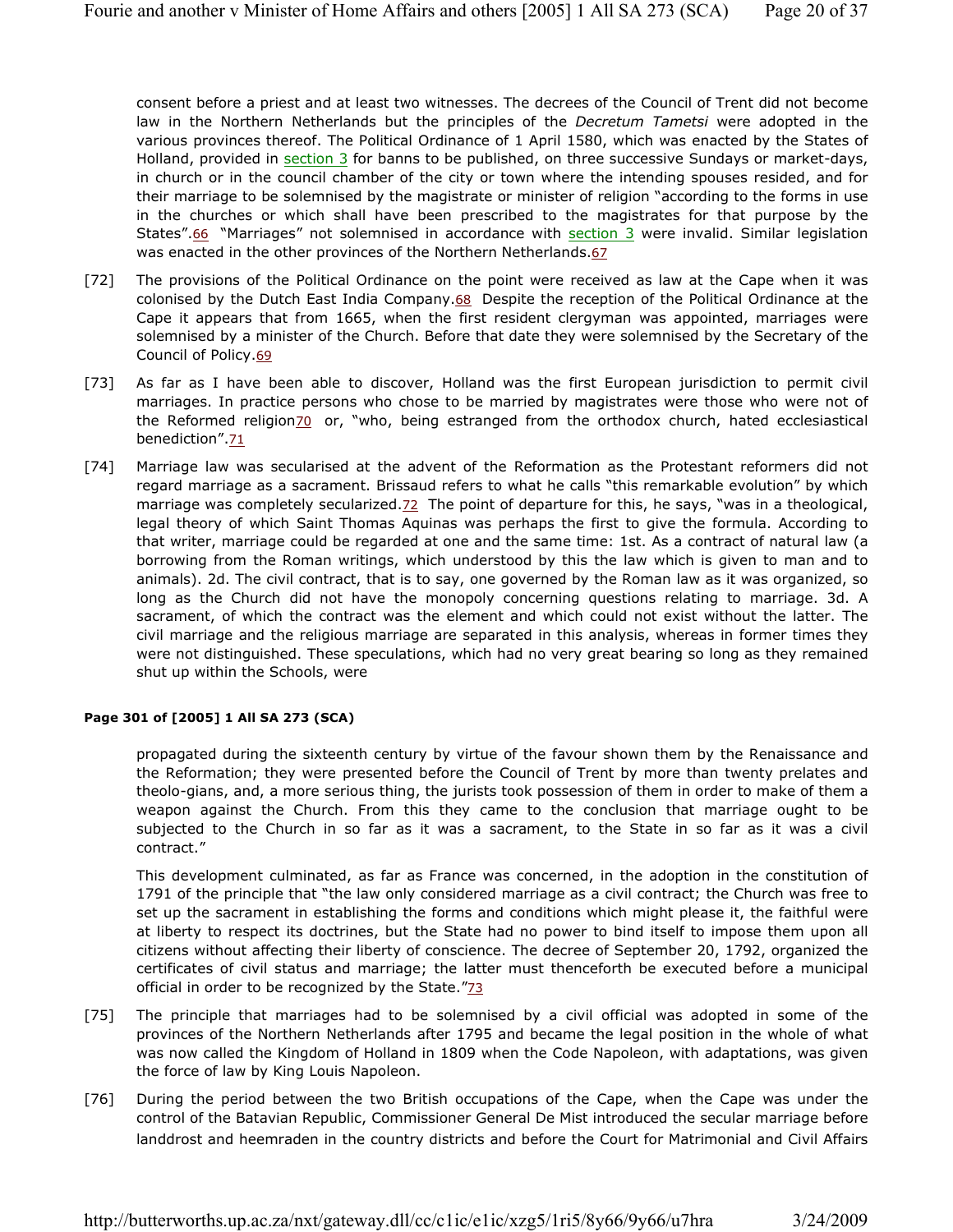in Cape Town. This change was, however, repealed at the beginning of the Second British Occupation by a proclamation issued on 26 April 1806 by Sir David Baird prohibiting civil marriages and providing that all marriages were "to be performed . . . by an ordained clergyman or minister of the Gospel, belonging to the settle-ment".74

[77] The law relating to the solemnisation of marriages in the Cape was altered by Order in Council dated 7 September 1838. This order made detailed provision for the publication of banns, the issuing of special licences, the establishment of a marriage register and the appointment of civil marriage officers where there was "not a sufficient number of . . . ministers [of the Christian religion] to afford convenient facilities for marriage". By the Marriage Act 16 of 1860 the resident magistrates were made marriage officers and the Governor was empowered to appoint marriage officers for Jews and Muslims. Similar legislation was passed in the other colonies which eventually made up the Union of South Africa.

## **Page 302 of [2005] 1 All SA 273 (SCA)**

- [78] The Marriage Act 25 of 1961 consolidated the laws governing the formalities of marriage and the appointment of marriage officers and repealed some 47 Union and pre-Union statutes from the Marriage Order in Council of 7 September 1838 onwards. It is clear from a study of the provisions of the Marriage Act that it builds on the foundations laid by the Council of Trent in 1563 and by the States of Holland in 1580. It is solely concerned with marriage as a secular institution. Although it does not go as far as the French did in 1791 and 1792 and the Dutch legislature thereafter in requiring all marriages to be solemnised by a civil official and not allowing clerics to solemnise them, it clearly constitutes clerics who are marriage officers State officials for the purpose of bringing into being a marriage relationship between the intending spouses which is recognised by the State.
- [79] Indeed it is instructive to note that this way of seeing the matter is set forth by Henricus Brouwer (1625–1683), a leading Roman-Dutch writer, in his work *De Jure Connubiorium,* which was first published in 1665. In book 2, chapter 27, paragraph 20 we find the following:

"It is possible for someone indeed to call one marriage a political marriage and the other a church marriage inasmuch as one is contracted in the face of the church and the other before a court. But if this distinction were to be approved it proceeds from the incidentals of the marriage and is of no force if one has regard to the bond of the marriage itself, honourableness, the legitimate status of the children who are born therefrom and all the rights which the spouses obtain. Because the same legal position applies in both cases, the same dignity, the same honourableness, the same bond. Indeed a marriage contracted in church can be called a political marriage in so far as it is solemnised in the church by the authority of a magistrate through a delegated person, namely a minister of God."

This analysis is clearly correct and as applicable today as it was in 1665 when it was first published.

- [80] I have dealt in some detail with the history of the law of marriage because it throws light on a point of cardinal importance in the present case, namely that the law is only concerned with marriage as a secular institution. It is true that it is seen by many to have a religious dimension also but that is something with which the law is not concerned. Even though clerics are appointed marriage officers, when they solemnise marriages they do so in a twofold capacity: first as clerics, giving the *benedictio ecclesiae* to the couple and affording them the opportunity to take their vows at a religious service; and secondly as State marriage officers, bringing into existence a secular legal bond recognised by the State.
- [81] But as section 31 of the Marriage Act makes clear, clerics who are marriage officers are not obliged to marry couples if to do so would be against the tenets of their religion. Thus, to take an obvious example, a Roman Catholic priest who is a marriage officer is not obliged to marry a couple one of whom is divorced and whose former spouse is still alive. The Marriage Act contains a provision (section 28) which renders it lawful for a person to marry certain relatives of his of her deceased or divorced spouse. This provision repeals the common-law rules which dealt with prohibited degrees of relationship in so far as collaterals by affinity are concerned. These rules were based on the canon law and, to the extent that they are still upheld by certain denominations, clerics belonging to such denomi-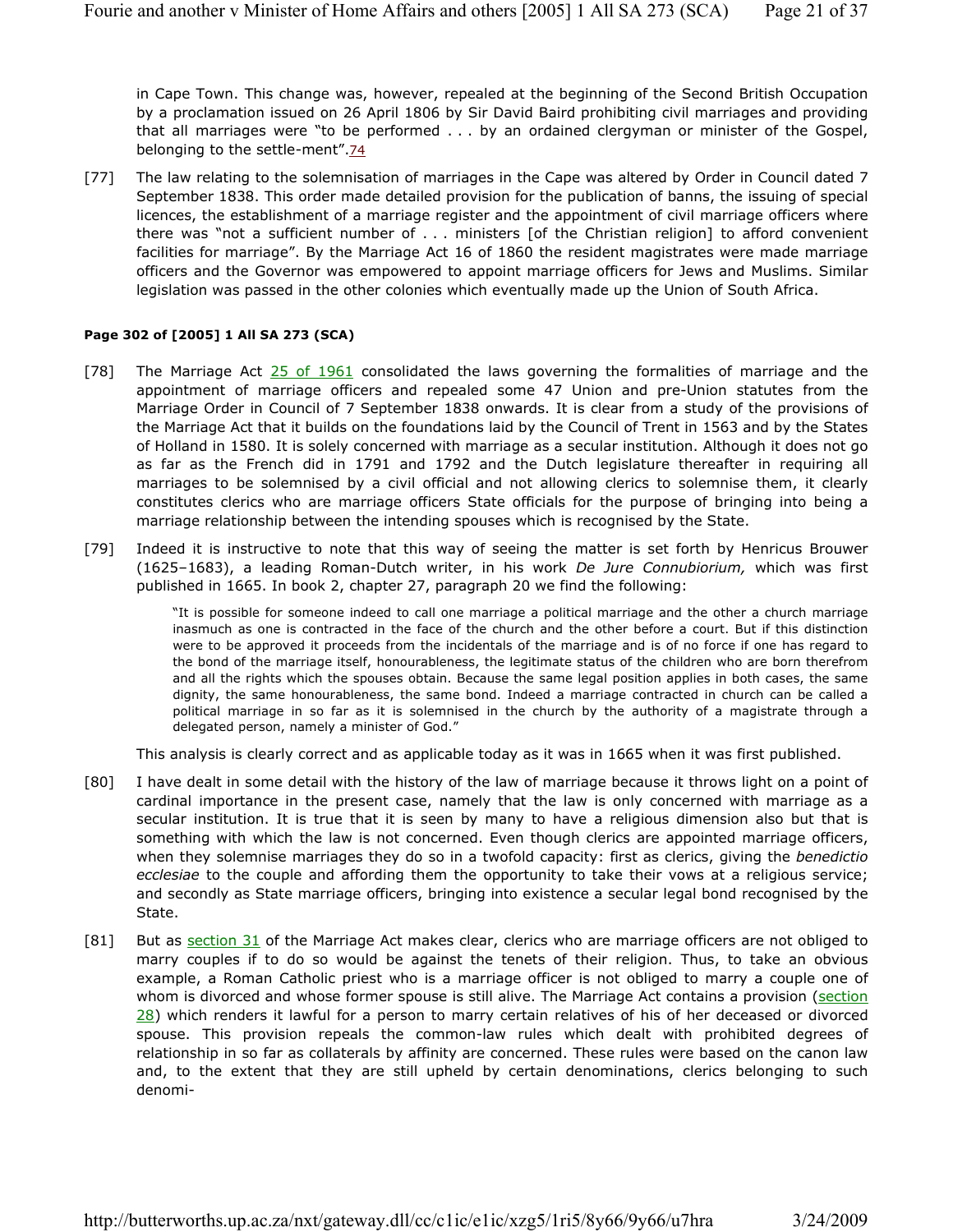## **Page 303 of [2005] 1 All SA 273 (SCA)**

nations would be unwilling to solemnise marriages between such persons. Section 31 makes it clear that they are free to refuse to do so. These examples also help to make clear the distinction between the secular institution of marriage which the law regulates and the religious institution of marriage which is recognised in the Act.

[82] As I have said, we are concerned in this case only with the secular institution. Nothing that we say is intended to deal with the religious institution. Indeed it would be inappropriate and improper for judges in a secular State to do otherwise.

### *Does the common law definition discriminate against homosexual persons?*

[83] Against that background I turn to the question whether the common-law definition of marriage discriminates unfairly against homosexual persons.

What may be called the common-law definition of marriage was stated as follows by Innes CJ in *Mashia Ebrahim v Mahomed Essop:*75

"With us marriage is a union of one man with one woman, to the exclusion, while it lasts, of all others".

He approved this statement in *Seedat's Executors v The Master (Natal).*76

[84] As to what is meant by "a union" in that definition it is necessary to have regard to the definition of marriage attributed to the Roman jurist Modestinus, who flourished in the first half of the third century, and the definition given in Justinian's *Institutes.* Modestinus's definition reads as follows (D 23.2.1):

> '"*nuptiae sunt coniunctio maris et feminae et consortium omnis vitae divini et humani iuris communicatio*' (marriage is a joining of man and woman, a partnership in the whole of life, a sharing of rights both sacred and secular".77

Justinian's definition reads as follows (Inst. 1.9.1):

'"*Nuptiae autem sive matrimonium est viri et mulieris coniunctio, individuam vitae consuetudinem continens*' (wedlock or marriage is a union of male and female involving an undivided habit of life)".78

These definitions have been quoted over and over again down the centuries. Indeed O'Regan J, in *Dawood, Shalabi and Thomas v Minister of Home Affairs*79 used the expression *consortium omnis vitae* in referring to the "physical, moral and spiritual community of life" created by marriage.

A useful expanded paraphrase of the concept was given by the great Scots jurist Viscount Stair in his *Institutions,* published in 1681. He said that the consent to marriage is: 80

"the consent whereby ariseth that conjugal society, which may have the conjunction of bodies as well as of minds, as the general end of the institution of

#### **Page 304 of [2005] 1 All SA 273 (SCA)**

marriage is the solace and satisfaction of man [by which I take it he meant humankind]."

- [85] Mr *Oosthuizen,* who appeared for the appellants, submitted that our law and societal practice grants many rights and privileges to married persons because they are married. Mr *Sithole,* for the respondents, did not dispute this. It is clear therefore that our law, in terms of the common law definition to which I have referred, permits heterosexual persons to enter a conjugal society as described by Viscount Stair, by Modestinus and Justinian, it recognises and protects that relationship in many ways, and grants the parties thereto many legally enforceable rights and privileges.
- [86] It will be recalled that  $section 9(1)$  of the Constitution provides that everyone has the right to equal protection and benefit of the law, while  $section 9(3)$  lists among the proscribed grounds of discrimination sexual orientation. Homosexual persons are not permitted in terms of the common-law definition to marry each other, however strong their yearning to establish a conjugal society of the kind described. As a result they are debarred from enjoying the protection and benefit of the law on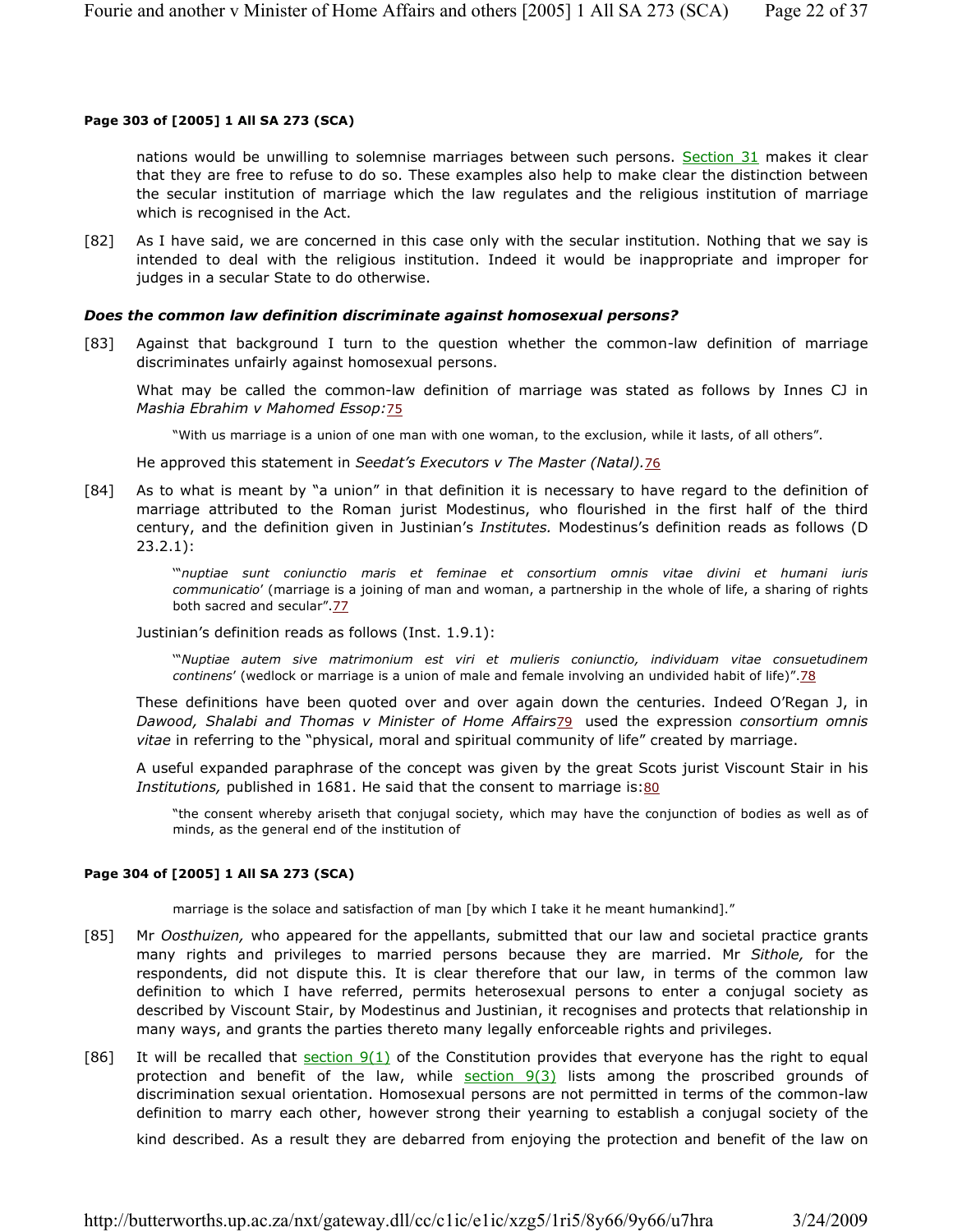the ground of their sexual orientation. This clearly constitutes discrimination within the meaning of section 9 of the Constitution.

[87] Mr *Sithole* contended that this conclusion is not correct. He argued that the common-law definition does not discriminate against homosexuals because it does not prevent them from marrying. Reliance was placed on a dictum by Southey J, with whom Sirois J concurred, in *Re Layland and Minister of Consumer and Commercial Relations; Attorney-General of Canada et al, Interveners.*81

The dictum relied on reads as follows:

"The law does not prohibit marriage by homosexuals, provided it takes place between persons of the opposite sex. Some homosexuals do marry. The fact that many homosexuals do not choose to marry, because they do not want unions with persons of the opposite sex, is the result of their own preferences, not a requirement of the law."

[88] This approach to the matter was expressly rejected by Ackermann J in the *Home Affairs* case82 at paragraph 38 where he said:

> "The respondents' submission that gays and lesbians are free to marry in the sense that nothing prohibits them from marrying persons of the opposite sex, is true only as a meaningless abstraction. This submission ignores the constitutional injunction that gays and lesbians cannot be discriminated against on the grounds of their own sexual orientation and the constitutional right to *express their orientation in a relationship of their own choosing.*" (The italics are mine.)

## **Is such discrimination fair?**

[89] Section  $9(5)$  provides that discrimination on a ground listed in s  $9(3)$  is unfair unless it is established that the discrimination is fair. No attempt was made by the respondents to establish the fairness of the discrimination. Instead they contended that there was *differentiation* in this case but not *dis-*

## **Page 305 of [2005] 1 All SA 273 (SCA)**

*crimination,* a submission which for the reasons given above I cannot accept.

- [90] In my opinion there can be no doubt that the discrimination flowing from the application of the common-law definition of marriage is unfair. In the *Home Affairs* case (*supra*) the Constitutional Court considered the provisions of section 25(5) of the Aliens Control Act 96 of 1991, which empowered a regional committee of the immigrants selection board to dispense with certain pre-conditions in authorising the issue of an immigration permit to the foreign spouse of a person permanently and legally resident in South Africa upon the application of such spouse, and held that the omission from the subsection after the word "spouse" of the words "or partner in a permanent same-sex relationship" was inconsistent with the Constitution. It held further that the subsection should be read as though the words omitted appeared therein after the word "spouse".
- **[**91] In reaching that conclusion the Constitutional Court held that the total exclusion of homosexual persons from the provisions of the subsection constituted unfair discrimination. It also held that, for substantially the same reasons as those set out in its judgment in relation to unfair discrimination, section  $25$  (5) "simultaneously constitutes a severe limitation on the section 10 right to dignity enjoyed by . . . gays and lesbians" who are permanently resident in the Republic and who are in permanent same-sex life partnerships with foreign nationals.
- [92] The reasoning leading up to that conclusion is conveniently set out in paragraphs 53-57 of the judgment in the *Home Affairs* case (*supra*) which read as follows:
	- "[53] The message that the total exclusion of gays and lesbians from the provisions of the subsection conveys to gays and lesbians and the consequent impact on them can, in my view, be conveniently expressed by comparing (a) the facts concerning gays and lesbians and their same-sex partnerships which must be accepted, with (b) what the subsection in effect states:
		- (a) (i) Gays and lesbians have a constitutionally entrenched right to dignity and equality;
			- (ii) sexual orientation is a ground expressly listed in  $\frac{9(3)}{3}$  of the Constitution and under s 9  $(5)$  discrimination on it is unfair unless the contrary is established;
			- (iii) prior criminal proscription of private and consensual sexual expression between gays,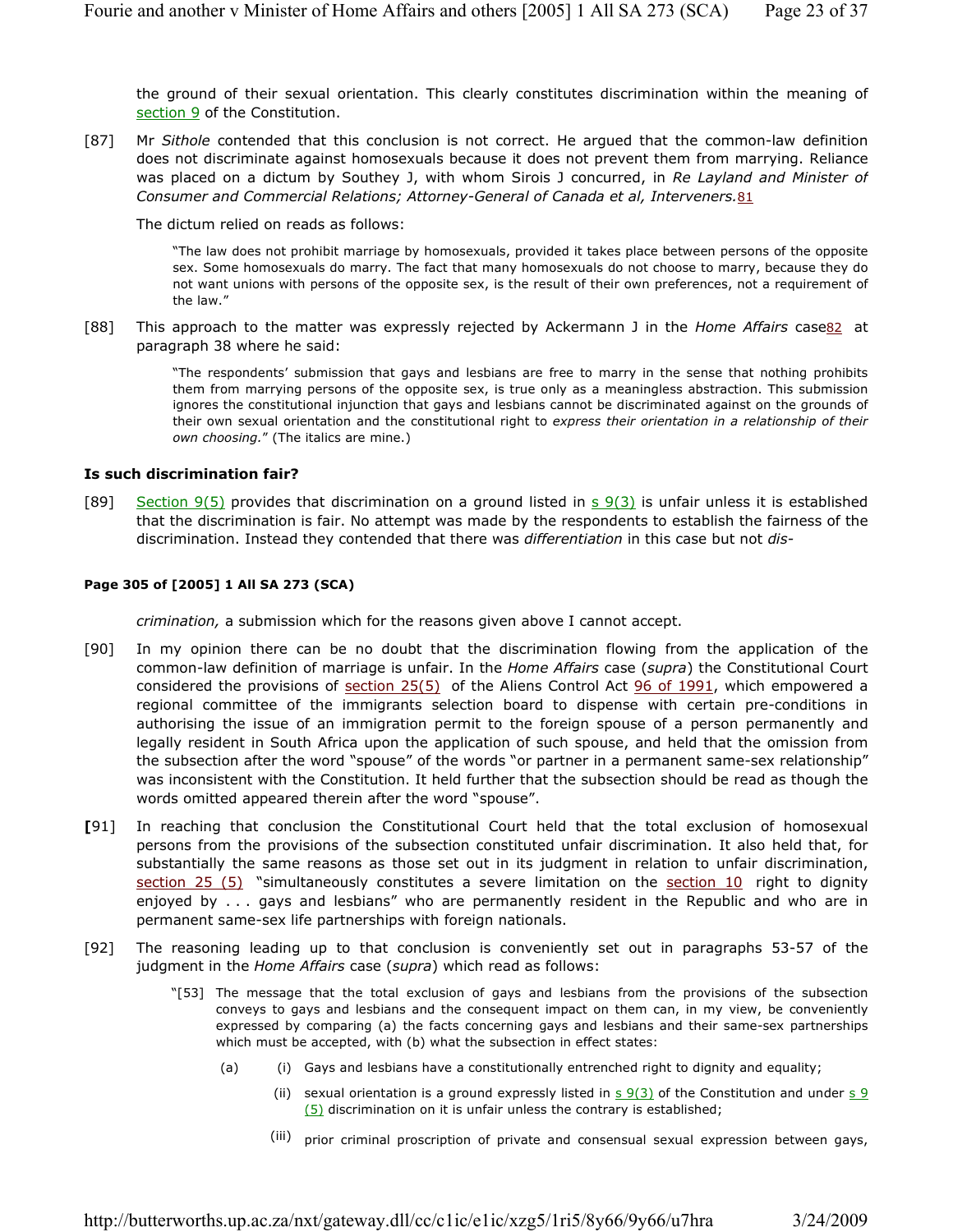arising from their sexual orientation and which had been directed at gay men, has been struck down as unconstitutional;

- (iv) gays and lesbians in same-sex life partnerships are as capable as heterosexual spouses of expressing and sharing love in its manifold forms, including affection, friendship, eros and charity;
- (v) they are likewise as capable of forming intimate, permanent, committed, monogamous, loyal and enduring relationships; of furnishing emotional and spiritual support; and of providing physical care, financial support and assistance in running the common household;
- (vi) they are individually able to adopt children and in the case of lesbians to bear them;

#### **Page 306 of [2005] 1 All SA 273 (SCA)**

- (vii) in short, they have the same ability to establish a *consortium omnis vitae;*
- (viii) finally, and of particular importance for purposes of this case, they are capable of constituting a family, whether nuclear or extended, and of establishing, enjoying and benefiting from family life which is not distinguishable in any significant respect from that of heterosexual spouses.
- (b) The subsection, in this context, in effect states that all gay and lesbian permanent residents of the Republic who are in same-sex relationships with foreign nationals are not entitled to the benefit extended by the subsection to spouses married to foreign nationals in order to protect their family and family life. This is so stated, notwithstanding that the family and family life which gays and lesbians are capable of establishing with their foreign national same-sex partners are in all significant respects indistinguishable from those of spouses and in human terms as important to gay and lesbian same-sex partners as they are to spouses.
- [54] The message and impact are clear. Section 10 of the Constitution recognises and guarantees that everyone has inherent dignity and the right to have their dignity respected and protected. The message is that gays and lesbians lack the inherent humanity to have their families and family lives in such same-sex relationships respected or protected. It serves in addition to perpetuate and reinforce existing prejudices and stereotypes. The impact constitutes a crass, blunt, cruel and serious invasion of their dignity. The discrimination, based on sexual orientation, is severe because no concern, let alone anything approaching equal concern, is shown for the particular sexual orientation of gays and lesbians.
- [55] We were pressed with an argument, on behalf of the Minister, that it was of considerable public importance to protect the traditional and conventional institution of marriage and that the government accordingly has a strong and legitimate interest to protect the family life of such marriages and was entitled to do so by means of s 25(5). Even if this proposition were to be accepted it would be subject to two major reservations. In the first place, protecting the traditional institution of marriage as recognised by law may not be done in a way which unjustifiably limits the constitutional rights of partners in a permanent same-sex life partnership.
- [56] In the second place there is no rational connection between the exclusion of same-sex life partners from the benefits under  $s$  25(5) and the government interest sought to be achieved thereby, namely the protection of families and the family life of heterosexual spouses. No conceivable way was suggested, nor can I think of any, whereby the appropriate extension of the  $s$  25(5) benefits to samesex life partners could negatively effect such protection. A similar argument has been roundly rejected by the Canadian Supreme Court, which Court has also stressed, correctly in my view, that concern for the protection of same-sex partnerships in no way implies a disparagement of the traditional institution of marriage.
- [57] There is nothing in the scales to counteract such conclusion. I accordingly hold that s 25(5) constitutes unfair discrimination and a serious limitation of the  $\frac{1}{5}$  equality right of gays and lesbians who are permanent residents in the Republic and who are in permanent same-sex life partnerships with foreign nationals. I also hold, for the reasons appearing throughout this judgment and culminating in the conclusion reached at the beginning of this paragraph, that  $s$  25(5) simultaneously constitutes a severe limitation of the  $\frac{10}{2}$  right to dignity enjoyed by such gays and lesbians." (Footnotes omitted.)

#### **Page 307 of [2005] 1 All SA 273 (SCA)**

[93] That reasoning clearly applies here. The effect of the common-law pro-hibition of same-sex marriages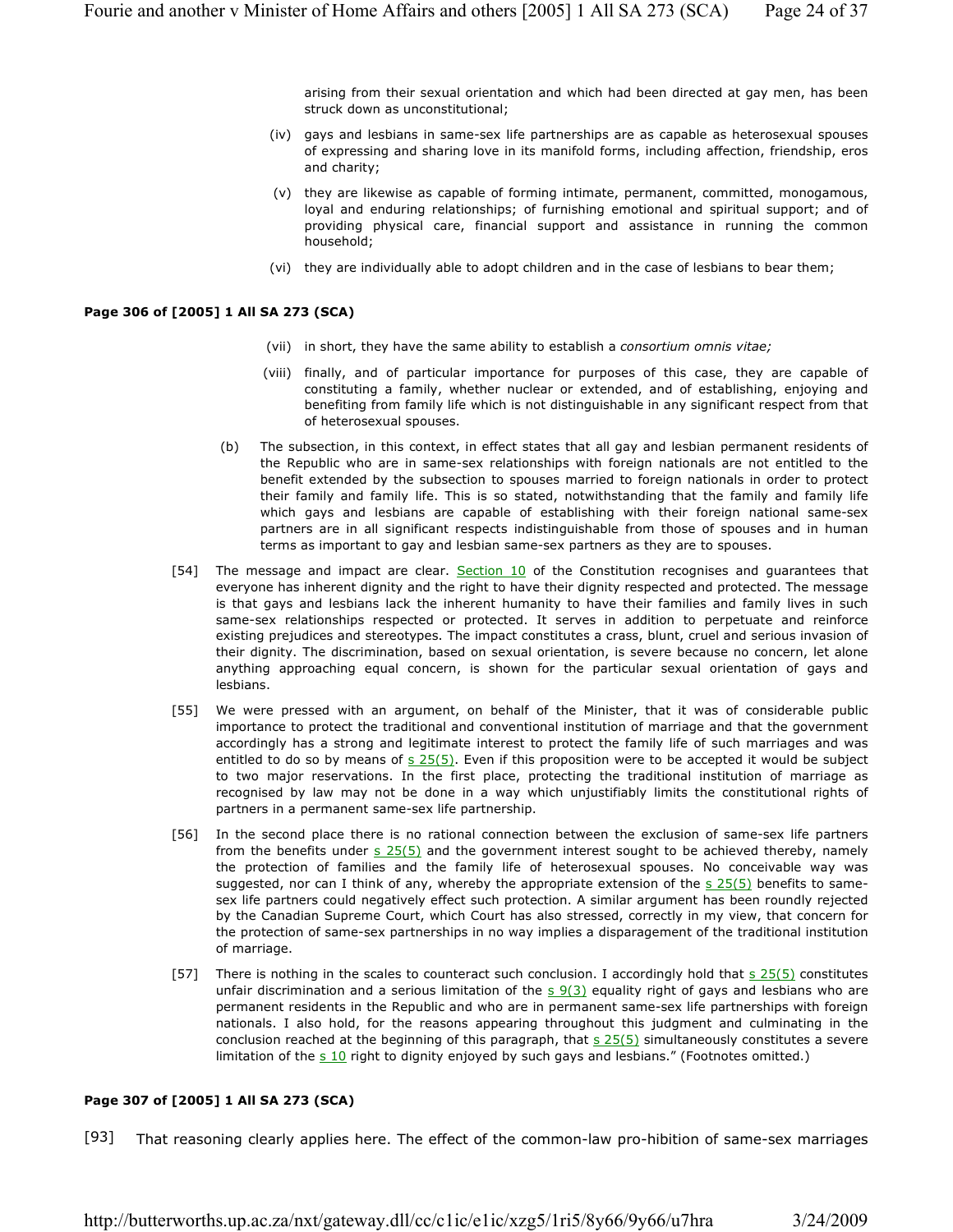is clearly unfair because it prevents parties to same-sex permanent relationships, who are as capable as heterosexual spouses of establishing a *consortium omnis vitae,* of constituting a family and of establishing, enjoying and benefiting from family life, from entering into a legally protected relationship from which substantial benefits conferred and recognised by the law flow.

## **Is the right to human dignity infringed?**

[94] It is clear from the reasons given in the passage cited from the *Home Affairs* case (*supra*) that the common-law definition of marriage not only gives rise to an infringement of the appellants' constitutional right not to be the victims of unfair discrimination in terms of section 9 of the Constitution but also to their right to human dignity in terms of section 10.

## **Justifiable limitation under section 36**

[95] It is not suggested by the respondents that the common law definition of marriage in so far as it prevents homosexual persons from entering into same-sex marriages constitutes a justifiable limitation on the appellants' rights under sections  $9$  and  $10$  of the Constitution. In my view, there would be no merit in any such suggestion.

## **Remedy**

- [96] It is now necessary to consider what remedy, if any, should be given to the appellants. The respondents contended that the court *a quo* correctly dismissed the application for the reasons given in the judgment which I have summarised in paragraphs [59] and [60] above. They laid great stress on the point, which had found favour with the court *a quo,* that, as the appellants had not attacked the validity of those provisions of the Marriage Act which appeared to place a legislative imprimatur on the common law definition, the application could not succeed.
- [97] The respondents did not suggest that the appellants should in addition have sought a declaration that the Identification Act 68 of 1997 is inconsistent with the Constitution (as Moseneke J suggested may be the position83). The attitude adopted by the respondents in this regard was, in my view, entirely correct because the provision in the Identification Act which deals with the registration of marriages (section 8(*e*)) does not depend in any way on an acceptance of the common-law definition.
- [98] Later in this judgment I shall state my reasons for being of the opinion that the statutory marriage formula set forth in section 30(1) of the Marriage Act does not constitute a basis for denying the appellants relief in this matter. This renders it unnecessary for me to decide whether the absence of a challenge to the constitutional validity of section 30(1) precludes the appellants from receiving any relief at all in their application.

### **Page 308 of [2005] 1 All SA 273 (SCA)**

- [99] It will be recalled that the court *a quo* approached the application on the basis that the appellants claimed to be married. After referring to their "assumption" that they were married, Roux J held that they were not married as required by the law. It is clear that the learned Judge was misled by the notice of motion, which spoke of the marriage of the parties. It is clear however, from the founding affidavit, which I have summarised above, that the appellants' true case is that they intend to enter into a marriage with each other and they seek a declaration that such marriage, when entered into in accordance with the formalities in the Marriage Act, will be valid and registrable under the Marriage Act and the Identification Act. The respondents' contention that the prayers in the notice of motion indicate that the appellants regarded themselves as married and considered that all they needed from the court was a declaration to legalise their marriage is accordingly not correct.
- [100] In constitutional litigation, where infringements of rights entrenched in the Bill of Rights are at issue, it is in any event inappropriate to adopt an overly technical attitude to the relief sought by an applicant. Holding, as I do, that the application of the common law definition of marriage subjects the appellants to infringements of their rights under  $sections 9$  and  $10$  of the Constitution, I must conclude that this is</u> an instance where the common law deviates from the spirit, purport and objects of the Bill of Rights

and it should accordingly be developed, if this is possible and appropriate, so as to remove the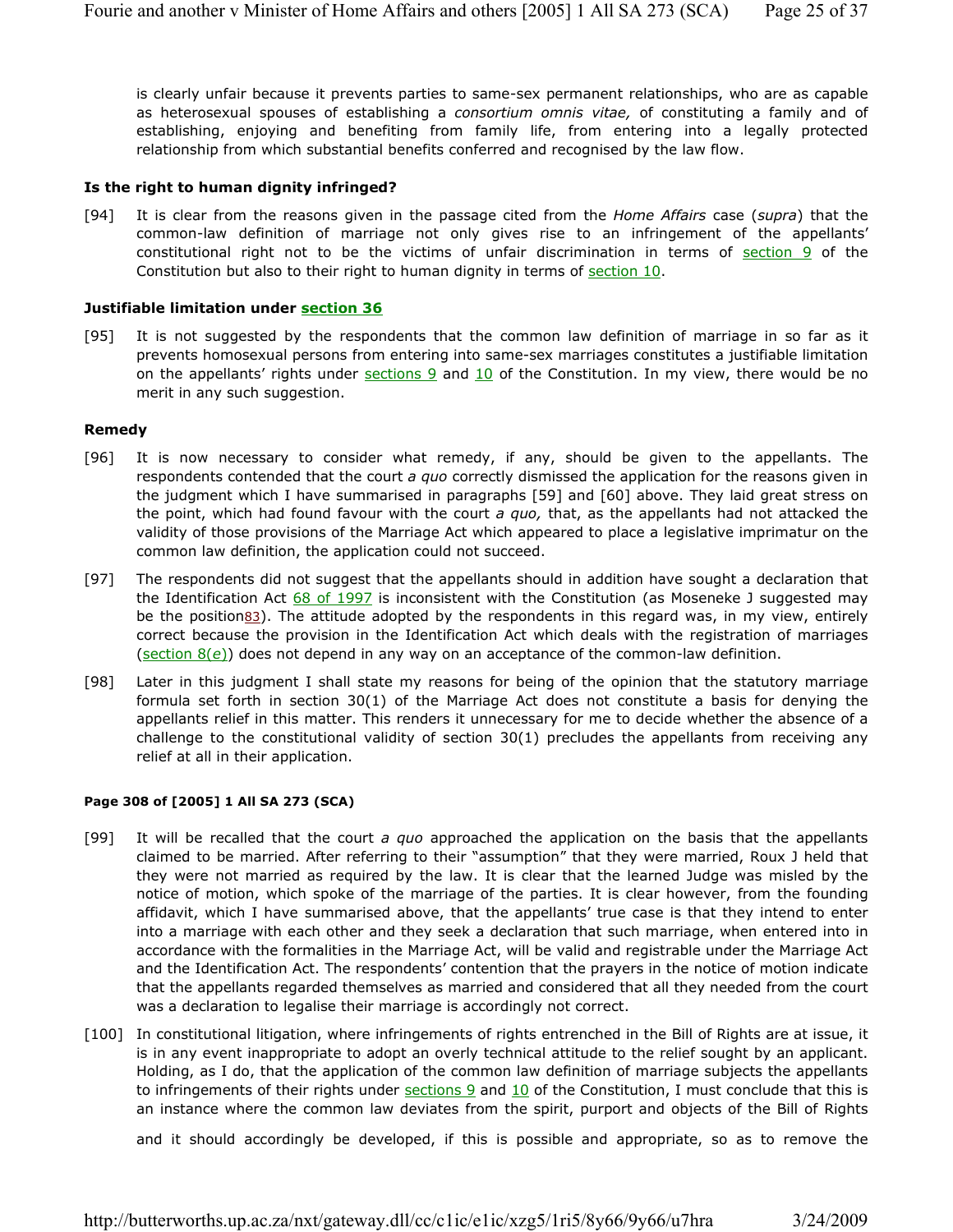deviation.

[101] As the Constitutional Court held in *Carmichele v Minister of Safety and Security and another*84 where the common law is deficient as regards the spirit, purport and objects of the Bill of Rights in terms of section  $39(2)$  of the Constitution, the courts are under a general obligation to develop the common law appropriately. The Constitutional Court pointed out85 that "in exercising their powers to develop the common law, Judges should be mindful of the fact that the major engine for law reform should be the Legislature and not the Judiciary". It proceeded to cite with approval a dictum by Iacobucci J in a decision of the Canadian Supreme Court, *R v Salituro,*86 which contained the following:

> "In a constitutional democracy such as ours it is the Legislature and not the courts which has the major responsibility for law reform . . . The Judiciary should confine itself to those incremental changes which are necessary to keep the common law in step with the dynamic and evolving fabric of our society."

[102] In *Du Plessis v Road Accident Fund*87 that this Court extended the action for loss of support to partners in a same-sex permanent life relationship similar in other respects to marriage, who had a contractual duty to support one another. Cloete JA said $88$  that this extension would be "an incremental step to ensure that the common law accords with the dynamic and evolving fabric of our society as reflected in the Constitution, recent legislation and judicial pronouncements."

#### **Page 309 of [2005] 1 All SA 273 (SCA)**

## **Would the extension of the common-law definition of marriage to allow persons of the same sex to marry constitute an incremental step or is the problem one more appropriately to be solved by the Legislature?**

- [103] Counsel for the respondents contended that the step which the appellants ask the Court to take is not merely an incremental one but one which would require a fundamental rewriting of important aspects of what can be described as the essence of marriage. He incorporated in his argument portion of the submissions advanced by Counsel for the Attorney General of Canada in a matter heard in November 2001 in the Ontario Superior Court of Justice, Divisional Court,89 in which the divisional court declared the common-law definition of marriage recognised in Canada (which is the same as ours) to be constitutionally invalid and inoperative but suspended the effect of the declaration for 24 months to permit the Canadian Parliament to act. (On appeal to the Ontario Court of Appeal, the Court, in a judgment delivered on 10 June 2003, upheld the declaration of invalidity but set aside the suspension and ordered the declaration to have immediate effect.90)
- [104] The submission incorporated into counsel for the respondents' argument before this Court reads as follows:

"This case is about our humanity . . . There are different aspects, but at its core is our femaleness and maleness. The issue before this court is a legal one. It is whether government action, embodied in common law, and statutes, meets the charter rights that the applicants possess. . . . It is a unique institution, and the court has to decide whether to change marriage forever. . . . The purpose of marriage has nothing to do with excluding the applicants. That is an effect, but the purpose of marriage, outside the law, at its roots, was to define an institution that would bring together the two core aspects of our humanity; our maleness and our femaleness, because at its essence this is the basis for humanity. If you take that purpose away, we have something else; the institution has changed."

- [105] Counsel for the respondents contended further that the essence of marriage in our law is a combination of factors: the characteristics going together to make up marriage, so he contended, were procreation, the *consortium omnis vitae* and what counsel for the Attorney General of Canada in the *Halpern* case in the divisional court called "the complementarity of the two human sexes", "our femaleness and our maleness".
- [106] Counsel pointed out further that, with the exception of two states of the United States of America (Massachusetts91 and Washington92), three

#### **Page 310 of [2005] 1 All SA 273 (SCA)**

provinces and a territory in Canada (Ontario, 93 Quebec, 94 British Columbia 95 and the Yukon 96) and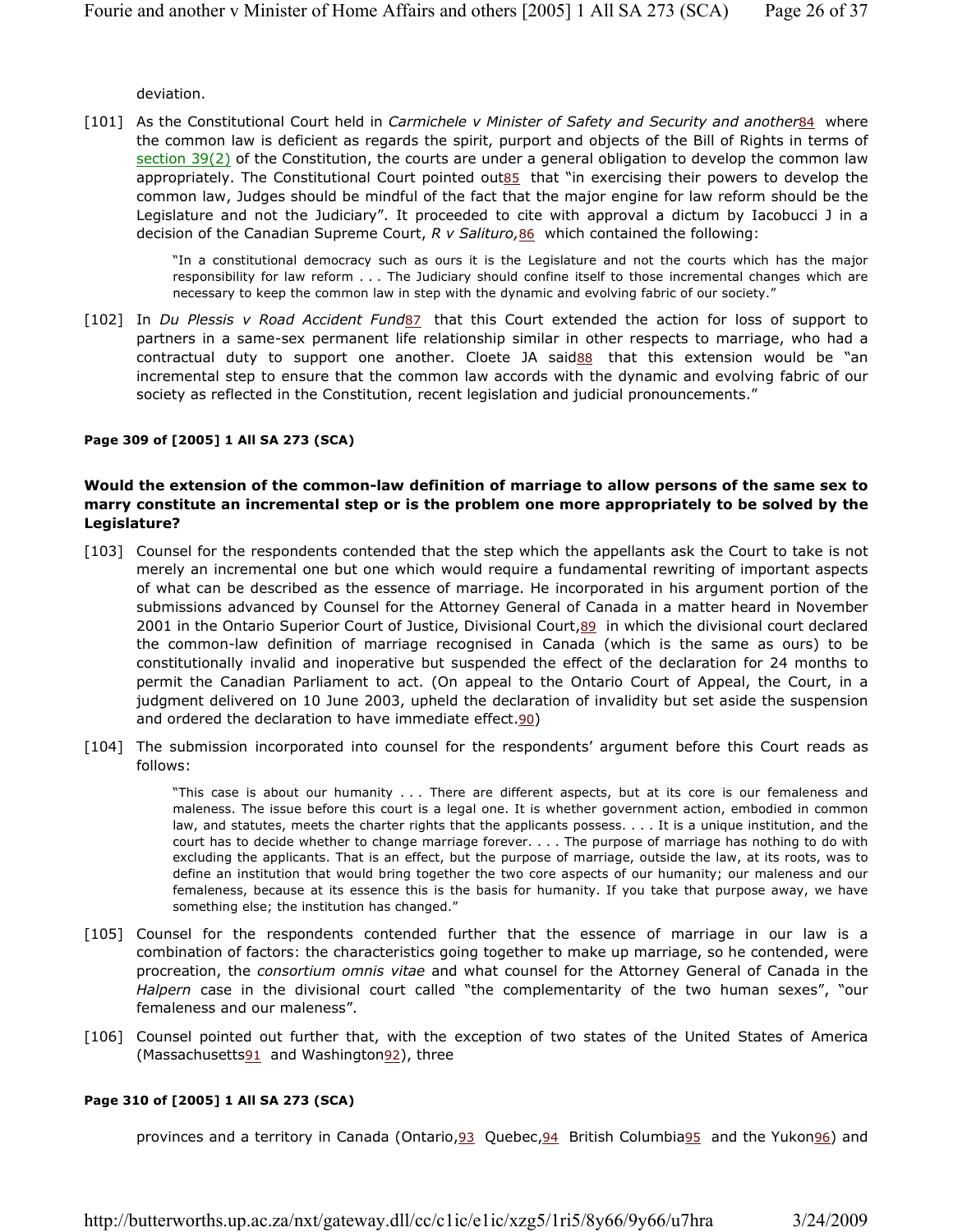the Netherlands and Belgium, no jurisdiction of which he was aware has extended the definition of marriage to cover same-sex unions, although some countries recognise what may be called a parallel legal institution, which gives a separate status, although the parties thereto enjoy virtually all the rights available to married couples. He contended that we would be out of kilter with the rest of the world if we were to recognise same-sex marriages.

- [107] He submitted that an extension of the common-law definition to apply to same-sex unions would not be an incremental step but what he called "a quantum leap across a chasm", the consequences of which would be "a crisis of the reality of the law". By this he meant, he said, a situation where what the population is practising is the opposite of what is in the law books. He referred in this regard to a lecture given in 1998 by the Hon David K Malcolm, the Chief Justice of Western Australia, addressing the issue of the independence of the judiciary97.
- [108] At one point in his lecture Chief Justice Malcolm said:

"In reality, a strong, independent judiciary forms the foundation of representative democracy and observance of the Rule of Law and human rights. [However] it is primarily the confidence of the community in the legal system which encourages observance of the law . . . [The practice of judicial independence] also relies on a community perception that in resolving disputes between parties, the judiciary reflects and acts upon the basic and enduring values to which the community subscribes . . ."

"If one accepts that the courts work through the voluntary acceptance of their authority by the community, the relationship between the courts and public must be reciprocal. This does not mean that the courts will decide cases by reference to every shift in public opinion. The courts and the judiciary must have the confidence of the community in order to maintain their authority. Apart from acting in accordance with their ethical obligations, the judiciary must also keep a "weather eye" on community values in order to retain the relevance of their decisions to that community."

- [109] Counsel for the respondent submitted that, if this Court were to be of the opinion that the definition of marriage should be extended to cover same-sex unions, it should suspend whatever relief it was minded to grant to the appellants for 24 months so as to give the Legislature time to consider the matter and pass such legislation as it considered necessary to deal with the problem.
- [110] Counsel for the appellants attached to his heads of argument Discussion Paper 104 published by the South African Law Reform Commission in connection with its Project 118, which is devoted to the topic of Domestic

### **Page 311 of [2005] 1 All SA 273 (SCA)**

Partnerships. Discussion Paper 104 contains proposals prepared by the Commission aimed at harmonising family law with the provisions of the Bill of Rights and the constitutional values of equality and dignity. The Commission considers "as unconstitutional the fact that there is currently no legal recognition of same-sex relationships". It proposes that same-sex relationships should be acknowledged by the law and identifies three alternative ways of effecting legal recognition to such relationships, viz:

- (a) "opening up the common-law definition of marriage to same-sex couples by inserting a definition to that effect in the Marriage Act";
- (b) separating the civil and religious elements of marriage, by amending the Marriage Act to the extent that it will only regulate the civil aspect of marriage, namely the requirements and consequences prescribed by law, and by providing in it for the civil marriage of both same- and opposite-sex couples; and
- (c) providing what is called a "marriage-like alternative", according same-sex couples (and possibly also opposite-sex couples) the opportunity of concluding civil unions with the same legal consequences as marriage.
- [111] As appears from what I have said above, I share the Commission's view that the fact that there is no legal recognition of same-sex relationships is contrary to the Constitution. It is clear, however, that this Court is not able, in the exercise of its jurisdiction to develop the common law so as to promote

the spirit, purport and objects of the Bill of Rights, to grant relief based on the incorporation into our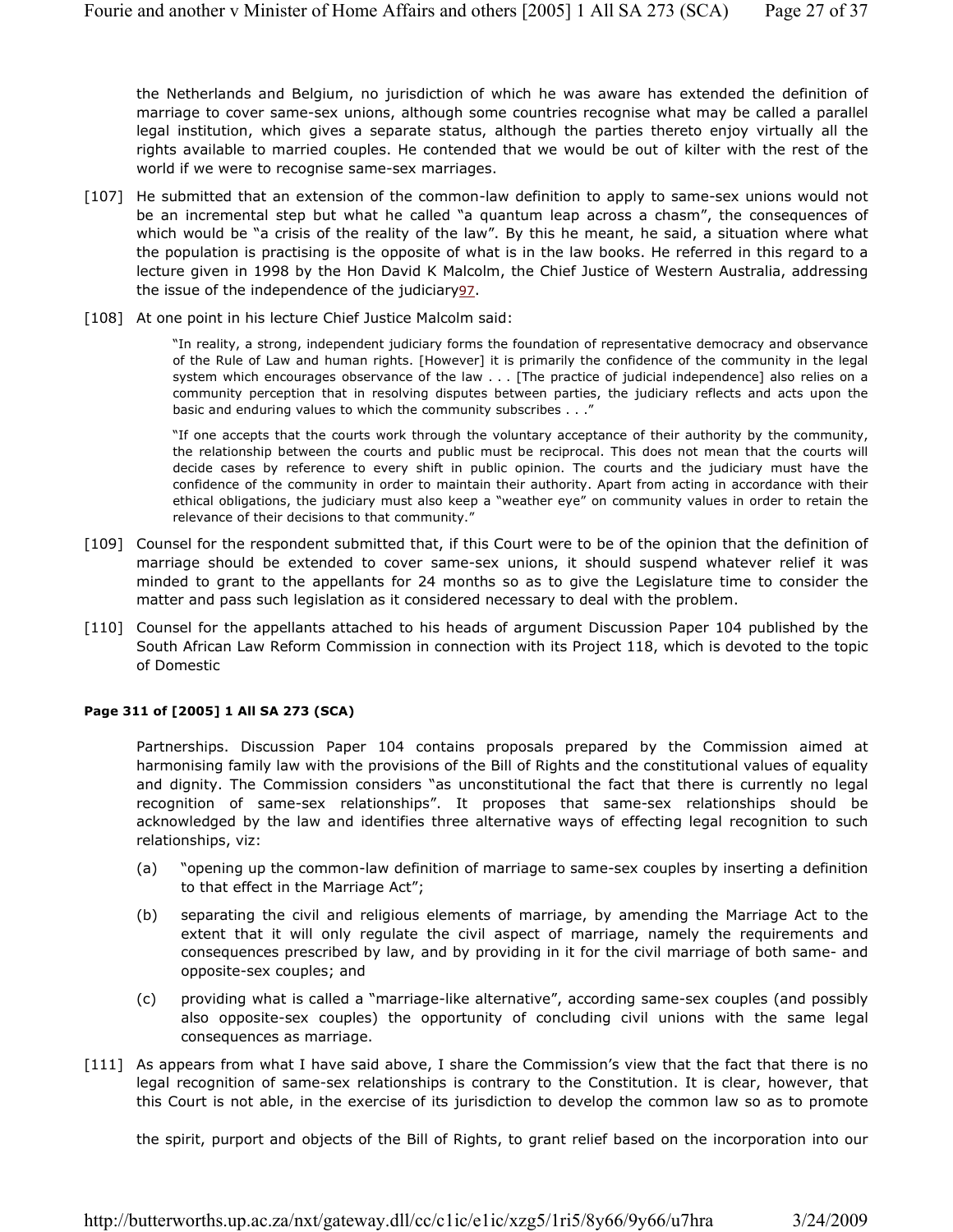law of either the second or the third options mentioned by the Law Reform Commission. Only the first option is available to us and then only if it can be regarded as an incremental step.

[112] In *Bellinger v Bellinger* [2003] 2 AC 467 (HL(E)) the House of Lords upheld a decision dismissing a petition under section 55 of the Family Law Act 1986 for a declaration that a marriage celebrated between a person registered at birth as a male who later underwent gender reassignment surgery and a male partner was valid but it granted a declaration under section 4 of the Human Rights Act 1998 that section 11(*c*) of the Matrimonial Causes Act 1973 (which provides that a marriage is void unless the parties are "respectively male and female") is incompatible with the appellant's right to respect for her private life under article 8 of the Convention for the Protection of Human Rights and Fundamental Freedoms 1950 and her right to marry under article 12 of the Convention. One of the points considered was whether the problem confronting Mrs Bellinger could not be resolved by recognising same-sex marriages. Lord Nicholls of Birkenhead said (at paragraph 48):

> "[i]t hardly needs saying that this approach would involve a fundamental change in the traditional concept of marriage".

Lord Hope of Craighead was of the same opinion. At paragraph 69 of his opinion he said:

". . . problems of great complexity would be involved if recognition were to be given to same-sex marriages. They must be left to Parliament."

[113] These statements do not apply with the same force in this country. With us the concepts of marriage and the family have to be seen against the

## **Page 312 of [2005] 1 All SA 273 (SCA)**

background of the numerous strands making up the variegated tapestry of life in South Africa. In addition the influence of the Constitution and its express recognition of the importance of the democratic values of human dignity and equality have played a major role in transforming attitudes in this as in many other areas of the law. The point is well put by Professor Joan Church in her valuable and scholarly article "Same-sex unions - Different Voices".98 Professor Church says:99

"In South Africa until recently, however, the traditional notion of marriage was that it was a legally recognised voluntary union for life in common of one man and one woman, to the exclusion of all others while it lasts. In terms of this definition the constitutive elements of the marriage is that it is a legal institution, the coming into being and termination of which is legally determined, it is based on the consent of the parties to it, and it is only possible between two persons of the opposite sex. In the present multicultural South African society and in the light of the new constitutional dispensation, this definition no longer holds good. In the first place, in the light of the Constitution and the Recognition of Customary Marriages Act that came into operation on 15 November 2000, polygamous or potentially polygamous marriage is legally recognized. In the second place, and perhaps more importantly, discrimination on the grounds of sexual orientation is contrary to the Bill of Rights. As Edwin Cameron points out, the fact that sexual orientation is specifically mentioned with regard to equality and protected conditions, is a milestone not only in the South African context but in world constitutional history. A greater sensitivity towards and acceptance of cultural differences as well as the libertarian jurisprudence that has emerged in the new constitutional dispensation has shaped, and doubtless will still shape, changing policy. This will be discussed later. Although same-sex marriage has as yet not been legally recognised, it is clear that in less than a decade there have been major policy changes in South Africa regarding homosexuals and homosexual conduct. It is suggested that despite some previously dissenting voices, the cases of *S v H* [1995 (1) SA 120 (C)] and [*S v Kampher* 1997 (4) SA 460 (C)] that decriminalized sodomy, were at the vanguard of changing attitudes." (Footnotes omitted.)

Later in the article, under the heading "Same-sex marriage and cultural patterns", 100 she refers to various same-sex relationships in non-western societies which serve cultural or economic functions, and gives two examples from indigenous African culture. The first concerns the traditional woman-towoman marriages which are reported from all over Africa. What she calls a "notable example" of these involves the Rain Queen of the Lovedu, the last of whom had four wives. Further details of such marriages are given by Oomen in her note "Traditional woman-to-woman marriages and the Recognition of Customary Marriages Act."101

[114] Since the coming into operation of the Interim Constitution 200 of 1993 on 27 April 1994 the courts Constitution and the have given a series of decisions based on the equality and human dignity provisions of the Interim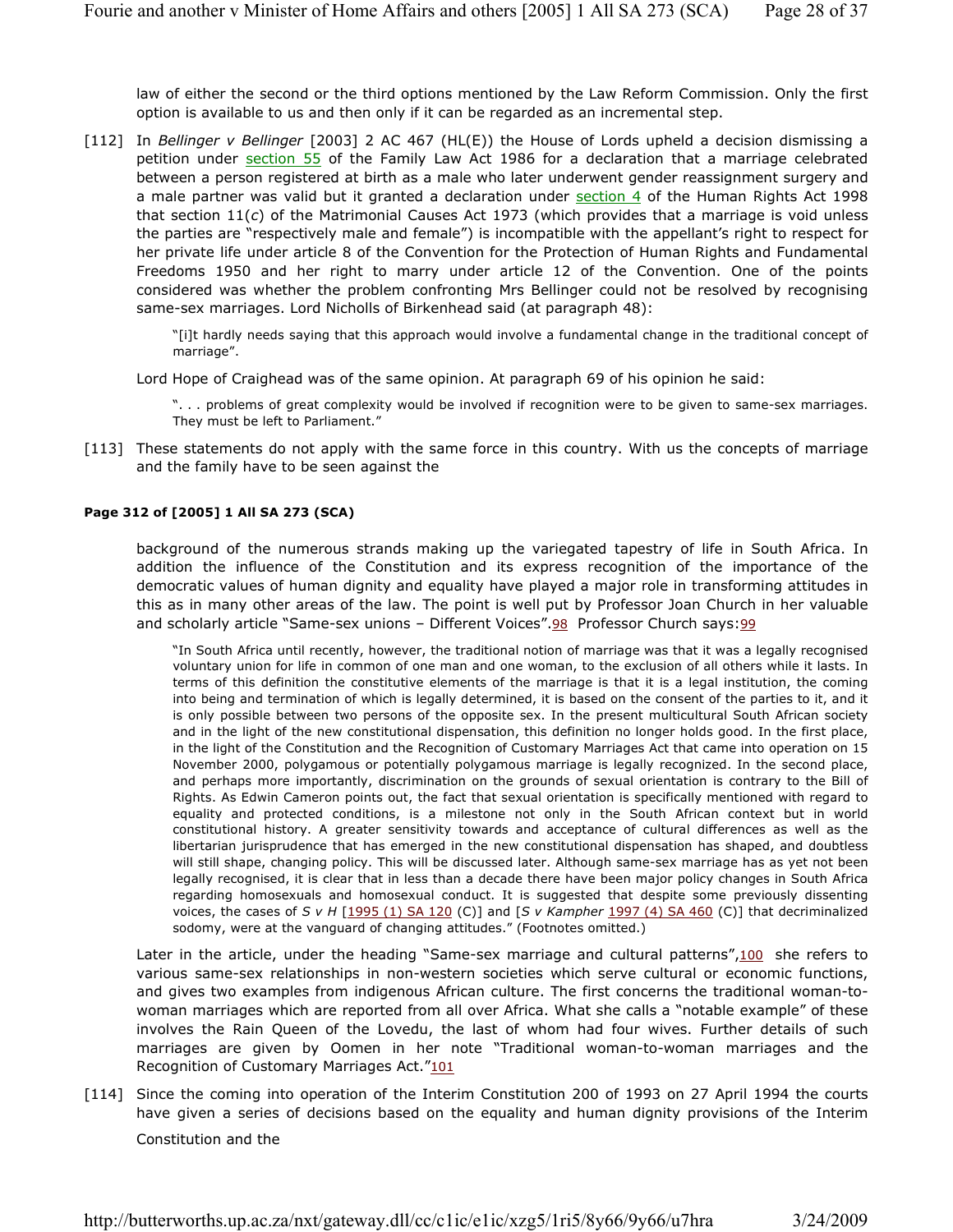### **Page 313 of [2005] 1 All SA 273 (SCA)**

present Constitution affording to same-sex couples benefits that were previously enjoyed only by married couples.102

- [115] In the *Home Affairs* case,103 Ackermann J emphasised that "over the past decades an accelerating process of transformation has taken place in family relationships, as well as in societal and legal concepts regarding the family and what it comprises." The judgments which I list in footnote 102 above do not recognise same-sex marriages as such but rather a parallel, equivalent institution. It may accordingly be argued that they do not afford a basis for adopting by judicial decision the first option suggested by the Law Commission, viz the opening up of the institution of marriage to same-sex couples, but rather as paving the way for the adoption by the Legislature of the second or third options. Such a point is clearly not without substance but it does not detract from the fact that these decisions indicate a recognition of the process of transformation to which Ackermann J referred in the *Home Affairs* decision (*supra*).
- [116] Parliament has also over the years since 1994 enacted numerous provisions giving recognition, in some cases expressly in others impliedly, to same-sex partnerships.104 These enactments evidence an awareness on the part of Parliament of the changing nature of the concept of the family in our society.
- [117] I am satisfied in the circumstances that the extension of the common law definition of marriage to same-sex couples cannot be regarded in South Africa in 2004 as involving a fundamental change in the traditional concept of marriage.
- [118] It seems to me that the best way of ascertaining whether the proposed extension would for us be merely an incremental step or would involve problems of great complexity, as Lord Hope of Craighead suggested would be the case in the United Kingdom, is to consider the main rules comprising that part of the law traditionally regarded as part of the law of marriage or matrimonial relations.
- [119] But before doing so it is appropriate to refer to the reason given by the Roman-Dutch writers who dealt with the topic for the rule restricting the marriage relationship to heterosexual couples. In his commentary on the Institutes105 Arnoldus Vinnius says in discussing Justinian's definition of

#### **Page 314 of [2005] 1 All SA 273 (SCA)**

marriage, which is set out in Inst 1.9.1 and which is quoted in paragraph [37] above:

"*of a male* and a *female.*

For the union of two persons of the same sex is to be detested and is condemned by the law of God, the law of nature and the laws of all nations."

Brouwer, after quoting the definitions of Justinian and Modestinus, says: 106

"We say *"of a male and a female"* in the singular to exclude polygamy: we express both sexes to condemn lechery contrary to nature towards the same sex."

Similar views were expressed by Hendrik Jan Arntzenius: 107

"We say "a man and a woman" which indicates that polygamy and the unspeakable practice of homosexualism are repugnant to the nature of marriage."

- [120] We no longer condemn sodomy.108 It follows that a major reason given by jurists from the Roman-Dutch era for the heterosexual requirement in the definition has now fallen away.
- [121] Until comparatively recently there were other reasons precluding the recognition in our law of samesex marriages. Because the principle of legal equality between the spouses was not enshrined in our law there were many rules forming part of our law of matrimonial relations which put the husband in a superior position and the wife in an inferior one. The law could thus not easily accommodate same-sex unions because, unless the partners thereto agreed as to who was to be the "husband" and who the

"wife", these rules could not readily be applied to their union.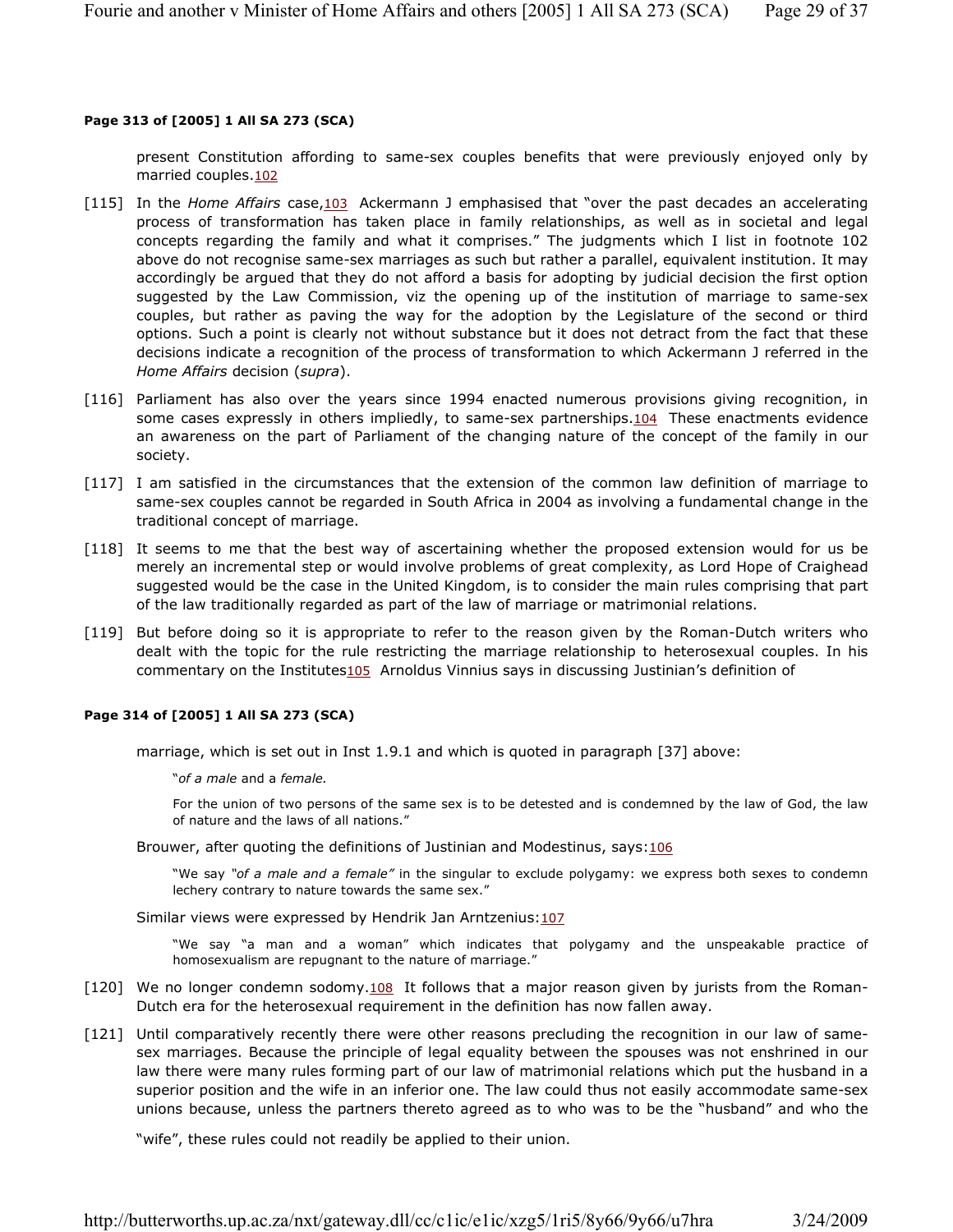- [122] Thus it was a consequence of a marriage in our law that the husband had
	- (a) power as head of the family, which meant that he had the decisive say in all matters concerning the common life of the parties, with the result, amongst other things that the wife automatically acquired her husband's domicile;
	- (b) marital power over the person of his wife, by which was meant in modern times representing her in civil legal proceedings;109 and
	- (c) marital power over his wife's property.

Powers (b) and (c) could be excluded by antenuptial contract either com-pletely or in part. Power (a) was an invariable consequence of the marriage and could not be excluded.110

[123] The Matrimonial Property Act 88 of 1984 abolished the husband's marital power over his wife's person and property in respect of marriages entered into after the commencement of the Act and not governed by the Black Administration Act 38 of 1927. The Marriage and Matrimonial Property Amendment Act 3 of 1988 extended the provisions of the Matrimonial

### **Page 315 of [2005] 1 All SA 273 (SCA)**

Property Act to the civil marriages of Blacks (which were previously governed by the Black Administration Act). Sections 29 and 30 of the General Law Fourth Amendment Act 132 of 1993 abolished the marital power that a husband had over the person and property of his wife in respect of all marriages to which it still applied and also his power flowing from his position as head of the family. This Act contained a number of other provisions repealing or amending statutory provisions which differentiated between men and women and, in particular between husbands and wives. A year before this Act was passed Parliament passed the Domicile Act 3 of 1992, which conferred on all persons over the age of eighteen years the capacity to acquire a domicile of choice and thereby abolished the common law rule that a wife automatically acquired and followed her husband's domicile. The Guardianship Act 192 of 1993 repealed the common law rule that a father is the natural guardian of his legitimate children and replaced it by the rule that parents share guardian-ship in respect of their legitimate children.

- [124] As far as I am aware the only common-law rule for the application of which it is necessary to be able to identify the husband which still forms part of our matrimonial law is the rule which provides that the proprietary consequences of a marriage are determined, where the prospective spouses have different domiciles, by the law of the domicile of the husband at the time of the marriage. (This rule was established by the decision of this Court in *Frankel's Estate v The Master*111). All other rules apply equally to both spouses. Thus spouses owe each other a reciprocal duty of support and either spouse can be ordered to support the other or, where a redistribution order is competent, to transfer assets to the other on divorce.
- [125] With the exception of the rule in *Frankel's* case (*supra*) no problems will be encountered in applying the rules governing the relations between husbands and wives to partners in a same-sex union. I do not believe that the impossibility of applying the rule in *Frankel's* case to same-sex unions would give rise to insoluble problems.112 The existence of this problem would not constitute a reason for refusing to extend the definition in the way we have been asked to do.
- [126] Although counsel for the respondent did not contend that an inability on the part of parties to a samesex union to procreate with each other was a basis for refusing to grant the extension of the definition sought, he did say, as I indicated earlier, that procreation is one of the characteristics going together to make up marriage. In one of the minority judgments in the *Massachusetts* decision (*supra*) to which I referred above, 113 Cordy J, with whom Spina and Sosman JJ concurred, said:

"The institution of marriage provides the important legal and normative link between heterosexual intercourse and procreation on the one hand and family

### **Page 316 of [2005] 1 All SA 273 (SCA)**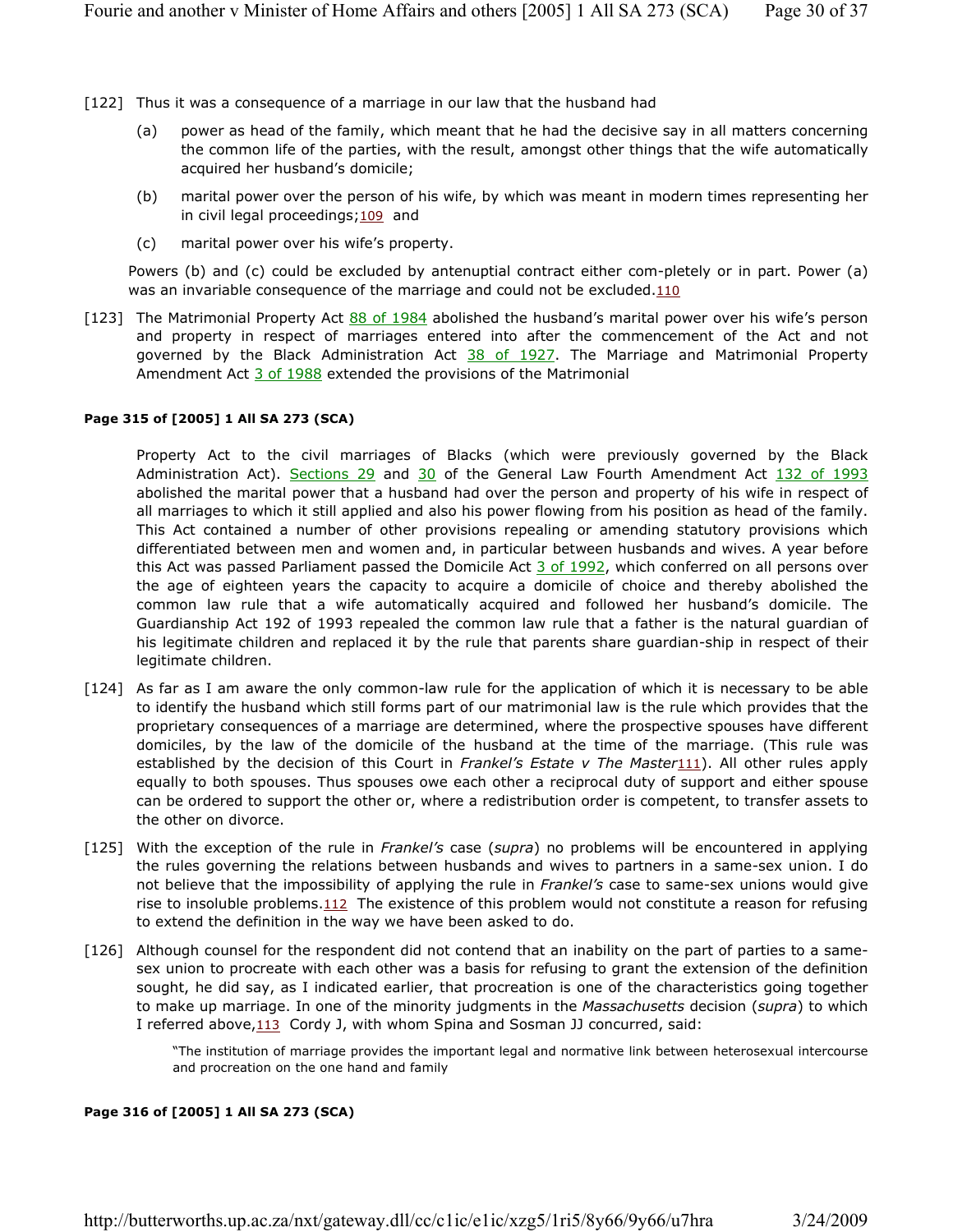responsibilities on the other. The partners in a marriage are expected to engage in exclusive sexual relations, with children the probable result and paternity presumed."

The learned Judge went on to say that "a family defined by heterosexual marriage continues to be the most prevalent social structure into which the vast majority of children are born, nurtured and prepared for productive participation in civil society" and continued:

"It is difficult to imagine a State purpose more important and legitimate than ensuring, promoting and supporting an optimal social structure within which to bear and raise children. At the very least, the marriage statute continues to serve this important State purpose."

He then considered whether the Massachusetts statute, construed (as he held it had to be) as limiting marriages to couples of the opposite sex, remains a rational way to further that purpose. He concluded that it did. In reaching that conclusion he said, amongst other things:

"As long as marriage is limited to opposite sex couples who can at least theoretically procreate, society is able to communicate a consistent message to its citizens that marriage is a (normatively) necessary part of their procreative endeavour; that if they are to procreate, their society has endorsed the institution of marriage as the environment for it and for the subsequent rearing of their children; and that benefits are available explicitly to create a supportive and conducive atmosphere for those purposes.

If society proceeds similarly to recognize marriages between same-sex couples who cannot procreate, it could be perceived as an abandonment of this claim, and might result in the mistaken view that civil marriage has little to do with procreation: just as the potential of procreation would not be necessary for a marriage to be valid, marriage would not be necessary for optimal procreation and child rearing to occur."

- [127] In my view it is appropriate to consider what importance or relevance is to be attached in the present context to the fact that the parties to a same-sex union are incapable of procreating "naturally" with each other.
- [128] As was pointed out in the *Halpern* case when it was before the Ontario Court of Appeal:114

"While it is true that, due to biological realities only opposite-sex couples can 'naturally' procreate, same-sex couples can choose to have children by other means, such as adoption, surrogacy and donor insemination."

This fact in itself may well constitute sufficient refutation of the arguments set out in Cordy J's judgment in the *Goodridge* case which I have quoted above.

[129] It is a controversial question in our law whether sterility (an inability to procreate) not accompanied by impotence (an inability to have intercourse) is a sufficient ground for the annulment of a marriage. *Venter v Venter*115 is authority for the proposition that it is not, except where the inability was deliberately concealed by the affected spouse. *Van Niekerk v Van Niekerk*116 on the other hand, is authority for the contrary proposition,

### **Page 317 of [2005] 1 All SA 273 (SCA)**

namely that inability to procreate, even where it was not fraudulently concealed, is a ground of annulment. This is subject, however, to the important proviso that this is not the case where the parties knew that procreation was not possible.117 In a same-sex union the parties would be aware at the time of the marriage that what the Ontario Court of Appeal called "natural" procreation is not possible. It follows that their union, if it is to be regarded as a marriage, would not be subject to annulment and the factor under consideration is not relevant.

- [130] Further authority for this view is to be found in the judgment of Ackermann J in the *Home Affairs*  case.118 Having referred119 to the reinforcement of "harmful and hurtful stereotypes of gays and lesbians", Ackermann J said:
	- "[50] A second stereotype, often used to bolster the prejudice against gay and lesbian sexuality, is constructed on the fact that a same-sex couple cannot procreate in the same way as a heterosexual couple. Gays and lesbians are certainly individually permitted to adopt children under the provisions of  $s$  17(b) of the Child Care Act 74 of 1983 and nothing prevents a gay couple or a lesbian couple, one of whom has so adopted a child, from treating such child in all ways, other that strictly legally, as their child. They can certainly love, care and provide for the child as though it was their joint child.
	- [51] From a legal and constitutional point of view procreative potential is not a defining characteristic of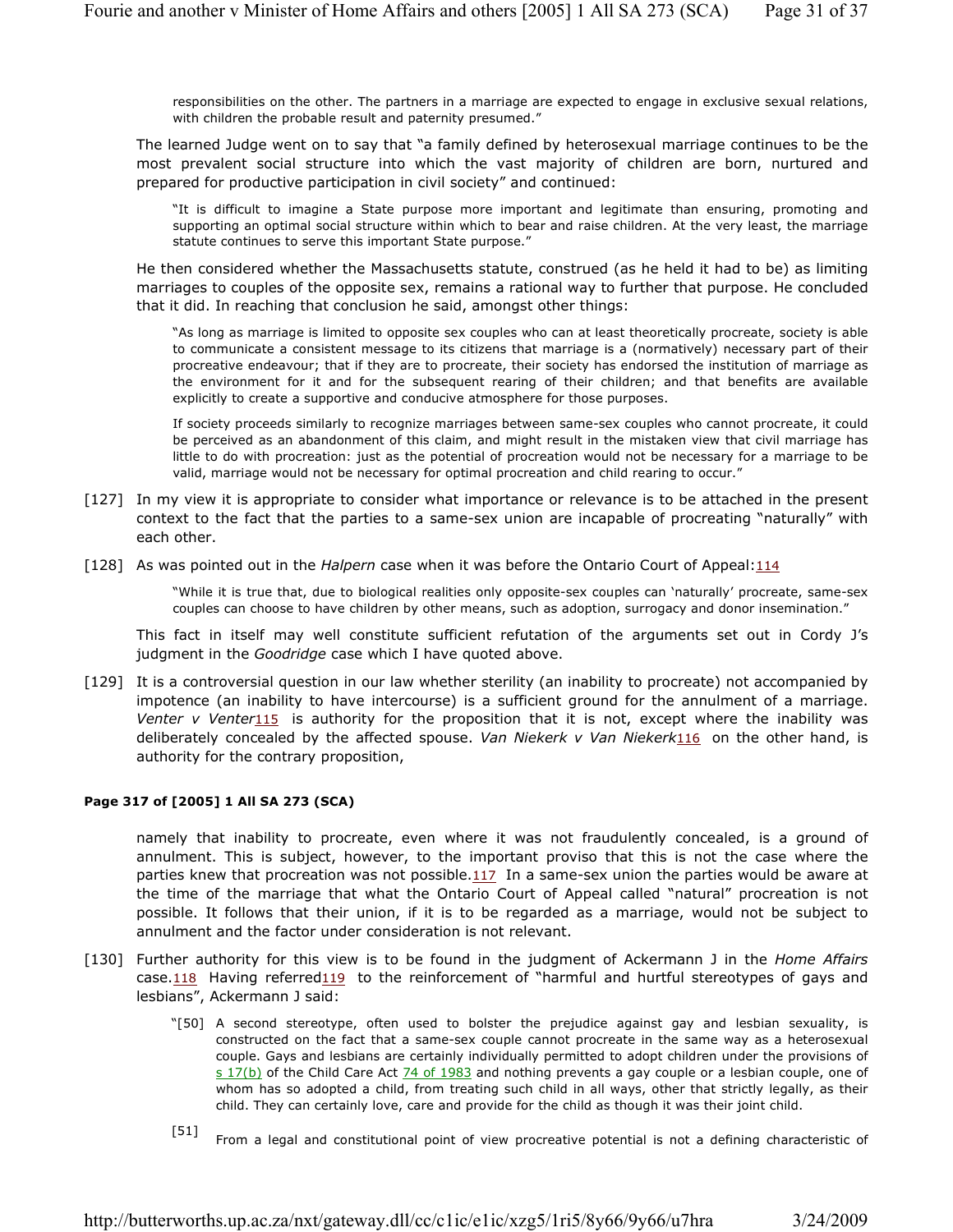conjugal relationships. Such a view would be deeply demeaning to couples (whether married or not) who, for whatever reason, are incapable of procreating when they commence such relationship or become so at any time thereafter. It is likewise demeaning to couples who commence such a relationship at an age when they no longer have the desire for sexual relations. It is demeaning to adoptive parents to suggest that their family is any less a family and any less entitled to respect and concern than a family with procreated children. I would even hold it to be demeaning of a couple who voluntarily decide not to have children or sexual relations with one another; this being a decision entirely within their protected sphere of freedom and privacy.

[52] I find support for this view in the following conclusions of L'Heureux-Dubé J (with whom Cory J and McLachlin J concurred) in *Mossop* [*Canada (Attorney-General) v Mossop* (1993) 100 DLR (4th) 658]:

> "The argument is that procreation is somehow necessary to the concept of family and that same-sex couples cannot be families as they are incapable of procreation. Though there is undeniable value in procreation, the tribunal could not have accepted that the capacity to procreate limits the boundaries of family. If this were so, childless couples and single parents would not constitute families. Further, this logic suggests that adoptive families are not as desirable as natural families. The flaws in this position must have been self-evident. Though procreation is an element in many families, placing the ability to procreate as the inalterable basis of family could result in an impoverished rather than an enriched version.'" (Footnotes omitted.)

### **Page 318 of [2005] 1 All SA 273 (SCA)**

[131] I have already referred to the fact that Parliament has in the years since 1994 passed a number of statutes recognising same-sex partnerships. As appears from the judgment given by Moseneke J when this case was before the Constitutional Court there are at least 44 Acts of Parliament in which reference is made to "husband" and/or "wife" either in the body of the Act or in regulations to the Act.120 The extension of the definition of marriage would not appear materially to affect the operation of these statutory provisions and I am satisfied that the existence of these provisions on the statute book would not prevent the development of the common law under discussion from being considered to be no more than an incremental step. In fact it may well be that Parliament would consider it appropriate to pass an Act, possibly by way of an amendment to the Interpretation Act 33 of 1957, to provide that a reference in a statue to a "husband" or a "wife" in terms of a marriage under the Marriage Act would include a reference to a "spouse" married in terms of that Act. This is, however, for Parliament to decide and as I am of the view, for the reasons that I shall give later in this judgment, that the order to be given in this case should be suspended for two years to allow Parliament to consider the matter, Parliament will have the full opportunity to consider the advisability of enacting such a provision when it considers other aspects of the matter.

# **Are the appellants debarred from seeking relief because they did not challenge the constitutional validity of section 30(1) of the Marriage Act?**

- [132] I proceed to consider whether, as the court *a quo* held, this Court is precluded from granting relief to the appellants because they did not challenge the constitutional validity of section 30(1) of the Marriage Act, which sets out the marriage formula. This formula, which has been quoted above, is clearly based on the declaration prescribed by the Order in Council of 7 September 1838.121 Section  $Z$ , as amended by an Order in Council of 3 April 1840, provided that in the case of marriages other than those using the form and ceremony or ritual of the Anglican or Dutch Reformed Churches, each of the parties had to make the following declaration: "I do solemnly declare that I know not of any lawful impediment why I, A.B., may not be joined in matrimony to C.D., here present." Thereafter each of the parties had to say to the other: "I call upon these persons here present to witness that I, A.B., do take C.D to be my lawful wedded wife (or husband). $7122$
- [133] There is no section of the Act that expressly approves the common law definition of marriage and I do not think that section 30(1) can be regarded as placing what may be called a legislative imprimatur on that definition. Clearly what has happened is that the marriage formula contained in the Act was framed on the assumption that the common-law definition was the correct one, which it was in 1838 and in 1961.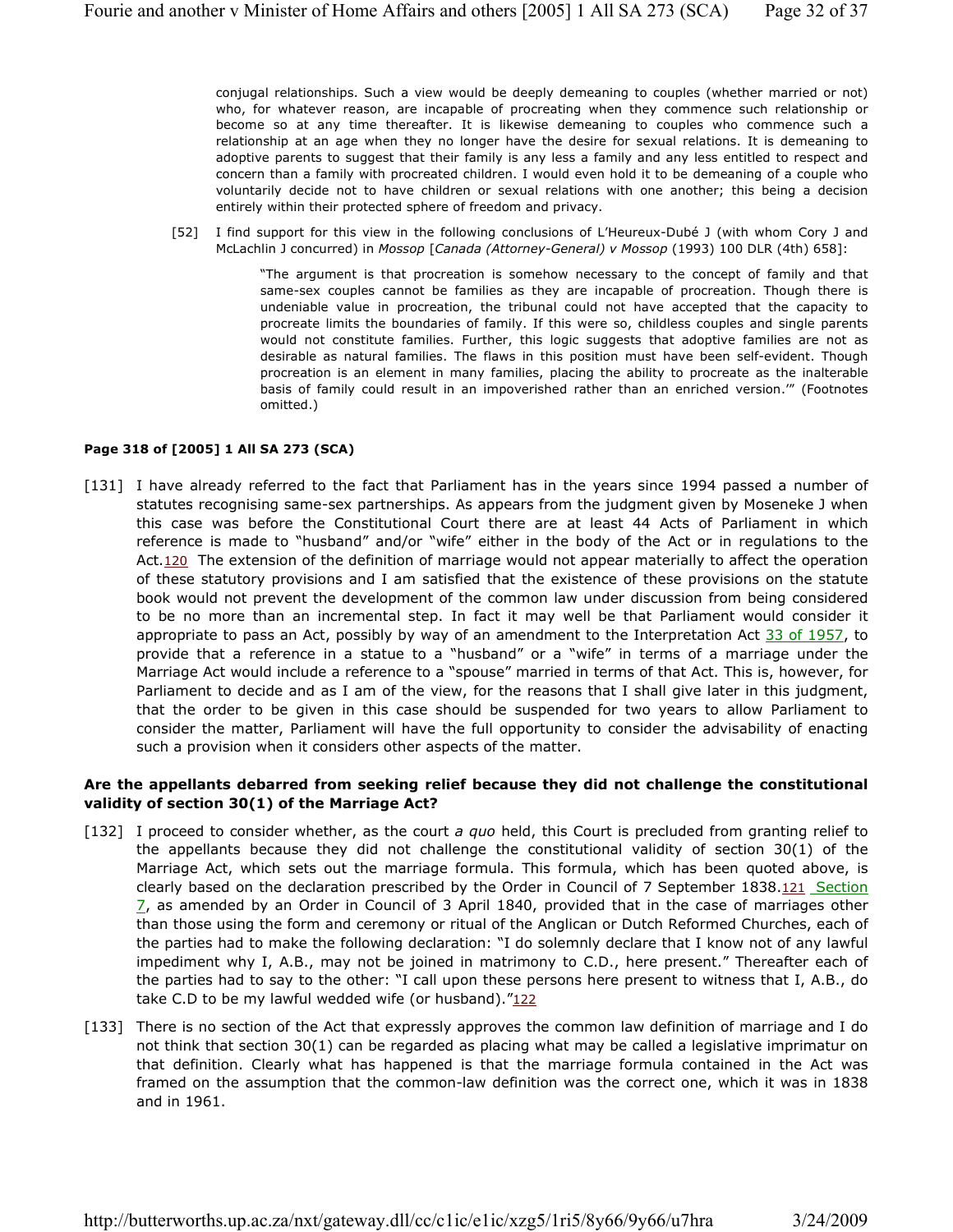### **Page 319 of [2005] 1 All SA 273 (SCA)**

- [134] The question to be considered is whether if the common-law definition were to change (as I believe it will have to if Parliament does not take other action to ensure that the appellant's rights to equality and human dignity are not infringed) the Court would be able to modify the language of the formula so as to bring it in line with an extended definition.
- [135] It is well settled that "it is within the powers of a court to modify the language of a statutory provision where this is necessary to give effect to what was clearly the Legislature's intention".123 Here Parliament's intention was to provide a formula for the use of those capable of marrying each other and wishing to do so, unless in the case of a marriage solemnised by a marriage officer who was a minister of religion the formula observed by the denomination to which the minister in question belonged had been approved by the Minister of Home Affairs. It is important to note that no limitations are placed on the Minister's power to approve a religious marriage formula. In other words, there is nothing to prevent the Minister from, for example, approving such a formula which uses the word "spouse" instead of "wife" or "husband" in the statutory formula. This indicates clearly that Parliament is not to be taken as having intended to approve the common law definition and, as it were, to prohibit same-sex marriages by failing (or refusing) to provide a formula for use thereat. That is why I say that Parliament's intention was to provide a formula for the use of those capable of marrying each other and wishing to do so.
- [136] Francis Bennion, 124 refers to a presumption that an updating construction is to be given to statutes except those comparatively rare statutes intended to be of unchanging effect, which he calls "fixedtime Acts." All other Acts he calls "ongoing Acts".

He explains the law as follows:

"It is presumed that Parliament intends the court to apply to an ongoing Act a construction that continuously updates its wording to allow for changes since the Act was initially framed (an updating construction). While it remains law, it is to be treated as *always speaking.* This means that in its application on any date, the language of the Act, though necessarily embedded in its own time, is nevertheless to be construed in accordance with the need to treat it as current law."

#### This, he says,

"states the principle, enunciated by the Victorian draftsman Lord Thring, that an ongoing Act is taken to be always speaking. While it remains in force, the Act is necessarily to be treated as current law. It speaks from day to day, though always (unless textually amended) in the words of its original drafter. As Lord Woolf MR said of the National Assistance Act 1948 –

'That Act had replaced 350 years of the Poor Law and was a prime example of an Act which was "always speaking". Accordingly it should be construed by continuously updating its wording to allow for changes since the Act was written.'"

Later on Bennion says: 125

### **Page 320 of [2005] 1 All SA 273 (SCA)**

"Each generation lives under the law it inherits. Constant formal updating is not practicable, so an Act takes on a life of its own. What the original framers intended sinks gradually into history. While their language may endure as law, its current subjects are likely to find that law more and more ill-fitting. The intention of the originators, collected from an Act's legislative history, necessarily becomes less relevant as time rolls by. Yet their words remain law. Viewed like this, the ongoing Act resembles a vessel launched on some one-way voyage from the old world to the new. The vessel is not going to return; nor are its passengers. Having only what they set out with, they cope as best they can. On arrival in the present, they deploy their native endowments under conditions originally unguessed at.

In construing an ongoing Act, the interpreter is to presume that Parliament intended the Act to be applied at any future time in such a way as to give effect to the true original intention. Accordingly the interpreter is to make allowances for any relevant changes that have occurred, since the Act's passing, in law, social conditions, technology, the meaning of words, and other matters. Just as the US Constitution is regarded as 'a living Constitution', so an ongoing British Act is regarded as 'a living Act'. That today's construction involves the supposition that Parliament was catering long ago for a state of affairs that did not then exist is no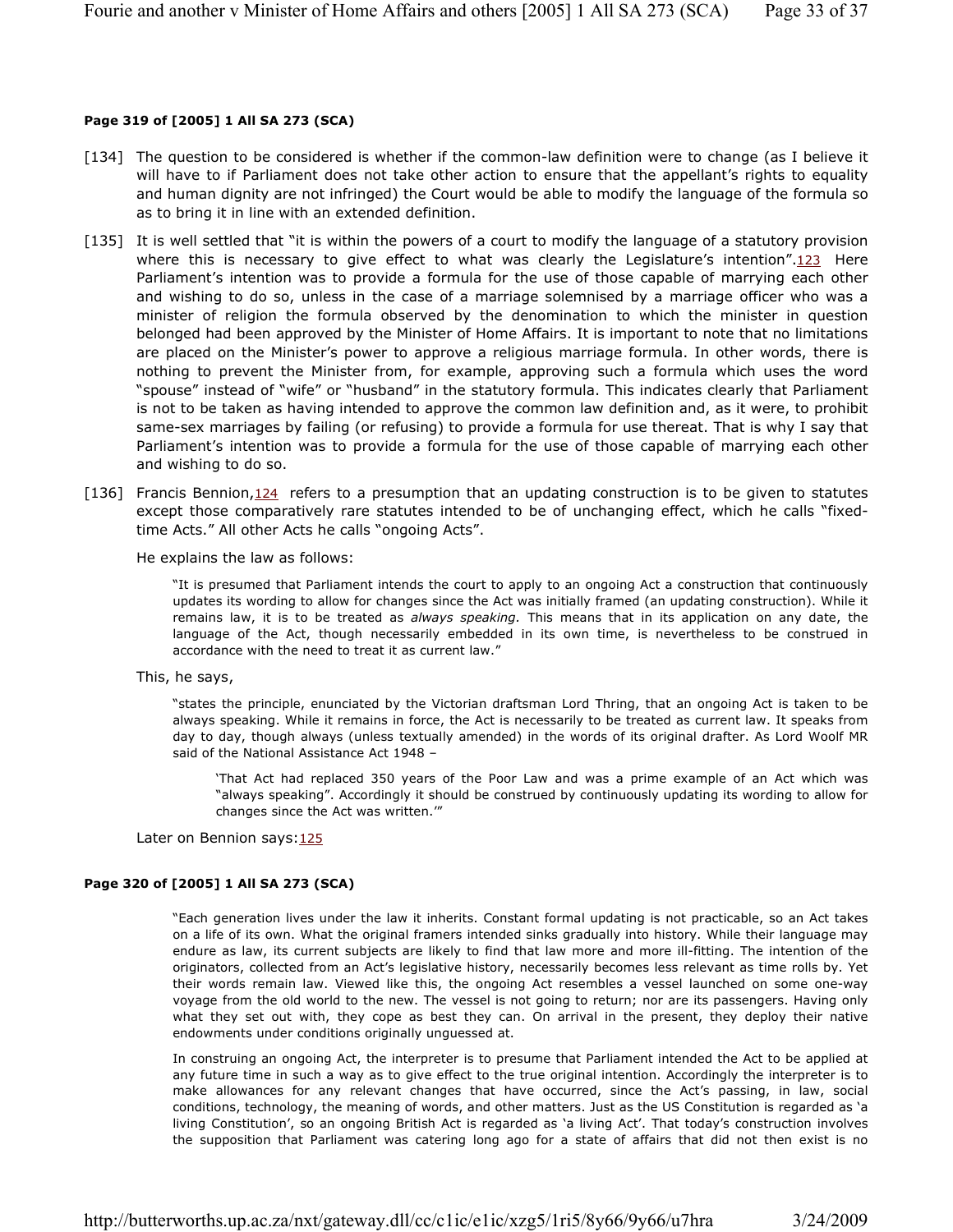argument against that construction. Parliament, in the wording of an enactment, is expected to anticipate temporal developments. The drafter will try to foresee the future, and allow for it in the wording."

[137] Among the examples he gives of the application of the working of the presumption are the following: 126

> "Changes in the practices of mankind may necessitate a strained construction if the legislator's object is to be achieved.

> *Example 288.16* The Carriage by Air Act 1961 gives legislative force to the Warsaw Convention as amended at The Hague in 1955, which is set out in Sch 1. The Convention limits liability for loss of or damage to "registered baggage", but does not explain what "registered" means or what "registration" entails. Lord Denning MR explained that originally airlines kept register books in which all baggage was entered, but that this had been discontinued. He added: "What then are we to do? The only solution that I can see is to strike out the words 'registered' and 'registration' wherever they occur in the articles. By doing this, you will find that all the articles work perfectly, except that you have to find out what a 'baggage check' is."

> *Example 288.16A* A reference in an enactment originating in 1927 to a business which a company "was formed to acquire" was held to cover an off the shelf company, even though such companies were unknown in 1927.

. . .

*Developments in technology*. The nature of an ongoing Act requires the court to take account of changes in technology, and treat the statutory language as modi-fied accordingly when this is needed to implement the legislative intention.

*Example 288.19* **Section 4** of the Foreign Enlistment Act 1870 makes it an offence for a British subject to accept any engagement in "the military or naval service" of a foreign state which is at war with a friendly state. The mischief at which  $s$  4 is aimed requires this phrase to be taken as now including air force service. Textual updating of the 1870 Act was recommended in the Report of the Committee of Privy Councillors appointed to inquire into the recruitment of mercenaries, but has not been done. Even so it seems that a modern court

#### **Page 321 of [2005] 1 All SA 273 (SCA)**

should treat "military or naval service" in  $s$  4 as including any service in the armed forces of the state in question." (Footnotes omitted.)

[138] If one applies this presumption to the marriage formula in section 30(1) of the Marriage Act, it is clear that, in order to give effect to Parliament's intention, it would not only be permissible but appropriate to regard the words "lawful wife (or husband)" as capable of including the words "lawful spouse" if the common law definition were to be extended so as to cover same-sex marriages. It follows that section 30(1) of the Marriage Act does not afford a basis for denying the appellants relief in this matter.

### **Should the court's order be suspended to enable Parliament to deal with the matter?**

[139] I am satisfied for the reasons I have given that the appellants have established that the continued application of the common-law definition of marriage infringes their constitutional rights to equality and human dignity and that it is possible for this Court to give them an effective remedy because the extension of that definition to cover same-sex unions would be an incremental step in the development of the law and would not involve the court in trespassing on the domain of the Legislature by effecting extensive amendments to the law involving problems of great complexity.

On the other hand it is also relevant to bear in mind that the Law Reform Commission in its Discussion Paper to which I have referred127 has drawn attention to two other possible remedies to the problem raised by the appellants which this Court could not consider for the reasons I mentioned.

[140] It is desirable that all three options be carefully considered by Parliament before a final decision is taken as to which remedy should be adopted in this country. I am deeply conscious of the fact that this Court, consisting as it does of unelected judges, should not do anything which prejudices or even possibly pre-empts the decision Parliament takes on the matter. Important and wide-ranging policy issues have to be considered. Our conclusion, limited as it is to a consideration of but one of the available options, is based solely on juridical considerations. The policy issues are for Parliament, not

for us. This is a result of the application of the doctrine of the separation of powers, which, as the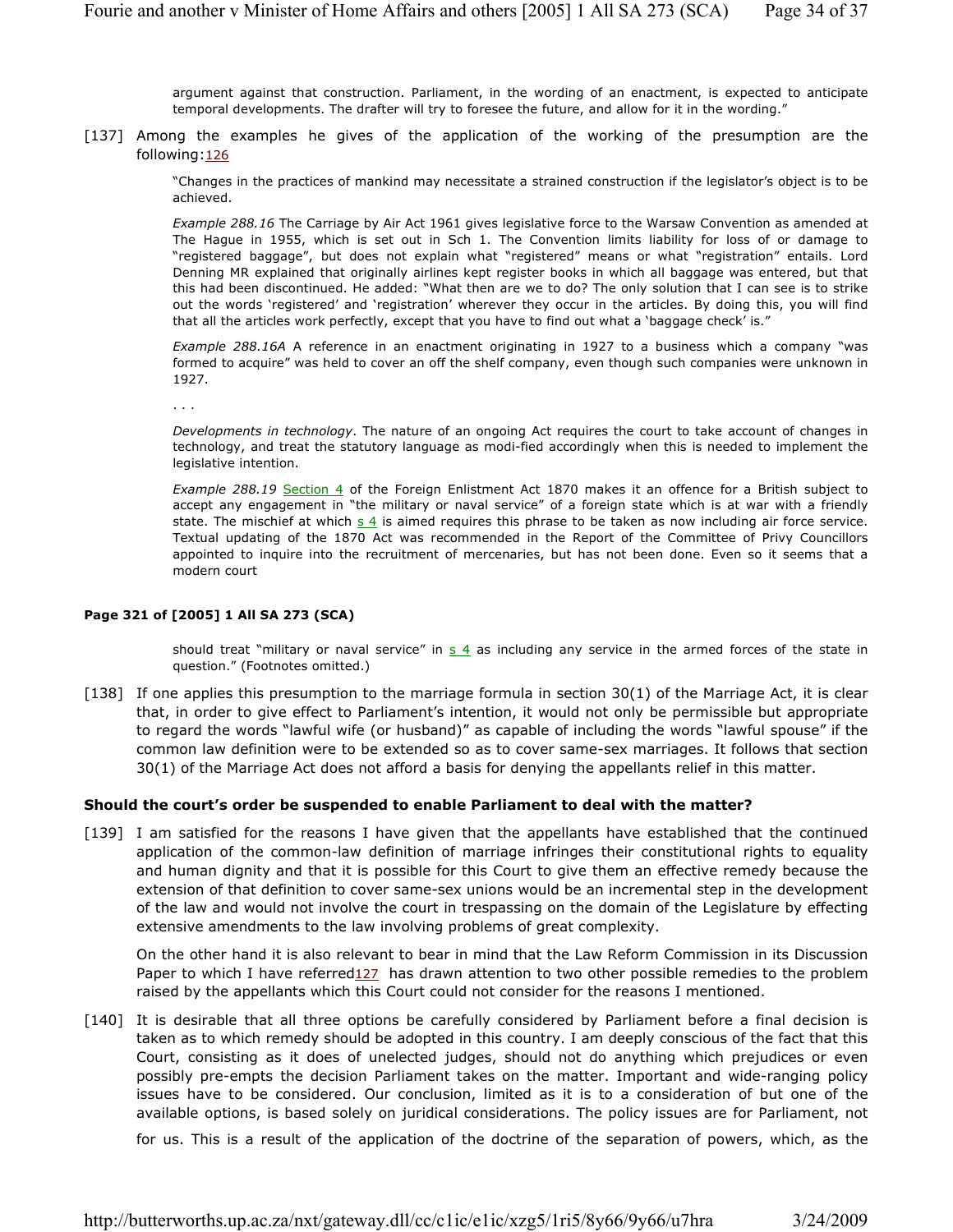Constitutional Court has recently reminded us, must be respected by the courts. See *Zondi v Member of the Executive Council for Traditional and Local Government Affairs and others,* an as yet unreported decision of the Constitutional Court, delivered on 15 October 2004, in which Ngcobo J, discussing what the appropriate remedy would be in a case where certain provisions in the Pound Ordinance (KwaZulu-Natal), 1947, were found to be inconsistent with the Constitution, pointed out (at paragraph 122) that, in deciding whether words should be severed from a provision or read into one, "there are two primary considerations to be kept in mind: The need to afford appropriate relief to successful litigants, on the one hand, and the need to respect separation of powers and, in particular, the role of the Legislature as the institution that is entrusted with the task of enacting legislation, on the

## **Page 322 of [2005] 1 All SA 273 (SCA)**

other." Later (in paragraph 123) he said that "when curing a defect in [a] provision would require policy decisions to be made, reading-in or severance may not be appropriate. So too where there are a range of options open to the Legislature to cure a defect. This Court should be slow to make choices that are primarily to be made by the Legislature." In the present case Parliament may decide, after a full consideration of all the relevant factors, that one of the other options suggested by the Law Reform Commission should be adopted and if that decision survives such constitutional scrutiny as that to which it may be subjected, that will be the answer our country gives to the problem.

- [141] I am accordingly satisfied that the appropriate way forward is for this Court to make an order within its powers to grant the appellants relief but to suspend such order for two years to enable Parliament to deal with the matter.
- [142] Counsel for the appellants argued that such suspension would not be either competent or appropriate. I do not agree.
- [143] As far as this Court's powers are concerned, the matter, being a constitutional one, is governed by section 172(1)*(b)* of the Constitution, which, it will be recalled, empowers the Court to

"make any order that is just and equitable, including –

- (i) an order limiting the retrospective effect of the declaration of invalidity; and
- (i) an order suspending the declaration of invalidity for any period and on any conditions, to allow the competent authority to correct the defect."

Even if one assumes that a decision to develop the common law – because without the development it is not in accord with the spirit, purport and objects of the Bill of Rights – does not amount to a declaration of invalidity (a matter on which it is not necessary for me to express an opinion), it is clear that the Court's powers to grant "any order that is just and equitable" must include the power to suspend an order developing the common law, when the problem under consideration can also be solved by other methods which only Parliament can employ and where the ultimate decision as to which method should be employed depends to a substantial degree on policy considerations.

- [144] If this Court were to plump for the only remedy open to it, it is likely, if this Court's order is not suspended, that many same-sex couples will get married. This factor will clearly make it difficult, if not impossible, for Parliament to decide to adopt one of the other options set out in the Law Reform Commission's report.
- [145] There is no case of which I am aware where an order developing the common law has been suspended, but in a number of cases where statutory provisions were declared invalid the Constitutional Court has ordered that a statutory provision declared invalid was to remain in force for a specified period to enable Parliament to correct the defect in the provision. Under the Interim Constitution such orders were made under section 98(5) thereof which provided that the Constitutional Court might "in the interests of justice and good government" require Parliament or any other competent authority, within a period specified by the Court, to correct the defect in a provision declared to be invalid, which provision was to remain in force pending correction or the expiry of the specified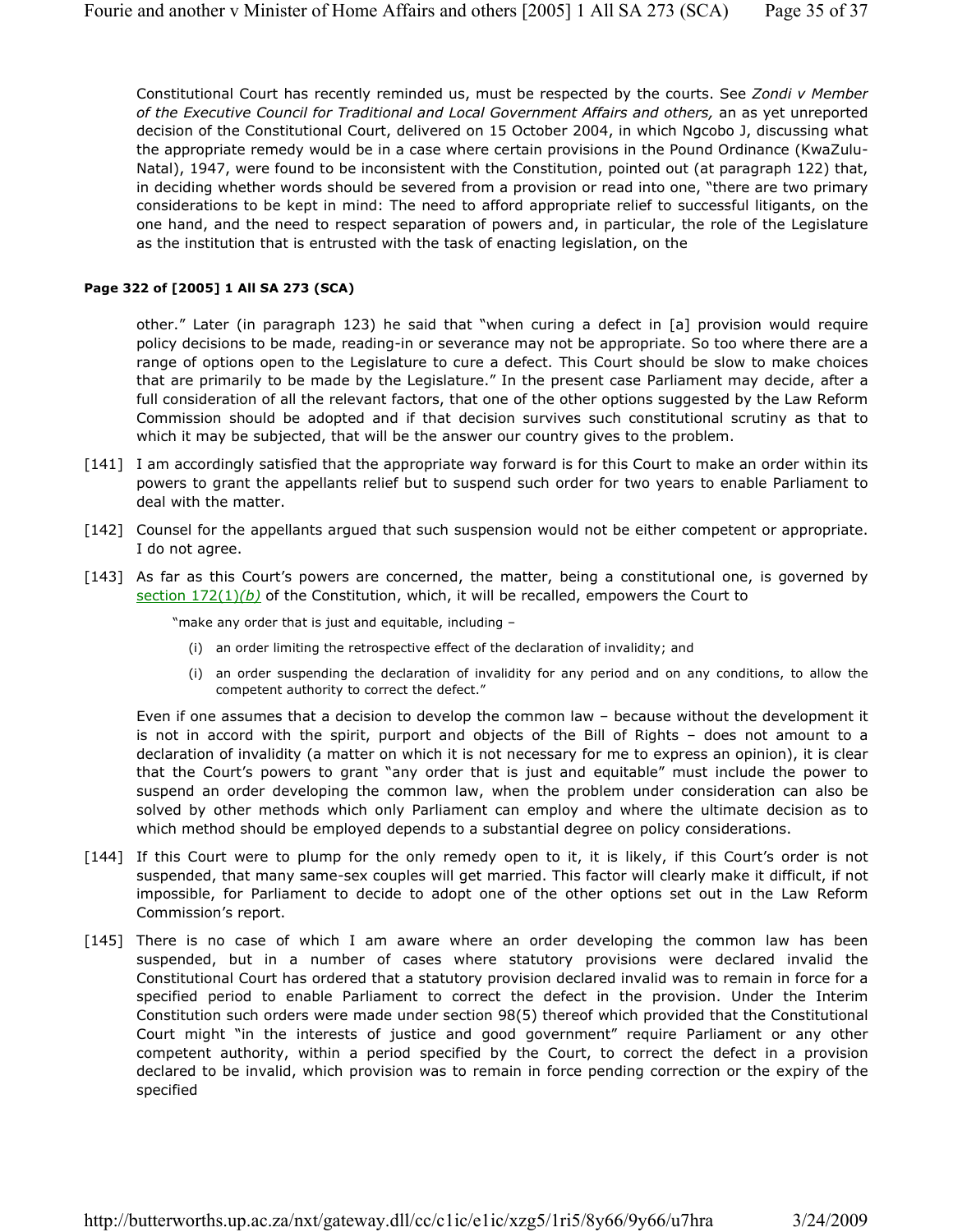## **Page 323 of [2005] 1 All SA 273 (SCA)**

period. One of the cases where this power was exercised was *Fraser v Children's Court, Pretoria North, and others*,128 in which it was said129 that regard being had, *inter alia,* to the nuanced legislative responses which might be available in meeting the issues raised by the case, it was a proper case to require Parliament to correct the defects identified in the relevant statutory provision by an appropriate statutory provision. Section 98(5) of the Interim Constitution has been replaced by section 172(1)*(b)*   $(iii)$  of the Constitution, which is set out above and which does not repeat the phrase "in the interests of justice and good government" although this is the test still applied by the Constitutional Court.130

- [146] In the present case the matter has since April 1998 enjoyed the attention of the Law Reform Commission. In its report to which I referred earlier the Commission requested respondents to submit written comments and representations by 1 December 2003. It is clearly envisaged that after the comments and representations it has received have been evaluated and it has finally deliberated on the matter, a report will be submitted to the Minister of Justice and Constitutional Development for tabling in Parliament. For the reasons I have given earlier I think it important that Parliament be given a free hand to consider the matter and all the policy factors that arise without being subject to pressure of any kind flowing from the fact that one of the options to be considered by it has already been implemented by judicial decision, (without the policy implications of that option, or the other options, being evaluated).
- [147] I am of course aware of the fact that the Ontario Court of Appeal, overruling the majority in the Divisional Court of Justice, ordered that its declaration that the common-law definition was invalid and its refor-mulation thereof was to have immediate effect. I do not think that the approach set out in that judgment should be applied here. In Canada there is, as far as I am aware, no statutory equivalent to section 172(1)*(b)* of our Constitution. The Canadian courts have assumed a power to give "temporary force and effect" to unconstitutional laws to allow the Legislature time to pass correcting legislation.131 The leading case on the point is *Schachter v Canada,*132 in which Lamer CJC said: 133

"Temporarily suspending the declaration of invalidity to give Parliament or the provincial Legislature in question an opportunity to bring the impugned legislation or legislative provision into line with its constitutional obligations will be warranted even where striking down has been deemed the most appropriate option on the basis of one of the above criteria if:

- A. striking down the legislation without enacting something in its place would pose a danger to the public;
- B. striking down the legislation without enacting something in its place would threaten the rule of law; or,

# **Page 324 of [2005] 1 All SA 273 (SCA)**

C. the legislation was deemed unconstitutional because of under-inclusive-ness rather than overbreadth, and therefore striking down the legislation would result in the deprivation of benefits from deserving persons without thereby benefiting the individual whose rights have been violated.

I should emphasise before I move on that the above propositions are intended as guidelines to assist courts in determining what action under s. 52 is most appropriate in a given case, not as hard and fast rules to be applied regardless of factual context."

Professor Hogg134 points out that these "guidelines" were not referred to in and do not accommodate five subsequent decisions of the Supreme Court of Canada in which temporary validity was given to certain laws to enable the Legislature to redraft them and in one case135 to allow for consultation with Aboriginal people before a new law was drafted.

The Ontario Court of Appeal in *Halpern* applied the "guidelines" very strictly, without referring to Lamer CJC's statement that they were not hard and fast rules or to the subsequent Supreme Court of Canada decisions to which Professor Hogg refers. Other Canadian courts confronted with the problem have suspended the coming into effect of their orders. Thus in Quebec Lamelin J suspended for two years the order she made in *Hendricks v Quebec Procureur General,*136 as did the majority of the Divisional Court in the *Halpern* case.137 The British Columbia Court of Appeal suspended its order in *EGALE*